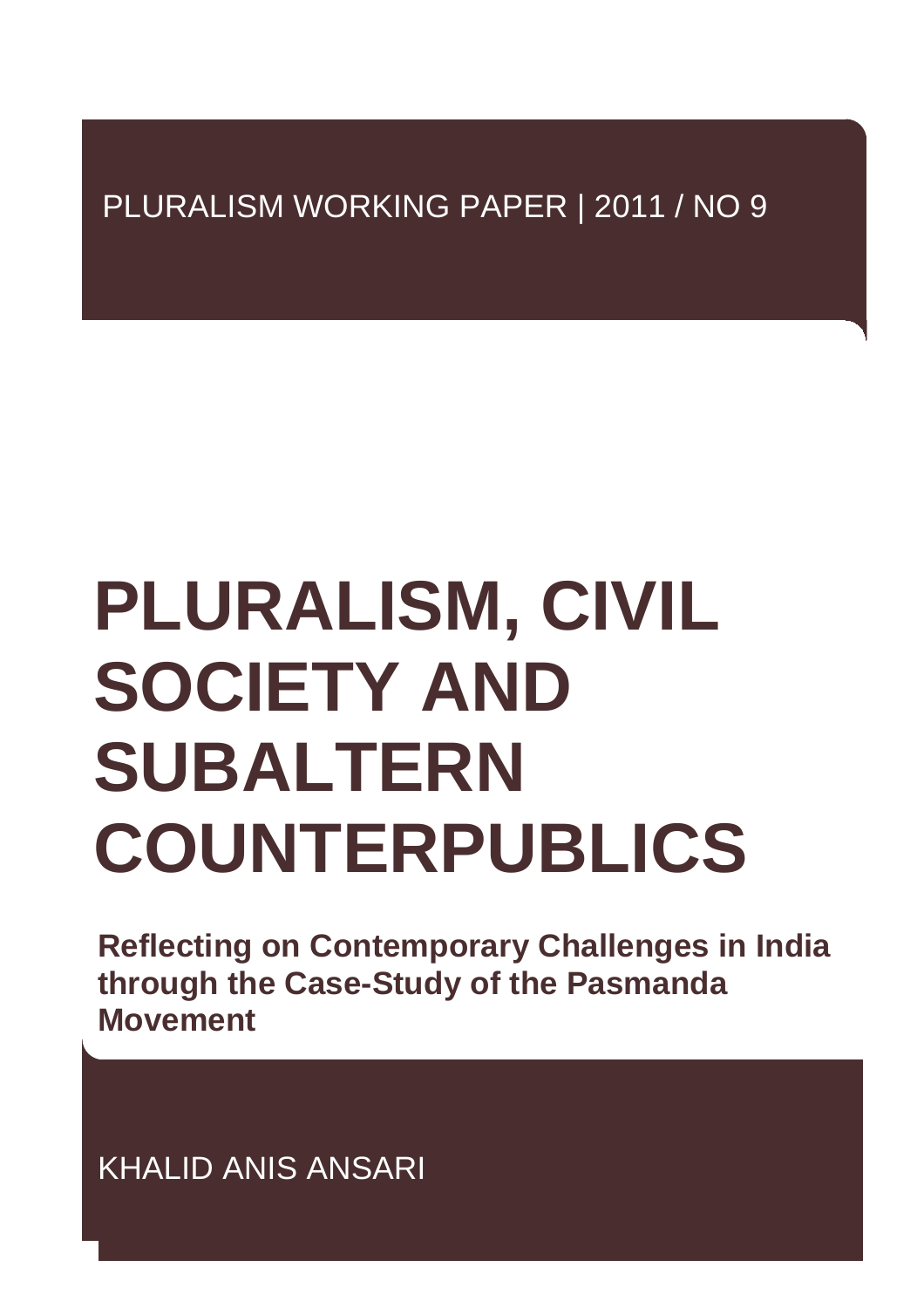#### **Colophon**

First published in October 2011 by the Promoting Pluralism Knowledge Program, jointly coordinated by:

The Kosmopolis Institute (University for Humanistic Studies) P.O. Box 797 | 3500 AT Utrecht | The Netherlands www.uvh.nl

Humanist Institute for Co-operation with Developing Countries P.O. Box 85565 | 2508 CG The Hague |The Netherlands www.hivos.net

Center for Religious & Cross-Cultural Studies (Gadjah Mada Graduate School) Jl. Teknika Utara | Pogung | Yogyakarta Indonesia 55281 | Indonesia www.crcs.ugm.ac.id

Centre for the Study of Culture and Society 827, 29th Main | Poornaprajna Layout | Uttarahalli | Bangalore – 560061| India www.cscsarchive.org

Cross Cultural Foundation of Uganda P.O. Box 25517 | Kampala | Uganda www.crossculturalfoundation.or.ug







Editing by Caroline Suransky, Hilde van 't Klooster and Ute Seela (Kosmopolis Institute, Utrecht, The Netherlands and Hivos, The Hague, The Netherlands)

Design by Tangerine – design communicatie advies, Rotterdam, The Netherlands Printed items printed by Oranje Van Loon Drukkers, The Hague, The Netherlands

ISSN 1879-7172

This work is licensed under the Creative Commons Attribution-Noncommercial-No Derivative Works 3.0 Netherlands License. References to the working

paper series should be cited as:

Author(s).(year). 'Title', Pluralism Working Paper series. Paper no. All working papers are as full text available on the internet and on paper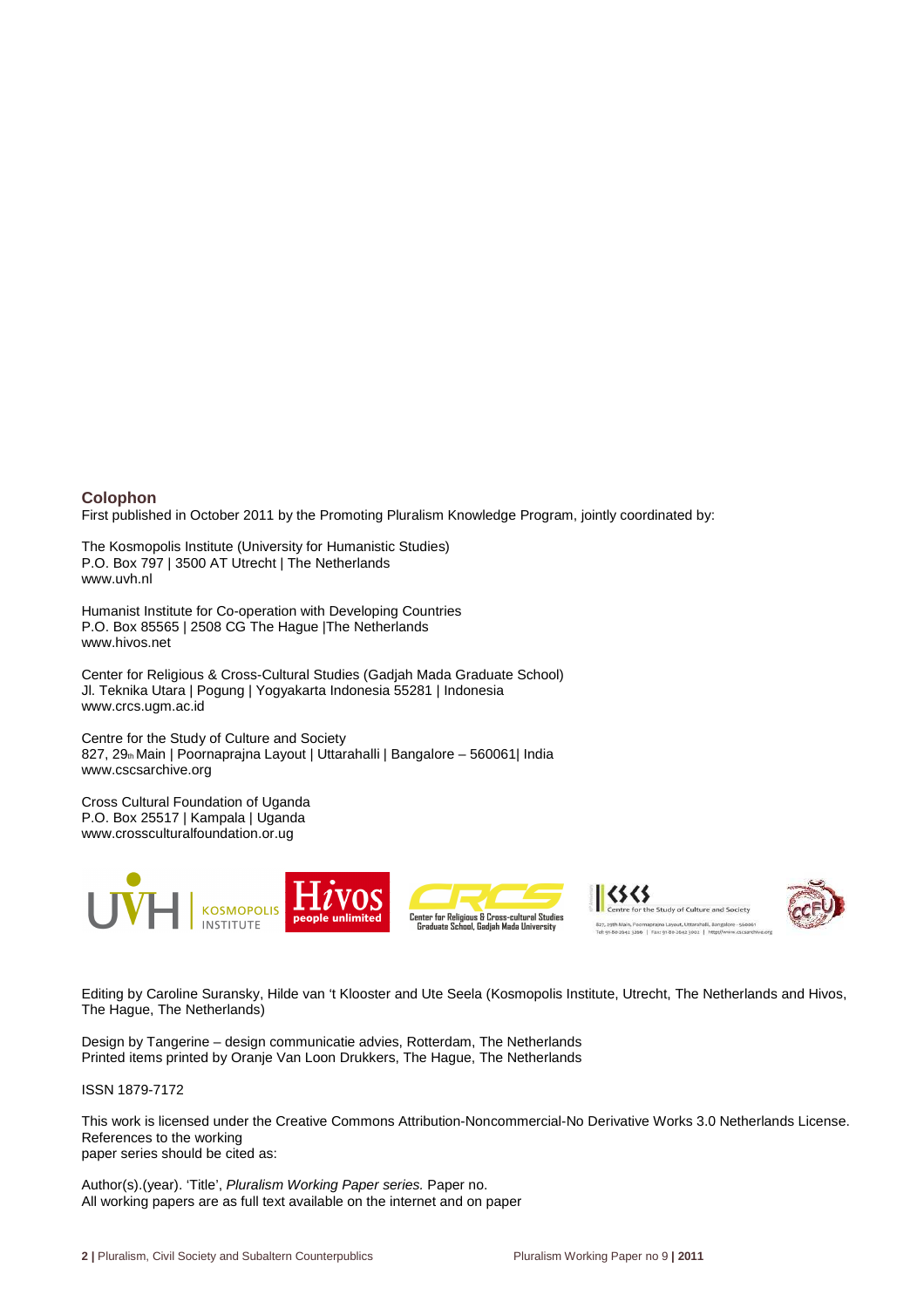# Pluralism, Civil Society and Subaltern **Counterpublics**

**Reflecting on Contemporary Challenges in India through the Case-Study of the Pasmanda Movement** 

Khalid Anis Ansari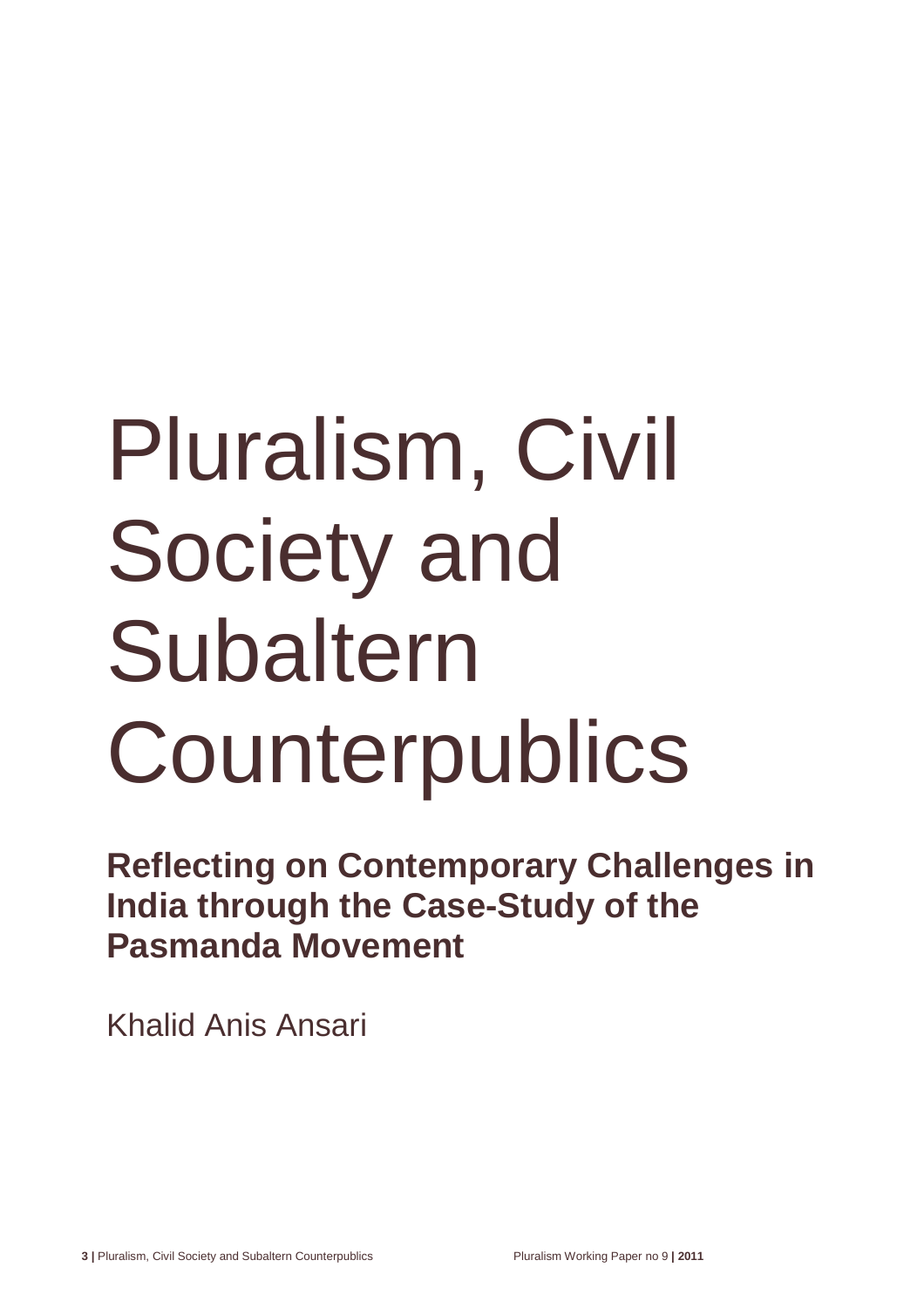# **Pluralism Working Paper no 9**

| Title                               | <b>Pluralism, Civil Society and Subaltern Counterpublics</b><br>Reflecting on contemporary challenges in India through the Case-Study of<br>the Pasmanda Movement.                                                                    |
|-------------------------------------|---------------------------------------------------------------------------------------------------------------------------------------------------------------------------------------------------------------------------------------|
| Author                              | Khalid Anis Ansari                                                                                                                                                                                                                    |
| Keywords                            | Pluralism, civil society, subaltern counterpublics, caste, India, Pasmanda<br>Movement                                                                                                                                                |
| Category in Working<br>Paper series | A – academic research paper                                                                                                                                                                                                           |
| Comments can be<br>sent to          | The author - khalidanisansari@gmail.com<br>And to the editors of the Pluralism Working Paper series –<br>pluralismworkingpapers@uvh.nl                                                                                                |
|                                     | Khalid Anis Ansari is a founding member of The Patna Collective<br>(India) and also a PhD student at the Kosmopolis Institute (University<br>for Humanistics, Utrecht) under the Promoting Pluralism Knowledge<br>Programme in India. |
| Website                             | www.pluralism.in                                                                                                                                                                                                                      |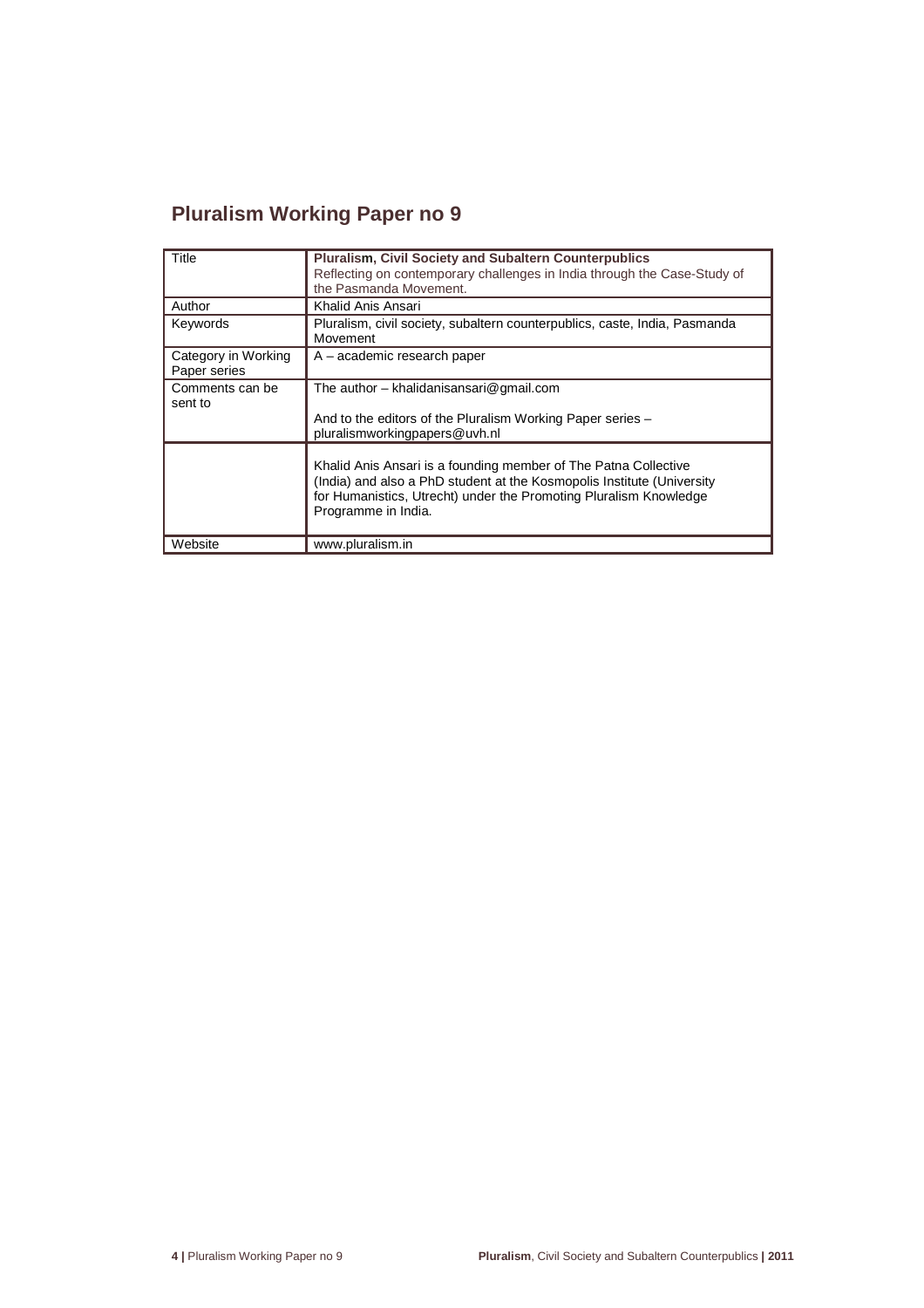# **The Pluralism Working Paper series**

Welcome to the Pluralism Working Paper series for the Pluralism Knowledge Programme. The series provides a vehicle for early dissemination of knowledge and aims to reflect the broad range and diversity of theoretical and empirical work that is undertaken by academic researchers and civil society based development practitioners in association with the Pluralism Knowledge Programme.

The Pluralism Knowledge Programme (PKP) is carried out in an international cooperative structure that includes the Humanist Institute for Cooperation with Developing Countries (Hivos) and the Kosmopolis Institute of the University for Humanistic Studies, both in the Netherlands, the Centre for the Study of Culture and Society (CSCS, Bangalore, India), the Center for Religious and Cross Cultural Studies (CRCS, Yogyakarta, Indonesia) and the Cross-Cultural Foundation of Uganda (CCFU, Uganda).

The working paper series is intended to stimulate discussion and critical comment on a broad range of issues addressed in the knowledge programme and contains publications in three categories:

- **A. academic research papers**
- **B. practice-based reflections**
- **C. interviews and conversations**

To orient different target groups of readers, each paper will be listed in one of these categories.

We welcome feedback and encourage you to convey your comments and criticisms to the working paper series editors and directly to the authors.

For more information about the Hivos Knowledge programme initiative please visit www.hivos.net and the Kosmopolis page on the University for Humanistics home page at www.uvh.nl

On behalf of the international Promoting Pluralism Programme staff, we thank you for your interest in our working papers.

Caroline Suransky, Hilde van 't Klooster and Ute Seela

Editors of the Pluralism Working Paper series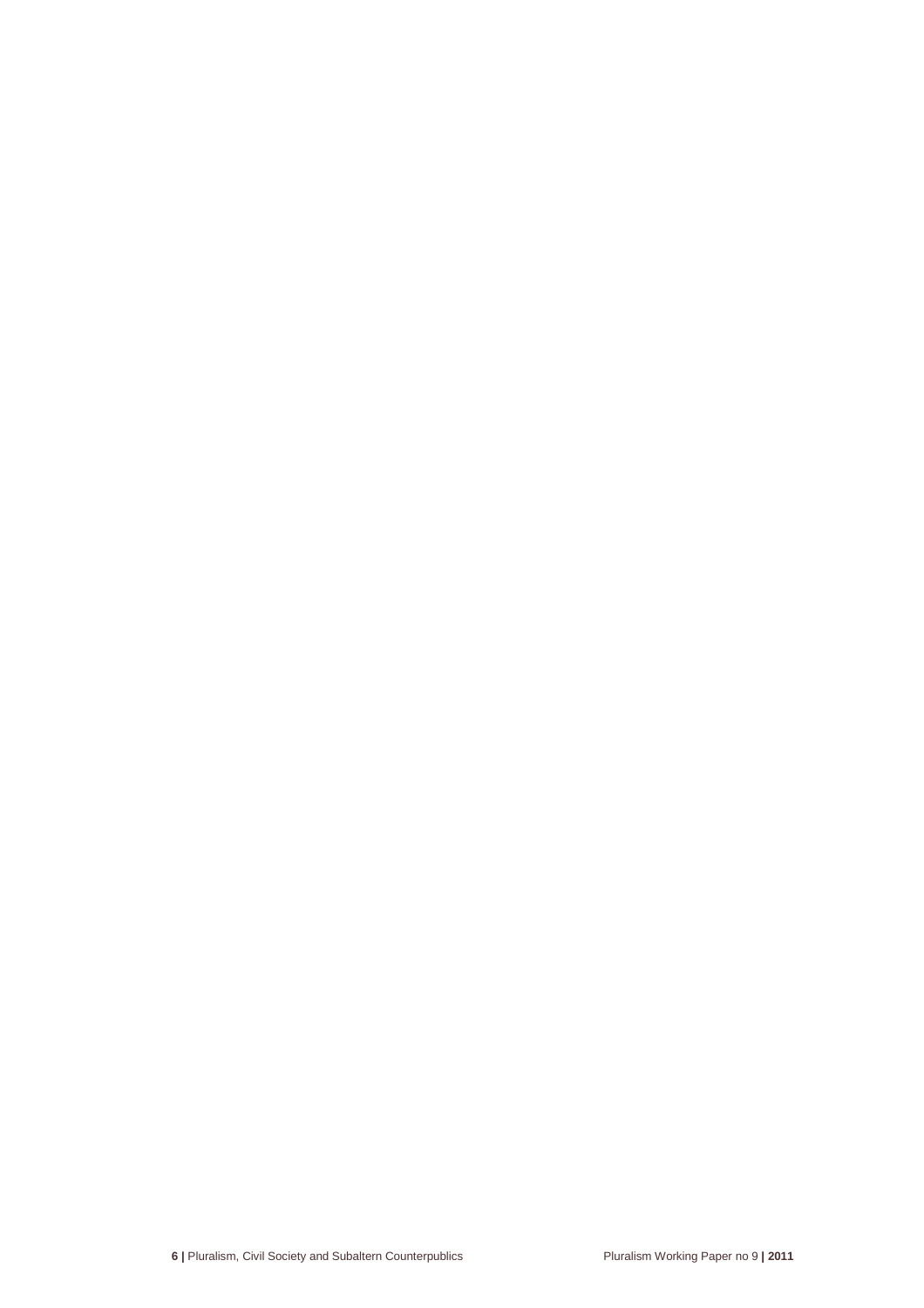# **Table of Contents**

| <b>Editor's preface</b>                                                        | 9  |
|--------------------------------------------------------------------------------|----|
| <b>Pluralism, Civil Society and Subaltern Counterpublics</b>                   | 11 |
| Introduction                                                                   | 11 |
| PART ONE: The Question of Pluralism: Outlining the Relevant Conceptual Debates | 13 |
| PART TWO: The Emergence of 'New' Subaltern Counterpublics in India             | 20 |
| <b>PART THREE: The Pasmanda Movement</b>                                       | 25 |
| Concluding summary                                                             | 30 |
| <b>Works Cited</b>                                                             | 33 |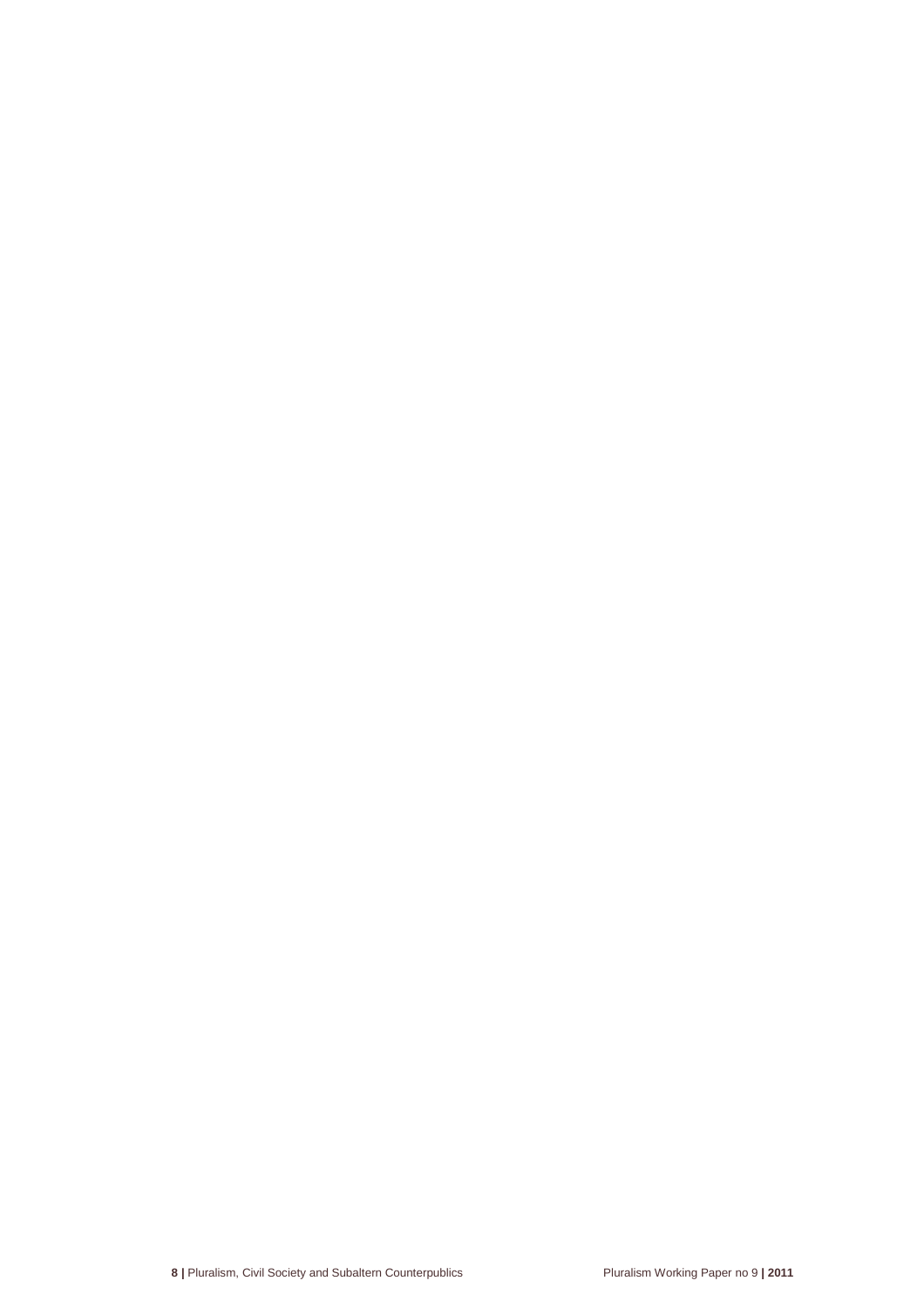# **Editor's preface**

This interesting paper, written by Khalid Anis Ansari, can be connected to two earlier papers in our series which both explore and problematize salient issues on pluralism that are emerging from the India Pluralism Knowledge Program. The first one is 'Human Rights, Pluralism and Civil Society; Reflecting on contemporary challenges in India' by Prof. Sitharamam Kakarala (2010/ No.6). In this paper, Kakarala discusses contemporary struggles in the realm of social theory development and pluralism. In addition, he analyzes the context of communal violence and conflict in contemporary India with a particular focus on religious pluralism in relationship to caste, gender and ethnicity. The current paper by Khalid Anis Ansari, exemplifies the efforts by the India Pluralism Knowledge Program to reframe the debate on pluralism in ways that allow us to go beyond communal violence and constitutional governance questions, and thus help us to rethink ways and means of strengthening the *pluricultural* societal fabric. The second paper in our series which is connected to the current work of Ansari is the conversation with himself and Shahrukh Alam, titled 'Exploring new Sites of Social Transformation, Conversations with the founding members of the Patna Collective in India (2010/ No.7). Both are founding members of the Patna Collective, a research-activist collective based in India. Their primary focus is to explore new ways of engaging with social transformation and its impact on Indian politics of identity. One of their areas of special attention is the pasmanda movement. This is a lower caste movement within the Muslim community in India, which aspires to forge new caste solidarities, by exceeding traditional religious identities and by challenging the hegemony of the upper-caste Muslim elite.

In this paper, which is based on his Doctoral research at the Centre for the Studies of Culture and Society (CSCS) in Bangalore, India and the Graduate School of the University of Humanistic Studies in Utrecht, the Netherlands, Ansari makes new meaningful connections between international contemporary academic debates on pluralism and democratic social transformation on the one hand and discourses circulating within Indian subaltern spaces on the other. Through a particular case study of 'the pasmanda counterpublic', Ansari aims to enrich the debates within civil society as well as open new possibilities for engagement with social change. The paper consists of three parts. In the first part, the work of Laclau and Mouffe in particular, offers a meaningful point of departure in the conceptual context in which Ansari launches his discussion on the pasmanda counterpublic and its significance for rethinking contemporary challenges of social change. According to Ansari, Laclau and Mouffe have developed "an anti-essentialist and relational view of identification and stressed the constitutive role of power in identity formation". Their approach exposes a number of the "immanent limits of any discussion of pluralism outside 'the political' envisaged as a field necessarily marked with social antagonism and discursive contestations". When he connects this line of thinking with his own empirical research on discourses in the pasmanda movement, Ansari suggests that pluralism is indeed "an empty signifier whose content cannot be fixed beforehand but which will be contingently produced by the hegemonic struggle itself". In addition to the above, the notions of governmentality and relationality of the state (Foucault), the relation between public sphere and subaltern counterpublics (Fraser), and the distinction between 'civil society' and 'political society' (Chatterjee) also play a meaningful role in Ansari's sharp analysis.

The second part of the paper locates the pasmanda counterpublic in the ongoing and historical debate with a account of the emergence of new subaltern counterpublics in India and a concise genealogy of the modernity of traditional identities applied by both the colonial and post-colonial Indian state, with a special focus on caste. The third part of the paper is primarily based on resources produced by the pasmanda movement itself and discusses the ways in which the movement deals with religious pluralism, social reform within the Muslim community and social justice in India and finally sketches how the process of globalization is currently received by the pasmanda community.

As the Patna Collective is both research – as well as activist oriented, Ansari offers not only a thoughtful and well-researched academic account, but also explicitly pleas for civil society to be more "critically self-reflexive and engage with these new sites of social transformation in order to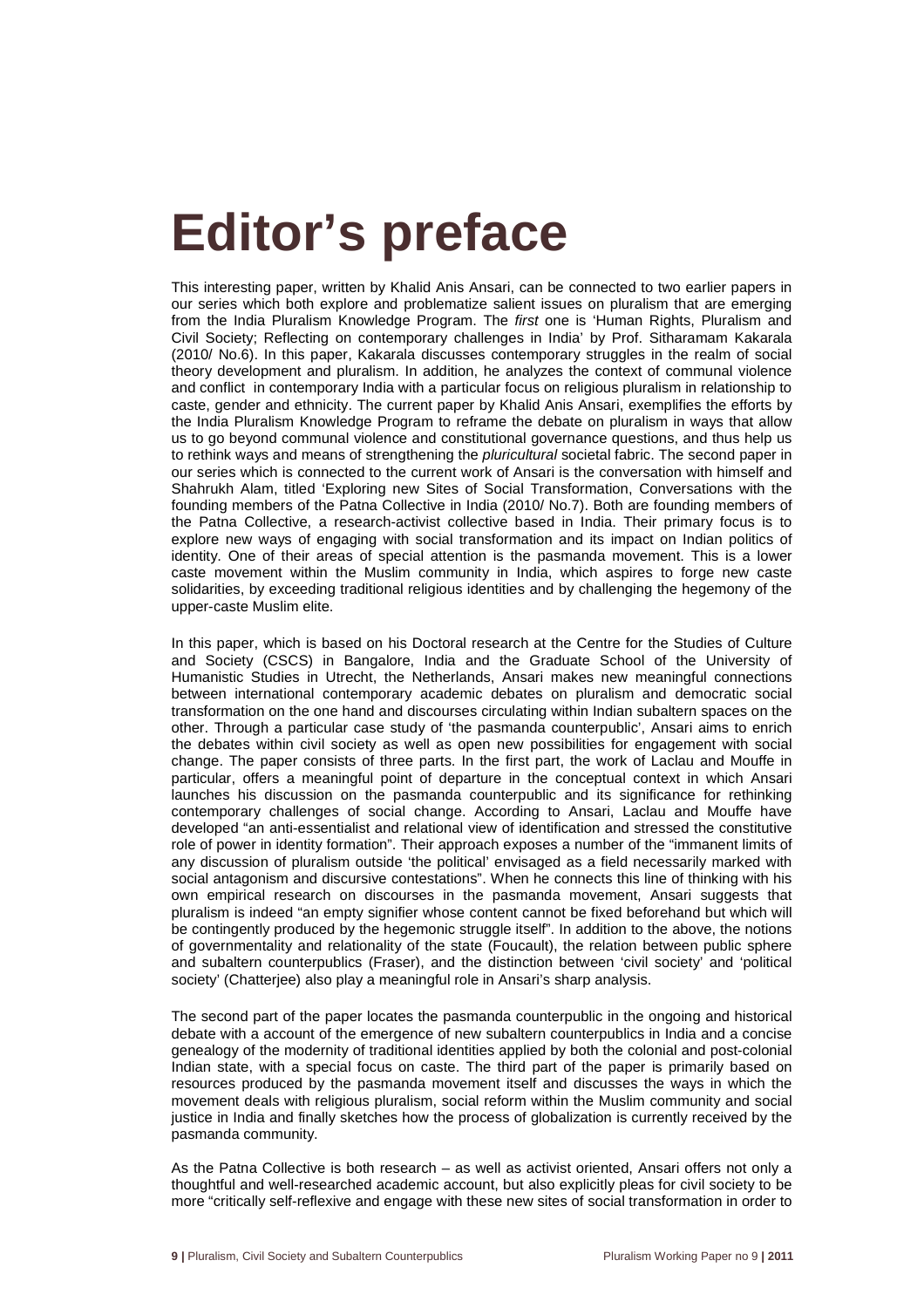make their frames and strategies more sustainable, effective and inclusive". I am convinced that Ansari's paper offers new challenging insights into pluralism, which are most certainly valuable not only in India, but also in the broader international realm. Apart from thanking Khalid Anis Ansari for his paper, I'd like to thank two additional people. Firstly, there is Sitharamam Kakarala who coordinates the India Pluralism knowledge program and also serves as one of Ansari's doctoral supervisors. Secondly, there is Hilde van 't Klooster from the Kosmopolis Institute who did some fine editorial work on the paper. I hope and trust that this paper will inspire new dialogue in the international Pluralism network and beyond.

#### Caroline Suransky

Chief editor of the Pluralism Paper series for the Pluralism Knowledge Program.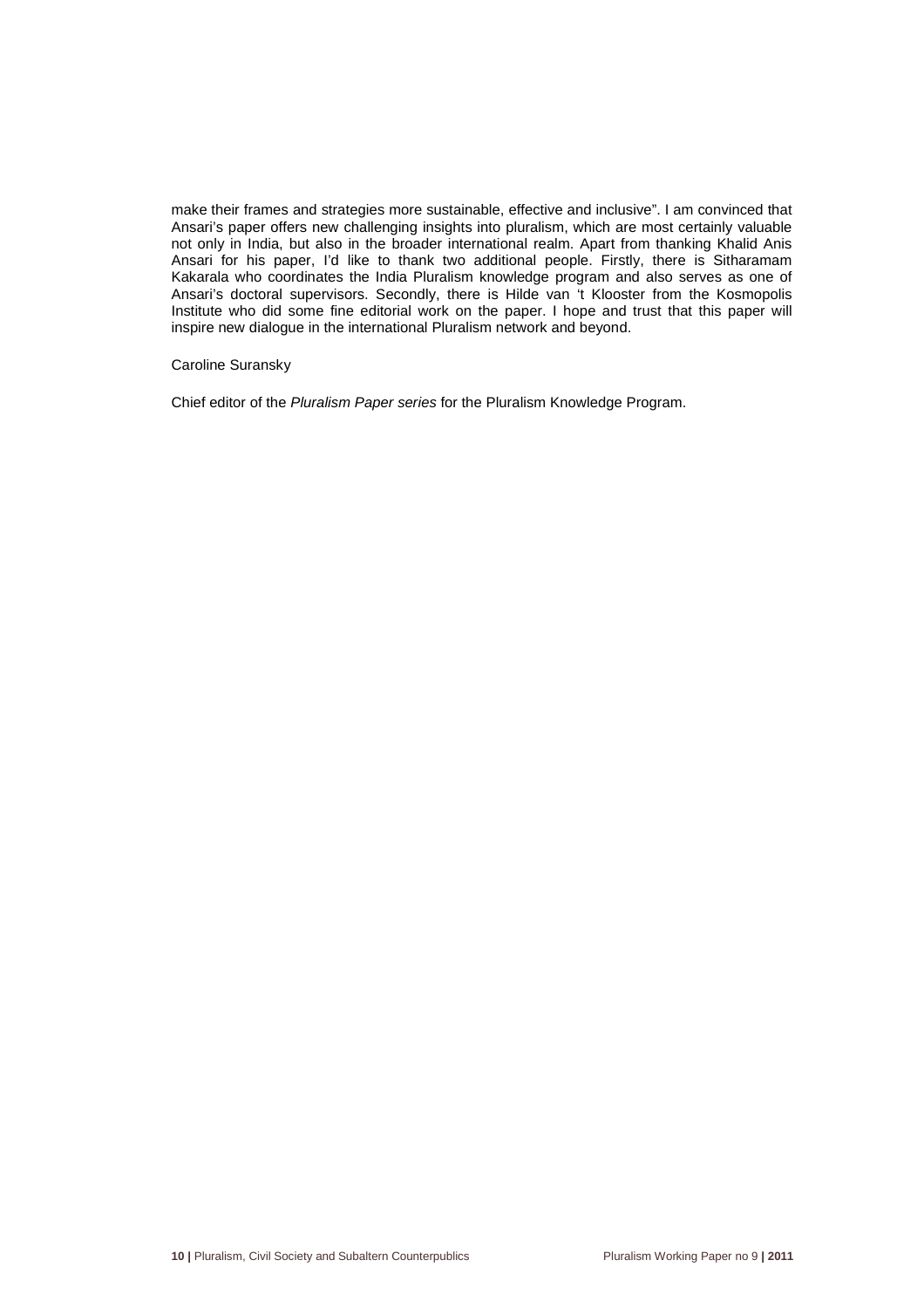# **Pluralism, Civil Society and Subaltern Counterpublics**

**Reflecting on Contemporary Challenges in India through the Case-Study of the Pasmanda Movement** 

# **Khalid Anis Ansari**

## **Introduction**

The primary objective of this paper is to reflect on the concerns of pluralism in India<sup>1</sup>, from the vantage point of the 'new' subaltern counterpublics, and to present a case for the civil society organizations (CSOs) that might facilitate a reconsideration of their conceptual frames and strategies for intervention in the light of these recent developments. It can be safely stated that the dominant imagination of the civil society in India, when it comes to the question of plural and democratic social transformation, seems to be overwhelmingly informed by the hegemonic notions of abstract citizenship and linear development framed in a distinctive modernist logic. Such a self-assured understanding has restricted the CSOs so far to undertake pedagogical interventions (educating the 'traditional' sections) or to lobby for changes in juridical structures. But the recalcitrance of most of the problems flagged to be addressed by civil society (communal violence, untouchability, dowry deaths, etc.), even after 60 years of existence of the post-colonial Indian state, have only indicated at the limits of civil society discourse and provided a ground for the reevaluation of the dominant CSO frameworks and strategies. One of the significant fallouts of such a discursive grip has been the nonresponsive, or rather hesitant, attitude of most CSOs to engage with the 'new' sites of social transformation that are being inaugurated in the Indian social scene.

Quite clearly these new sites have thrown up innovative articulations of community/identity, informed by different spatial and temporal sensibilities, the neo-liberal modes of economic transformation, and often constituted by the contaminated negotiations between the dialectical processes of governmentality and subaltern maneuver. Also, it seems that these new identity formations have abstracted from the mainstream public sphere, which they often construe to be inhabited by elite voices, and have crafted what can be fairly categorized as subaltern counterpublics (to employ Nancy Fraser's term). So it is in these counterpublics and networks where their discourses and rationalities circulate quite often invisible to the gaze of the modern mediatized spaces. In the emergent literature trying to explain these new mobilisations in India an analytical distinction between 'civil society' and 'political society' is made to highlight a possible tension between modernisation and democratisation. Civil society refers to self-organized associations and movement organizations that were set up in the heydays of colonial modernity and are usually governed by elite classes who would like to see India in the club of highly modernized nations. Political society, on the other hand, alludes to contingent and fluid political formations such as community pressure groups, or such other contestants for power, who are generally identified with their ability to represent and work for the realization of the popular demands of the subaltern groups in their struggle for survival. Thus the former can be seen as a site for modernization and the latter as the site for democratization.

l

<sup>&</sup>lt;sup>1</sup> In an earlier paper in the Pluralism Working Paper series Sitharamam Kakarala has reflected on the question of pluralism in India from the vantage point of human rights (Kakarala 2010). The present paper can also be seen as an extension of that conversation but from a different angle.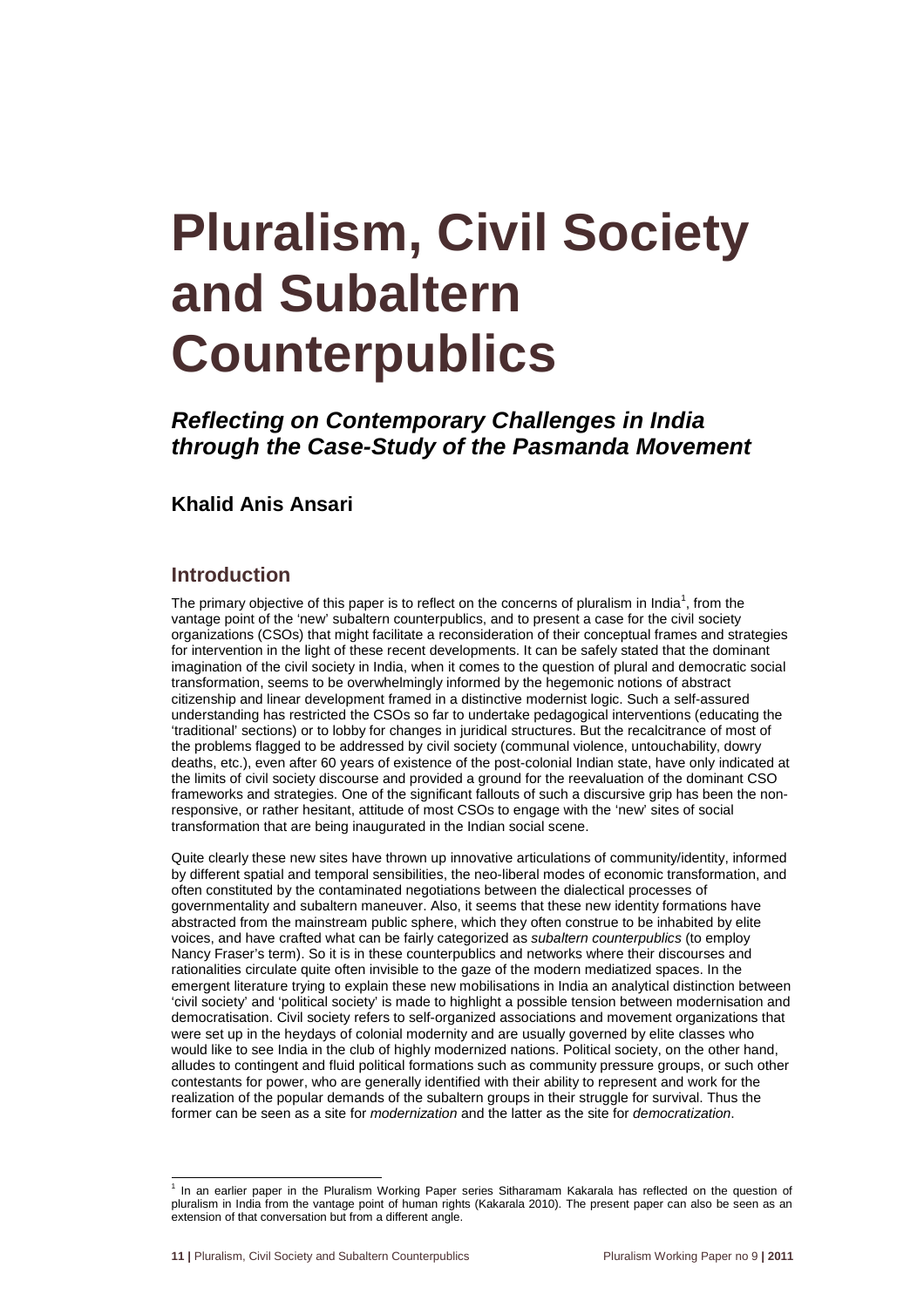Moreover, the question of 'religious pluralism' has staged itself with some force in the last few decades in India, especially due to the stark cases of inter-religious violence (communalism) witnessed in various jurisdictions. Among other factors, one of the causative factors in these persistent cases of violence has been the monolithization of religious identities. However, these monolithic religious identities have been interrogated by caste and gender movements of late from within leading to their relative 'loosening' and triggering off debates on internal social reform. In the case of Islam in India, despite the non-recognition of caste within Muslim public sphere, a number of lower caste Muslim organizations have sprung up recently that are challenging and subverting the Muslim monolith in interesting ways. These developments seem to be parochializing the discourse of religious communalism by interrogating vertical solidarities based on religious lines and articulating horizontal solidarities with similarly placed groups in other religious communities. But how far will they succeed in actually stemming inter-religious violence is yet to be seen. However, they definitely offer openings that need to be seized and worked on for the purposes of pluralism in India.

Hence, the ascendance of the lower caste movement within Indian Islam, called the 'pasmanda movement', has complicated the politics around Islam and Muslim (minority) identity, which has been seen as monolithic in public discourse. The Muslims who are part of the movement being mostly from artisan or working class background, have challenged the fascination of old Muslim elite with cultural and symbolic issues and have staged more organic and social issues relating to their everyday struggles for survival in their narratives, thus creating a 'counterpublic', a new discursive space. Hence, this study will represent and discuss the 'Pasmanda Movement'. It is hoped that this exercise will provide insights into the dynamics of ever-changing nature of social protest around the issues of recognition and justice. This could potentially throw new light on the interplay of the categories of class and caste vis-à-vis religious identity in contemporary India in the struggles for democratization and development. By exploring the pasmanda discourse it will seek to demonstrate how it could potentially inform the debates on plural and democratic social transformation in India. It will also attempt to make a case that the CSOs need to be more aware of their own discursivity and should aspire to engage with the various articulations in the subaltern counterpublics in order to make their frames and strategies more sustainable, effective and inclusive.

In this respect the relevant conceptual debates in making sense of the concerns of pluralism are outlined in Part One. Section A represents the critique of rationalists (deliberative democrats) and communitarian multiculturalists launched by Ernesto Laclau and Chantal Mouffe. Section B carries the debate further and outlines the project of rethinking citizenship by the latter. It is followed by a brief discussion on the idea of 'governmentality' articulated by Michel Foucault and indicates at how it marks a shift in the imagination of the state-form and political power generally. Then section C, which is the last section in this part, presents the critique of Nancy Fraser on the mainstream conception of the public sphere and her introduction of the relevance of subaltern counterpublics in modern democracies. This is then supplemented with related discussions on Indian civil society, especially the framing of 'civil society' and 'political society' by Partha Chatterjee.

In Part Two, an attempt is made to broadly locate the pasmanda counterpublic in the ongoing and historical debates in India. It contextualizes the emergence of new subaltern counterpublics in India. Section A discusses the challenges India has been facing since independence in managing diversity. Section B offers a short genealogical account of the modernity of traditional identities like caste and religion, often in dialogue with the logic of governmentality applied by both the colonial and postcolonial Indian state. This is followed by Section C where caste is especially isolated and a more detailed treatment is undertaken to explain its career and persistence in contemporary India.

Part Three contextualizes the emergence of the pasmanda counterpublic through a short conceptual and historical sketch of the movement. Section B, C and D represent the major articulations of the movement by primarily using the resources produced by the movement itself. In this respect Section B sketches the discussions on the question of religious pluralism, especially the engagement with secularism and communalism. Section C outlines the openings for social reform within the Muslim community that are made possible by the movement. Section D foregrounds the debates on social justice and how the process of globalization is being received by the pasmanda community.

Then in the concluding section an effort is made to link the discussions in Part One, Two and Three and to demonstrate how they affect the question of pluralism and democratic social transformation.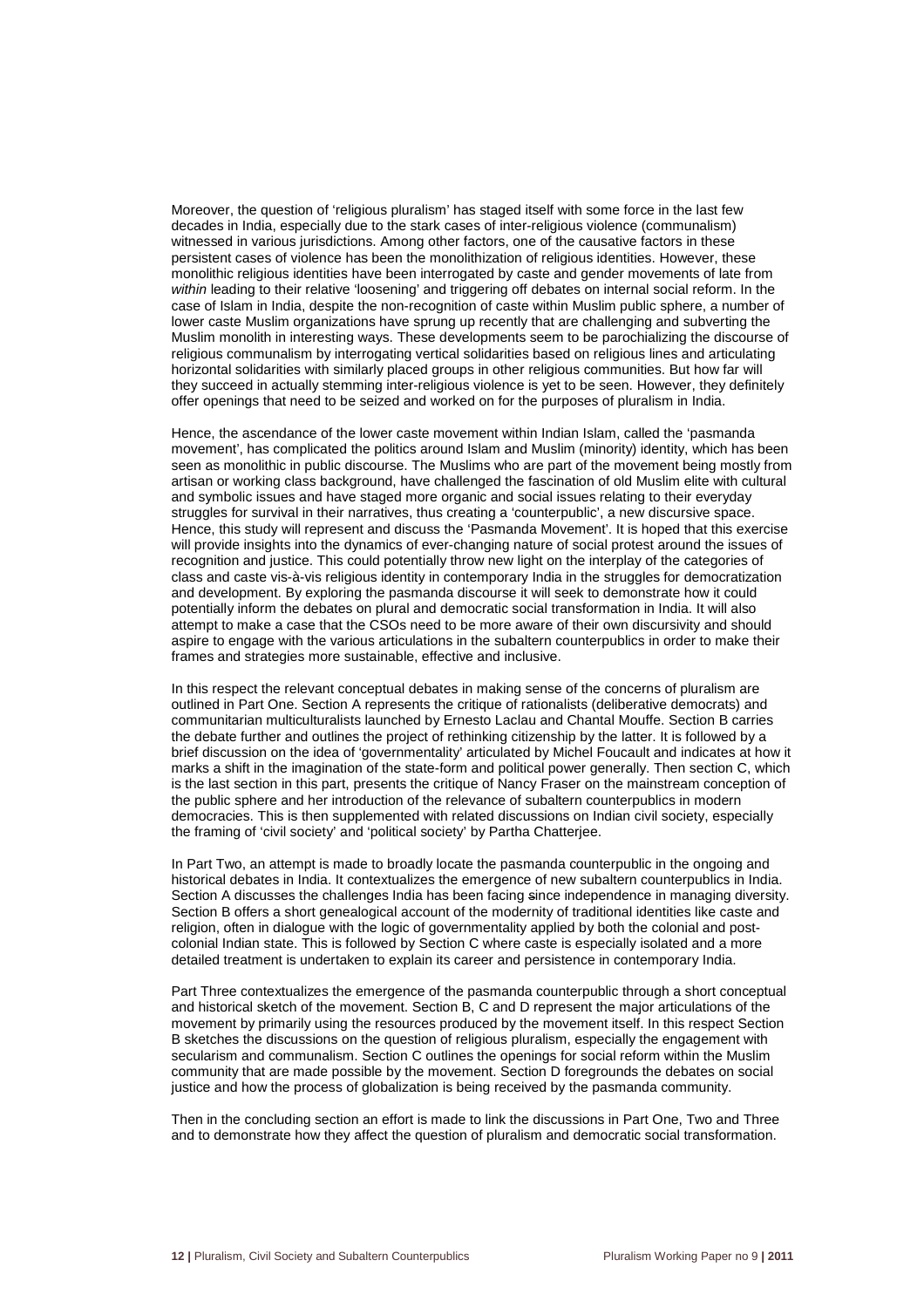# **PART ONE**

# **The Question of Pluralism: Outlining the Relevant Conceptual Debates**

We have got on to the slippery ice where there is no friction and so in a certain sense the conditions are ideal, but also, just because of that, we are unable to walk: so we need friction. Back to the rough ground.<sup>2</sup>

### **A. Taking Pluralism Seriously: Looking Beyond the Rationalist and Communitarian Frames**

How should 'pluralism' be conceived under conditions of 'modern democracy'? That is the question that preoccupies us here. The quotation marks in both pluralism and modern democracy are significant as they mark that both these terms are contested ones without any stable definition. One of the central insights that are critical to this paper is what Chantal Mouffe has referred to as the 'paradox of modern democracy'. According to her '[I]t is therefore crucial to realize that, with modern democracy, we are dealing with a new political form of society whose specificity comes from the articulation between two different traditions. On one side we have the liberal tradition constituted by the rule of law, the defense of human rights and the respect of individual liberty; on the other the *democratic tradition* whose main ideas are those of equality, identity between governing and governed and popular sovereignty. There is no necessary relation between those two distinct traditions but only a contingent historical articulation' (Mouffe 2000, 2-3; italics mine). This tension between liberal and democratic traditions (or between freedom and equality) constitutes the dynamic principle which keeps the liberal democratic regimes alive. The key to understanding democratic politics then lies in the recognition that it is possible to mediate and negotiate between the two antagonistic principles and to arrive at various contingent and precarious closures, but it is impossible to eliminate or reconcile this tension without at the same time endangering the legitimacy of the liberal democratic regimes themselves.

In fact, the shift from the Keynesian Welfare State to the neoliberal regime in western democracies (at least from the 1970s onwards) has specifically attempted to privilege the liberal tradition at the expense of the democratic tradition. The axes on which the recent articulations of democracy revolve are free-markets on the one hand and human rights on the other, while at the same time any notion of popular sovereignty is elided. While human rights are critical to any democratic project, democracy becomes meaningless without the participation of the people in decision-making processes (Mouffe 2005, 55). What the prevailing discourse signified by concepts like 'good governance' or 'nonpartisan democracy' intends to achieve is a consensual and a depoliticized form of democracy or, in other words, politics free of any dimension of conflict. What is suggested is that ''one should look for 'impartial' solutions to social conflicts, but this is precisely where the problem lies. There are no impartial solutions in politics, and it is this illusion that we now live in societies where political antagonisms have been eradicated that makes it impossible for political passions to be channeled through traditional democratic parties'' (Mouffe 2005, 55). This is at the heart of what Mouffe dubs as a 'democratic deficit' and which poses dangers to popular allegiance to democratic institutions, especially in providing space to right wing articulations that are the only political options available to channelize the passions of the people by retaining the adversarial dimension in politics ('we' and 'them'). In a related move William E. Connolly points out at the 'paradox of difference'. He critiques the dominant understanding of 'pluralism as diversity' and provides a fascinating discussion on what he calls the dialectic of 'pluralization' and 'fundamentalization'. 'This correlation between pluralization and fundamentalization is not accidental, for each conditions the other: each drive to pluralization is countered by a fundamentalism that claims to be authorized by a god or by nature. Moreover, any drive to pluralization can itself become fundamentalized. These two drives participate, therefore, in the same political matrix' (Chambers and Carver 2008, 37-38).

 2 L. Wittgenstein cited in (Mouffe 2000, 12-13).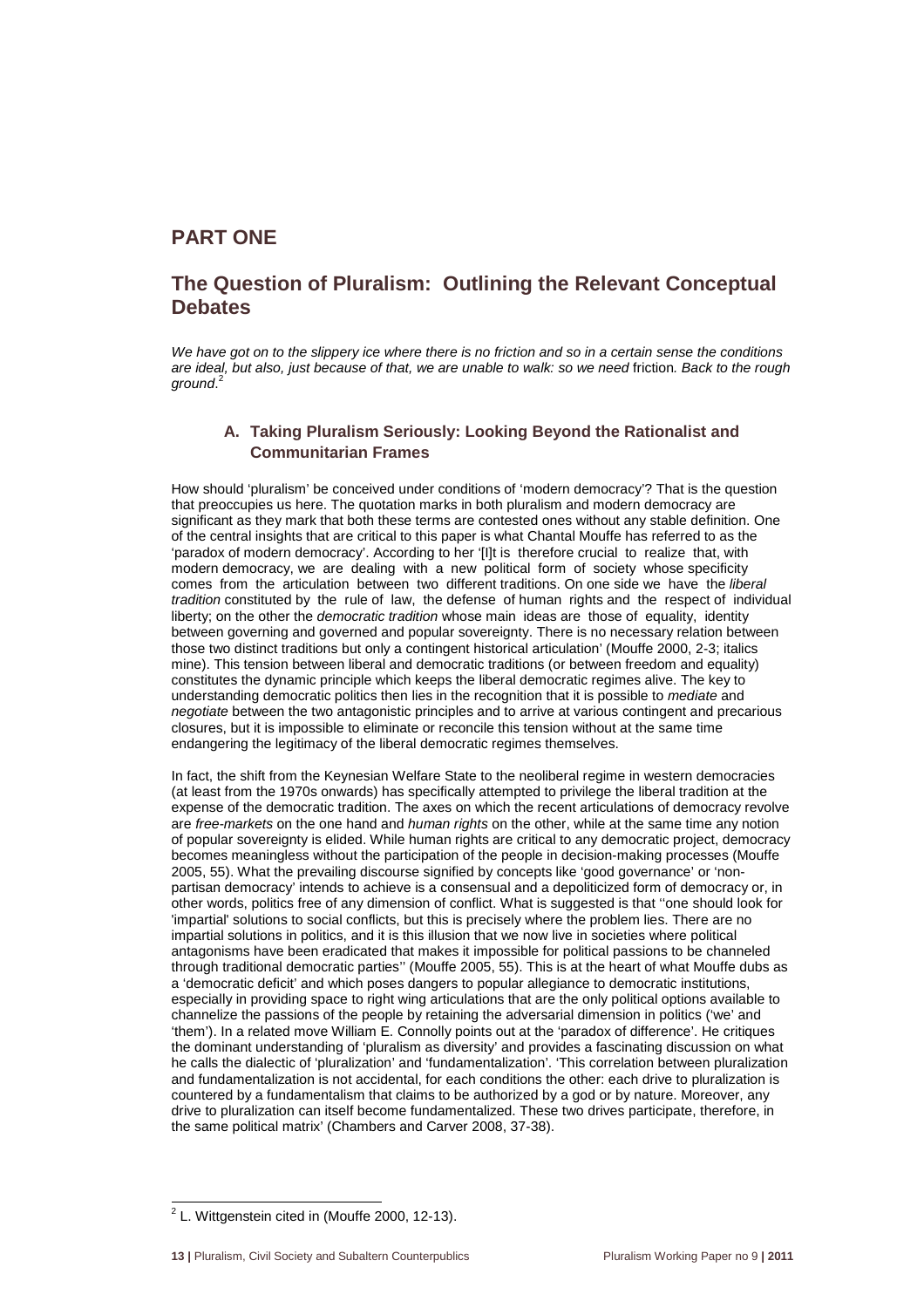While positing that any serious project of rethinking pluralism should engage with the related paradoxes of 'modern democracy' and 'difference', one may also indicate that the paradoxical nature of modern democracy is deeply related to the crisis of the political project of universal modernity (expressed by the institutions of constitutionalism, moral autonomy, democracy, human rights, civil equality, industry, consumerism, freedom of the market and secularism) itself. The liberal project of abstract citizenship, one of the great emancipatory visions (metanarratives) of modernity, remains more or less an elusive dream. This is reflected sharply in the various recent assertions of 'selfhood': also captured through the tropes of 'politics of particularisms', 'identity politics', or in the Foucauldian phrase 'insurrection of little selves' (Nigam 2006, 1). Quite clearly we have not arrived at the unmarked citizen which has been able to transcend the constitutive attachments of community life.

Perhaps at the root of this impasse lies the Enlightenment notion of *subjectivity*. The idea of a disengaged agency, of a rational human subject not constituted by cultural attachments, is the ground on which the entire logic of liberal democracy, abstract citizenship and secular nationalism stands. However, the problem is that the disenchanted modern world throws not only this kind of disengaged rational subject, but also the 'mass man'. The 'mass man' quite in contrast, 'acts through the process of mobilization, of mediations that *produce him...as* an extension of an always-already constituted collectivity—the nation, community or simply the 'mass'—moved by passion and perceived self-interest' (Nigam 2006, 6-7). This partially explains the increasing gulf between the enlightened, progressive elite and the so-called backward, sectarian and passionate masses in the contemporary political life. Both of course enter the arena of parliamentary democracy, but with a very different language and set of notions.

This crisis has been addressed through two dominant frames in recent literature: the rationalist frame of 'deliberative democracy' and the communitarian frame of 'multiculturalism (recognition)'. The distinctive idea of the model of deliberative democracy is that in a democratic polity decision-making should happen through a process of deliberation among free and equal citizens. Both the key theorists of this tradition, namely John Rawls and Jurgen Habermas, started off their projects by critiquing the instrumentalist dimension in contemporary political theory that focused merely on interests and preferences (interest group pluralism) in explaining political behavior. Their effort has been to recover the moral and normative dimension of liberal democracy by articulating a normative rationality ('Justice as fairness' for Rawls and the procedural 'discourse ethics' for Habermas) that could provide a solid ground for allegiance to liberal democracy and its institutions (Rawls 1971; Habermas 1984-87; 1996). In short, they have tried to transcend the *modus vivendi* liberalism by arguing that by applying adequate procedures of deliberation it is possible to reach forms of agreement that would satisfy both rationality (liberal rights) and democratic legitimacy (popular sovereignty).

While accepting pluralism as a fact of life they make a thick distinction between the 'public' and 'private' spheres. Their normative rational consensus ['overlapping consensus' for Rawls] around the basic institutions of liberal democracy is attained by relegating all comprehensive views (of a religious, moral or philosophical nature) to the private sphere. In the public sphere only the social and economic issues are deemed fit to be discussed. Hence, there is a hesitation in coming to terms with 'value pluralism'. A clear-cut separation is established between the realm of the private where a pluralism of irreconcilable comprehensive views exists and the realm of the public where an overlapping consensus can be established over a shared conception of justice or procedures. In other words, conceptions that refuse the principles of liberalism are to be excluded. A key consequence of this move has been the reversion and emergence in strange ways of whatever is excluded and suppressed as recent ethnic and fundamentalist upsurges amply demonstrate. Hence, even the rational consensus does not lead to a harmonious world. What the deliberative democrats miss is the element of the political with all its dimensions of power, antagonism and relationships of forces. Also, their understanding of political actors as driven by rational self-advantage completely erases 'passion', which is a key component of any collective identification, from the realm of politics (Mouffe 2005).

The multicultural communitarians on the other hand have attacked vigorously the atomistic liberal conception of 'self', which is putatively self-directed and autonomous (Macintyre 1981; Sandel 1998; Taylor 1989). They have argued with some force how the community is constitutive of the 'self' and forms the immediate context of morality and self-definition. Thus, the multiculturalists have foregrounded self-realization, informed by the notion of a substantive good, as the key aspiration and have articulated the politics of recognition for attaining that (Honneth 1992). The problem is that this move takes us into the domain of pyschologization and no principles are easily offered that can discriminate between different claims to recognition (Benhabib 1999, 406). Moreover, this thick notion of community entails the dangers of essentializing and reifying cultures which may lead to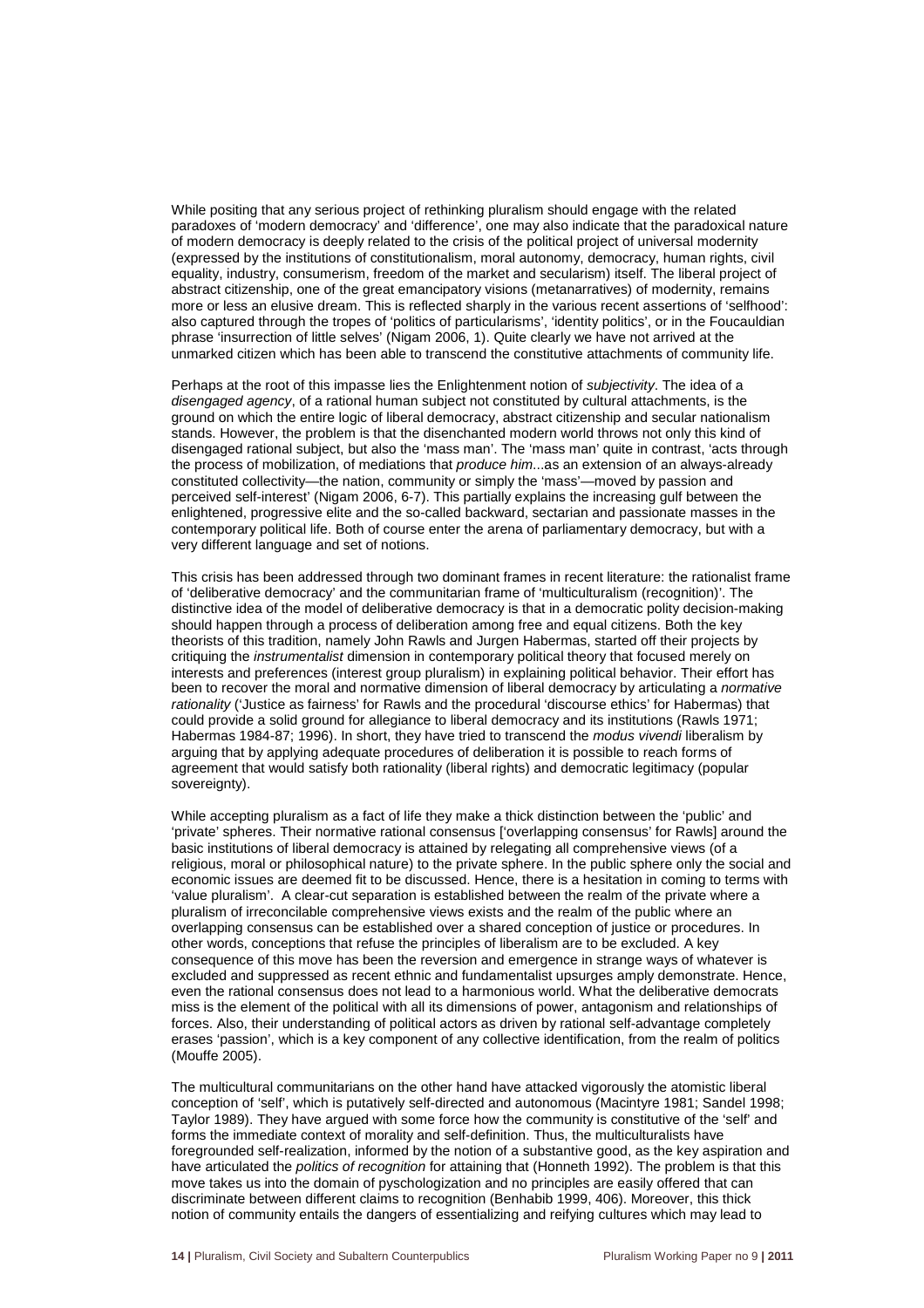group enclaving and separatism. Another concern is that the emphasis on inter-group inequality often discounts the question of intra-group inequality (Fraser 2001).

Hence, it seems that both 'rationality' and 'community' have not been able to address the issue of value pluralism convincingly. In the case of deliberative democracy we have too little of community and in the case of multicultural communitarians we encounter an excess. Also, both the frames escape the immanent problematic of power in the constitution of subjectivity and collective identity by either taking recourse to normative rationality or substantive culturalism and do not really offer conceptual resources for a more nuanced notion of pluralism. In the next section I will discuss briefly why the articulation of 'agonistic pluralism' put forward by Ernesto Laclau and Chantal Mouffe may be better equipped in dealing with concerns of pluralism.

#### **B. Rethinking Citizenship and the State**

The liberal articulations of citizenship privilege rights over obligations and emphasize on a notion of passive citizenship rather than an active one. This has led to a weakening of the sense of community and collective spirit, as well as to a feeling of *anomie* and to the weakening of social bonds. Hence, the liberal conception that there is no 'common good' and that each individual is free to pursue his or her own conception of the good runs the risk of sacrificing the citizen to the individual. While being sensitive to the problems posed by the liberal notion of citizenship, Laclau and Mouffe are not very comfortable with the communitarian critiques that foreground a civic republican conception of citizenship either. According to Mouffe the communitarian attempt 'to recreate a type of gemeinschaft community cemented by a substantive idea of the common good is clearly premodern and incompatible with the pluralism that is constitutive of modern democracy' (Mouffe 1992, 29). In this view there is a different danger: that of sacrificing the individual to the citizen. So what is needed is perhaps 'a new conception of the citizen that is different from both the republican/communitarian and the liberal ones…' (Mouffe 1992, 29) The primary challenge for them then is how to conceptualize a 'political community' (citizenship) that articulates the demands of pluralism (and diversity) along with some notion of 'common good' that is not a determinate or a substantive one.

This they do by offering a constructivist and relational view of identities (and politics) and by rearticulating the relationship between 'universals' and 'particulars'. The pre-condition to any meaningful plural and democratic project is to perceive 'différance' (Derrida) as the condition of the possibility of being. Any social objectivity must be construed as constituted through acts of power. Thus its very formation involves an act of exclusion which also dialectically governs its constitution ('the constitutive outside' according to Derrida). Since everything is constructed as 'difference' and has inscribed within it something other than itself, it cannot be conceived as pure 'presence' or 'objectivity'. Since the constitutive outside is present within the inside, as its always real possibility, there is an element of contingency in every identity. Hence, power is not an external relation taking place between two pre-constituted identities, but rather constitutes the identities themselves (Mouffe 2000). While contingency and particularity are central to understanding modern politics, 'this particularity cannot be constructed through a pure ''politics of difference'' but has to appeal, as the very condition of its own assertion, to universal principles' (Laclau 1995, 150). However, there is an indeterminate character to the universal and its final meaning can never be fixed. So the universal is an empty place and '...it emerges out of the negation of the particular identities, but its content is fixed in and through political struggles for hegemony, in which particular demands are universalized and others are marginalized' (Torfing 1999, 175: italics in the original).

An immediate consequence of such a frame is that political community (and citizenship) cannot be construed as an objective entity out there but must be seen as a discursive surface where it is precariously constituted through the contestations and the process of hegemony within a discursive field marked by social antagonism. As we know there is always a gap between community as a whole (society) and the different social actors that operate within it. Because of the heterogeneity and complexity of modern societies, where the will of no social actor coincides with the society conceived as a totality, some form of 'representation' becomes imperative. Since all cannot be represented and neither can all be excluded the political space necessarily divides itself into an 'us' and 'them' through the simultaneous and interactive 'logic of difference' and the 'logic of equivalence'. In a political field a series of particular democratic demands (gays, workers, women, environmental, etc.) are put forward to the institutional space. If they are addressed successfully then they are resolved within a logic of difference. However, when they are not resolved these various demands tend to aggregate together by forming 'equivalential chains' through the principle of democratic equivalence. Now in these equivalential chains the particularity and plurality of these demands is not sacrificed, but they are only aggregated and represented through a leading identity arrived at though the competition and cooperation of various identities (the process of hegemony). Moreover, this chain of equivalence is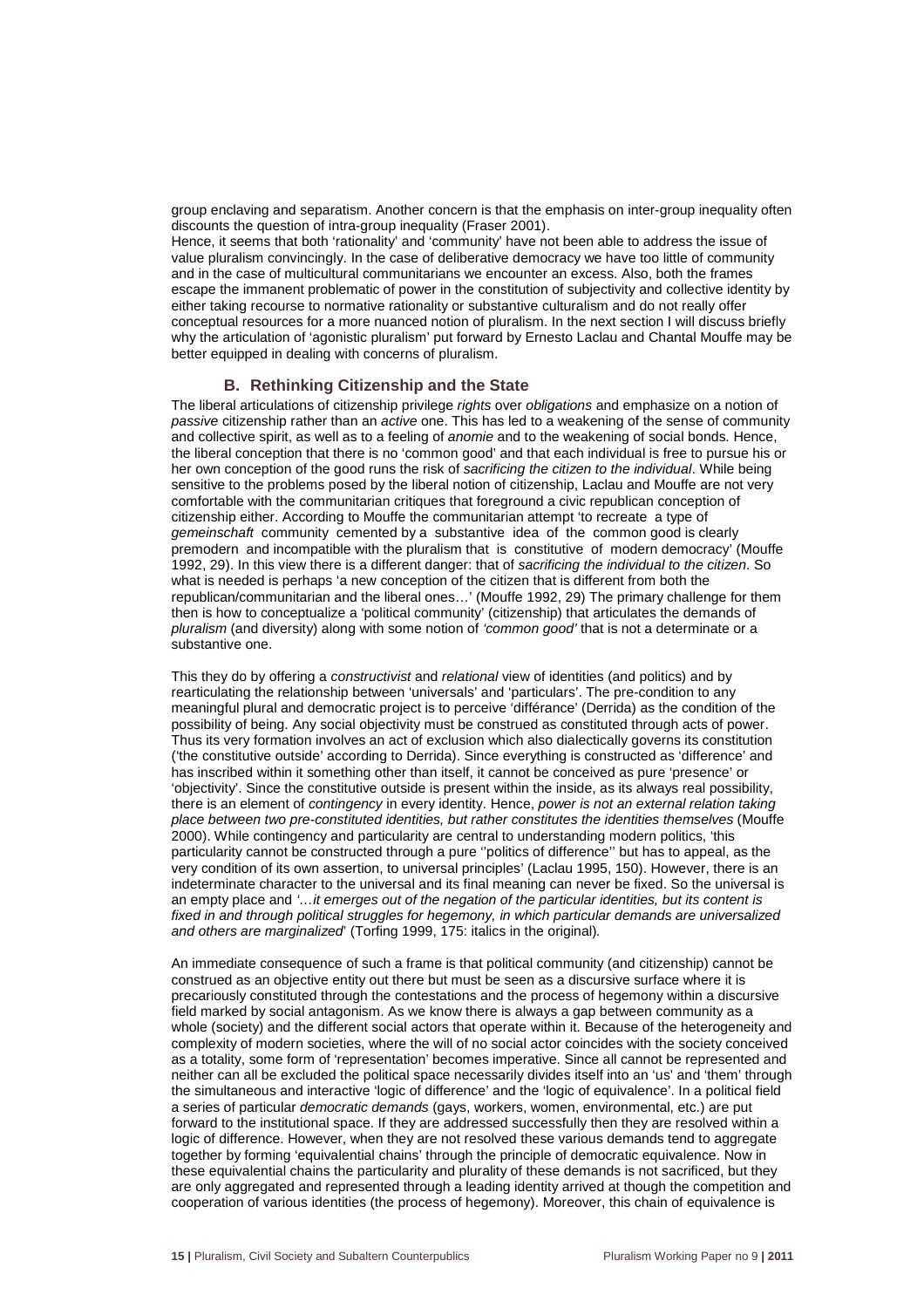articulated through the employment of empty signifiers (God, Nation, Class, Communism etc.) (Laclau 2005). 'Empty signifiers are signifiers to the extent that they resonate within existing discourses; they do participate in the production of meaning. But they tend towards emptiness, or lack of meaning, due to the stresses placed upon them by their usage in a hegemonic articulation…This signifier tends to emptiness, or lack of meaning, precisely because of its fullness, its multiplicity of meanings…' (Day 2005, 207). This is the process of the formation of a 'we'. But a 'we' can only be articulated with respect to a 'them' (the constitutive outside). Hence, there is always an antagonistic relationality between 'us' and 'them' and these are only contingent and precarious constructs produced through hegemonic struggles within a field informed with power. Hence, political community will always remain a contested space where a few identities will be included and others excluded. In fact, this exclusion in itself creates the conditions of the possibility of any meaningful political community at all. 'It is therefore a community without a definite shape and in continuous reenactment' (Mouffe 1992, 31).

However, any notion of a political community also 'requires the correlative idea of the common good, but a common good conceived as a vanishing point, something to which we must constantly refer but that can never be reached' (Mouffe 1992, 30). The common good can also be referred to mean 'following Wittgenstein, a "grammar of conduct" that coincides with the allegiance to the constitutive ethico-political principles of modern democracy: liberty and equality for all.' (ibid., 30). However, there would be multiple interpretations of these principles and no interpretation can be fixed a priori. Since the notion of any essential identity and a substantive good has been discarded there are now no enemies or interpretations that need to be annihilated. Rather the task is to convert enemies into adversaries and antagonism into agonism. An adversary, in contrast to an enemy, is a legitimate opponent who plays within the rules of the game (liberty and equality). Rather, he or she is a co-creator of the rules of the game and these rules are not settled once and for all but rather are subject to constant reinterpretation, resistance, opposition and are constantly articulated by the hegemonic struggles between various adversaries (Torfing 1999, 252- 255). The interesting move here is that the various social actors are not asked to drop their particularistic loyalties and conceptions of the good, but rather they are encouraged to employ them in redefining the rules of the game—liberty and equality—within the language game of democratic politics. 'The prime task of democratic politics is not to eliminate passions, nor to relegate them to the private sphere in order to render rational consensus possible, but to mobilize these passions, and give them a democratic outlet' (Mouffe cited in (Torfing 1999, 255)). However, total indeterminacy and toleration would also mean the total disintegration of social fabric if it is not arrested at some point. Following this all democratic societies must necessarily be based on force and exclusion; the condition of possibility of democracy is also its condition of impossibility. Hence, 'Such a view of citizenship is clearly different both from the liberal and the communitarian ones. It is not one identity among others, as it is in liberalism, nor is it the dominant identity that overrides all others, as it is in civic republicanism. It is an articulating principle that affects the different subject positions of the social agent while allowing for a plurality of specific allegiances and for the respect of individual liberty.' (Mouffe 1992, 32).

A second important issue to be considered in the context of social movements and civil society, is the conceptualization of the state. There is a tendency in many progressive movements to identify the state as a monolithic and oppressive site, or as a deliverer of the gifts of recognition to subordinate identities. What these arguments often fail to appreciate is the relationality of the state-form and that it is also a site of contestation and struggle with multiple possibilities. In his hugely influential essay 'Governmentality' Michel Foucault (2000) undertakes a genealogical analysis of the art of government. He suggests that due to the impact of the decline of feudalism and the emergence of the modern state, and the processes of Reformation and Counter-Reformation in Europe in the sixteenth century, a ground was created for the emergence of new questions with respect to political power. In fact, there was a shift from the sovereign notion of power (Machiavelli) to an art of government. What primarily mattered in the sovereign notion of power was the territory. The subjects figured only with respect to the 'common good' defined in terms of compliance to the law (whether transcendental or worldly).I In the case of government the focal point is a 'complex composed of men and things'. As Foucault puts it:

'What government has to do with is not territory but, rather, a sort of complex composed of men and things. The things, in this sense, with which government is to be concerned are in fact men, but men in their relations, their links, their imbrication with those things that are wealth, resources, means of subsistence, the territory with its specific qualities, climate, irrigation, fertility, and so on; men in their relation to those other things that are customs, habits, ways of acting and thinking, and soon; and finally men in their relation to those still other things that might be accidents and misfortunes such as famine, epidemics, death, and so on.' (Foucault 2000, 208-9).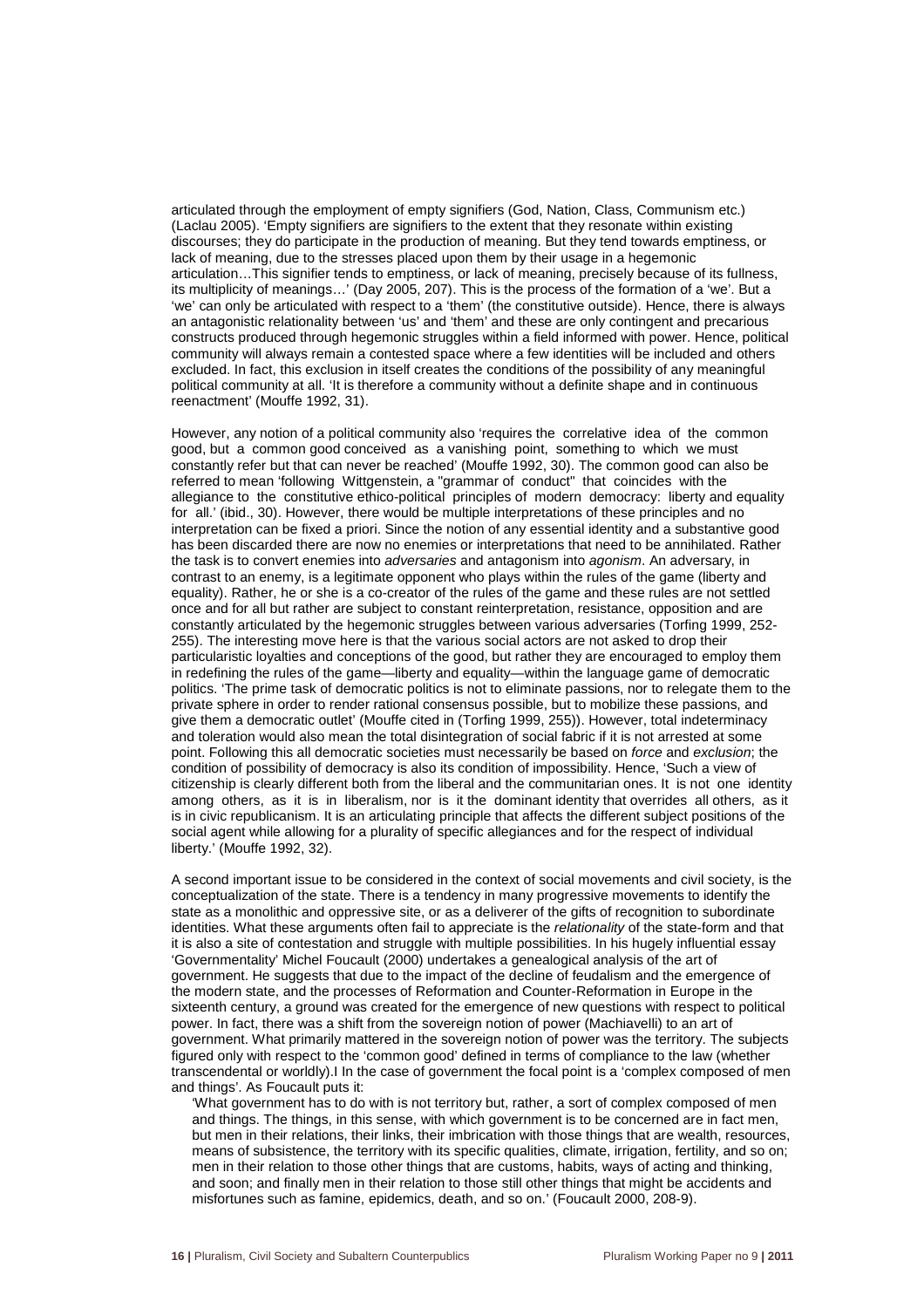Ultimately, to govern came to mean the correct and efficient administration of 'men and things'. 'In contrast to sovereignty, government has as its purpose not the act of government itself, but the welfare of the population' (Foucault 2000, 216). It must be remarked here that this foregrounding of populations as an object of government was compelled due to the demographic growth and rise of capitalism in the eighteenth century, as also the availability of various forms of statistical techniques. '…it is the population itself on which government will act either directly, through large-scale campaigns, or indirectly, through techniques that will make possible, without the full awareness of the people, the stimulation of birth rates, the directing of the flow of population into certain regions or activities, and so on.' (Foucault 2000, 217).

This understanding of modern political power is what Foucault calls governmentality. Broadly it comprises of three important elements. One, it refers to the 'conduct of conduct' which broadly means 'any rational effort to influence or guide the comportment of others – whether these be workers, children, communities, families, or the sick – through acting upon their hopes, desires, or milieu' (Inda 2005, 6). In this context Foucault articulates the notion of biopower to allude to new technologies of power employed to serve the purposes of the government: the care and growth of population. Biopower means nothing less than the control of life itself. It operates at the aggregate levels of the population as a whole ('biopolitics') and at the level of the individual body ('discipline') Two, it suggests that political power cannot be reduced to the activities of the state. 'Indeed, for Foucault, governing – that is, the regulation of conduct – is not merely a matter of the government and its institutions but involves a multitude of heterogeneous entities: from politicians, philanthropists, and state bureaucrats to academics, clerics, and medics. What thus counts in thinking about governmental power is not simply the state but also all these other actors, organizations, and agencies concerned with exercising authority over the conduct of human beings' (Inda 2005, 6). And, the third element of governmentality is the target of government which is primarily the aggregate termed population. All in all, 'governmentality draws attention to all those strategies, tactics, and authorities – state and nonstate alike – that seek to mold conduct individually and collectively in order to safeguard the welfare of each and of all.' (Inda 2005, 6).

The important lesson that one can draw from the processes of hegemony (Laclau and Mouffe) and governmentality (Foucault) is that no sites, institutions or bodies are immune from the functioning of the 'will to power'. Also, the role of governmentalisation of the state in the production of modern subjects must be taken cognizance of. However, any move for domination or the production of subjects in a hegemonic game is never determinate or final and other resources could be harnessed to subvert closures forced by the powerful. So, even when the dream of a final emancipatory moment (the revolution) has seriously been interrogated in political theory, the struggle against domination of all types remains as imperative as ever. Mouffe sums this up well:

'[…] the adversary cannot be defined in broad general terms like 'Empire', or for that matter 'Capitalism'. It is instead contingent upon the particular circumstances in question – the specific states, international institutions or governmental practices that are to be challenged. Put another way, the construction of political demands is dependent upon the specific relations of power that need to be targeted and transformed, in order to create the conditions for a new hegemony. This is clearly not an exodus from politics. It is not 'critique as withdrawal', but 'critique as engagement'. It is a 'war of position' that needs to be launched, often across a range of sites, involving the coming together of a range of interests. This can only be done by establishing links between social movements, political parties and trade unions, for example. The aim is to create a common bond and collective will, engaging with a wide range of sites, and often institutions, with the aim of transforming them.' (Mouffe 2009, 237).

#### **C. Civil Society and Subaltern Counterpublics**

After a brief discussion on the constitutive nature of political community (citizenship) and the relationality of the state apparatus through the formulation of governmentality, it will be useful to discuss the role of civil society in the democratic field, with special reference to the Indian conditions. In this respect I feel that the conceptual moves by Laclau and Mouffe need to be supplemented with the ideas of Nancy Fraser as her articulation has a more direct and clearer relevance for making sense of the new identity movements in India, especially in problematizing the debates on social policy. I will begin by seizing on the arguments presented by her in a very insightful essay captioned 'Rethinking the Public Sphere: A Contribution to the Critique of Actually Existing Democracy' (Fraser 2003). As we know, the concept of the 'public sphere', originally theorized by Habermas (1989), refers to a space where citizens deliberate about their common affairs. It is more or less an institutionalized site for discursive interaction and conceptually autonomous of the state apparatus and economic markets. It can be safely construed as a space for the play of democratic associations.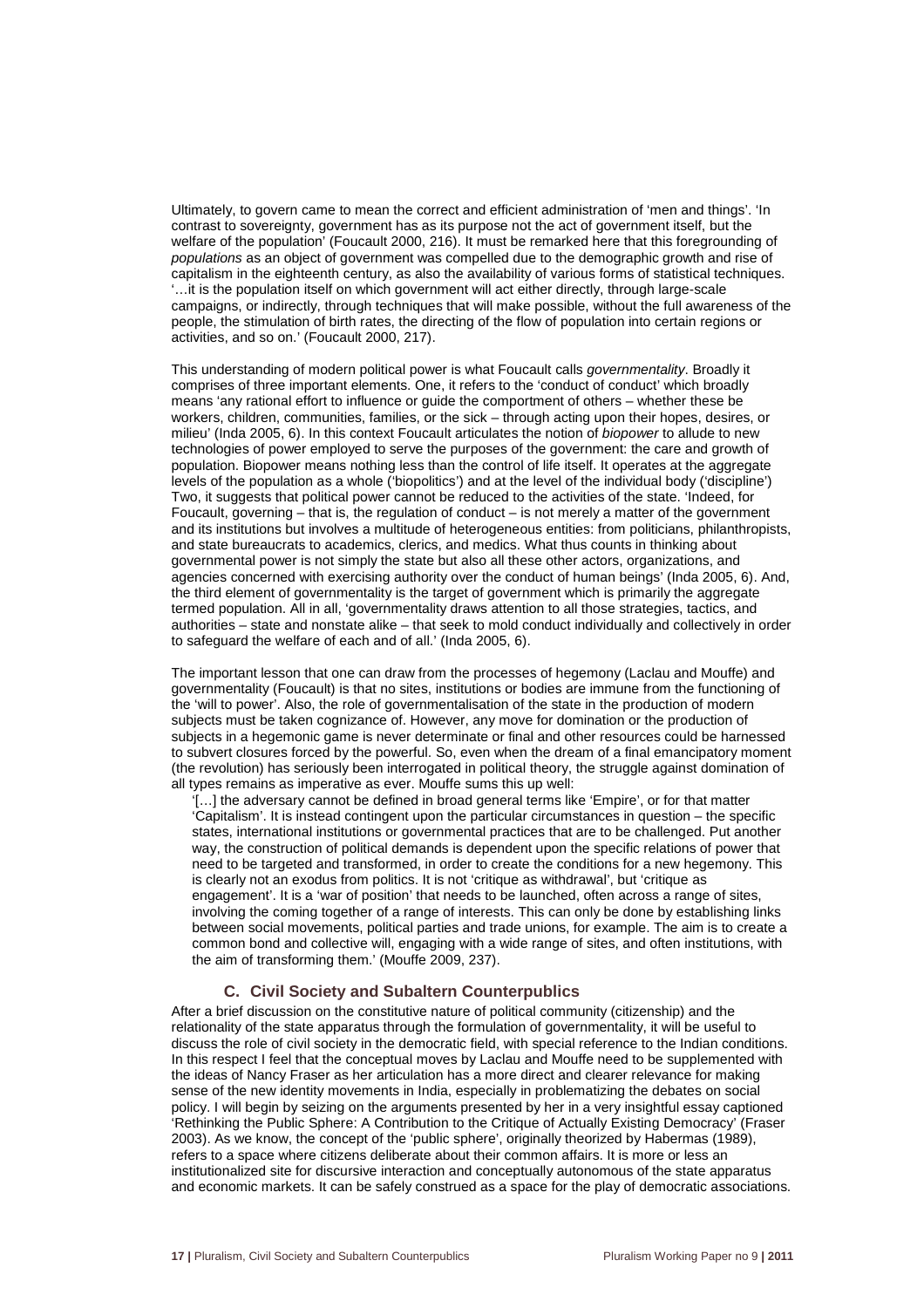Now Fraser dubs this articulation of the public sphere as a 'bourgeois, masculinist conception' (Fraser 2003, 85) and sets out to interrogate the four assumptions that are central to it:

- (i) It is possible for interlocutors in a public sphere to bracket status differentials and to deliberate as if they were social equals. Societal equality is not a necessary condition for political democracy.
- (ii) The proliferation of a multiplicity of competing counterpublics is a necessary step away from, rather than toward, greater democracy. A single, comprehensive public sphere is always preferable to a nexus of multiple publics.
- (iii) Discourse in public spheres should be restricted to deliberation about the common good. The appearance of private interests and private issues is always undesirable.
- (iv) A functioning democratic public sphere requires a sharp separation between civil society and the state. (Fraser 2003, 85)

The first assumption stresses open access for all in the public sphere irrespective of their social location. Fraser tells us, in history this has never been realized. A series of subject positions, such as women, various ethnicities and plebian men, were formally excluded from it. Even when they are formally included now they can face marginalization because discursive interactions within a bourgeois public sphere privilege 'protocols of styles and decorum' that are themselves informed by status inequality. Hence, the demand to 'bracket status differentials and to deliberate as if they were social equals' asked of the interlocutors is an impossible demand and often benefits the dominant groups within society. So it seems more appropriate 'to unbracket inequalities' by consciously staging them if we are to move towards participatory parity in the public sphere. Moreover, this emphasis on bracketing obscures another assumption: the conception of the public sphere as a 'space of zero degree culture'. This means that all cultural expressions will be accommodated with equal ease in the public sphere. In stratified societies, where the media and pedagogic space is skewed towards the cultural practices of economically and socially powerful groups, this is a problematic assumption to hold. Hence, the first assumption of the bourgeois public sphere - that social equality is not a necessary condition for achieving participatory parity - is clearly inadequate in Fraser's view.

In response to the second assumption she undertakes a discussion on 'inter-public relations' as a contrast to the discussion on 'intra-public relations'. Since the mainstream public sphere is not a space for participatory parity in stratified societies it is useful for the disadvantaged sections to form what she calls 'subaltern counterpublics'. These are 'parallel discursive arenas where members of subordinated social groups invent and circulate counterdiscourses to formulate oppositional interpretations of their identities, interests, and needs' (Fraser 2003, 91). These subaltern counterpublics have a dual role. They act as enclaves for the subaltern groups where they can articulate their concerns and bring a coherence to their demands without the supervision of the dominant groups which concentrate, in Mansbridge's words, on 'absorbing the less powerful into a false 'we' that reflects the more powerful' (cited in (Fraser 2003, 90)). On the other hand they also act as training grounds for agitational activities directed at wider publics. It is in the dialectic between these two functions of the subaltern counterpublics that their emancipatory potential can be located. In general these counterpublics expand the discursive space in stratified societies and enable discursive contestation and so craft a ground for participatory parity which the imagination of a single, comprehensive public sphere is at a loss to address.

The third assumption - that 'discourse in public spheres should be restricted to deliberation about the common good, and that the appearance of private interests and private issues is always undesirable' - is equally problematic for Fraser. After all, what constitutes a 'public matter' or a 'private matter' cannot be resolved before the discursive contestation takes place. Also, there is no neutral conception of the 'general good' available. For instance, the dominant notions of domestic privacy can exclude certain issues and debates from the public sphere by 'personalizing and/or familiarizing them'. Also, the notions of market privacy can exclude certain critical issues by 'economizing' them and thus debar them from a public and political deliberation. 'After all, when social arrangements operate to the systemic profit of some groups of people and to the systemic detriment of others, there are prima facie reasons for thinking that the postulation of a common good shared by exploiters and exploited may well be a mystification' (Fraser 2003, 99).

Lastly, in engaging with the last assumption of the bourgeois public sphere - 'that a functioning democratic public sphere requires a sharp separation between civil society and the state' - she develops the concepts of 'weak publics' and 'strong publics'. Civil society refers to the nexus of NGOs and other associations that are beyond the state or the market. Now since the bourgeois conception of the public sphere supposes the desirability of a strong separation of civil society (associational) from the state, it restricts its role to merely opinion formation rather than decisionmaking. This is what Fraser calls 'weak publics'. However, the emergence of 'parliamentary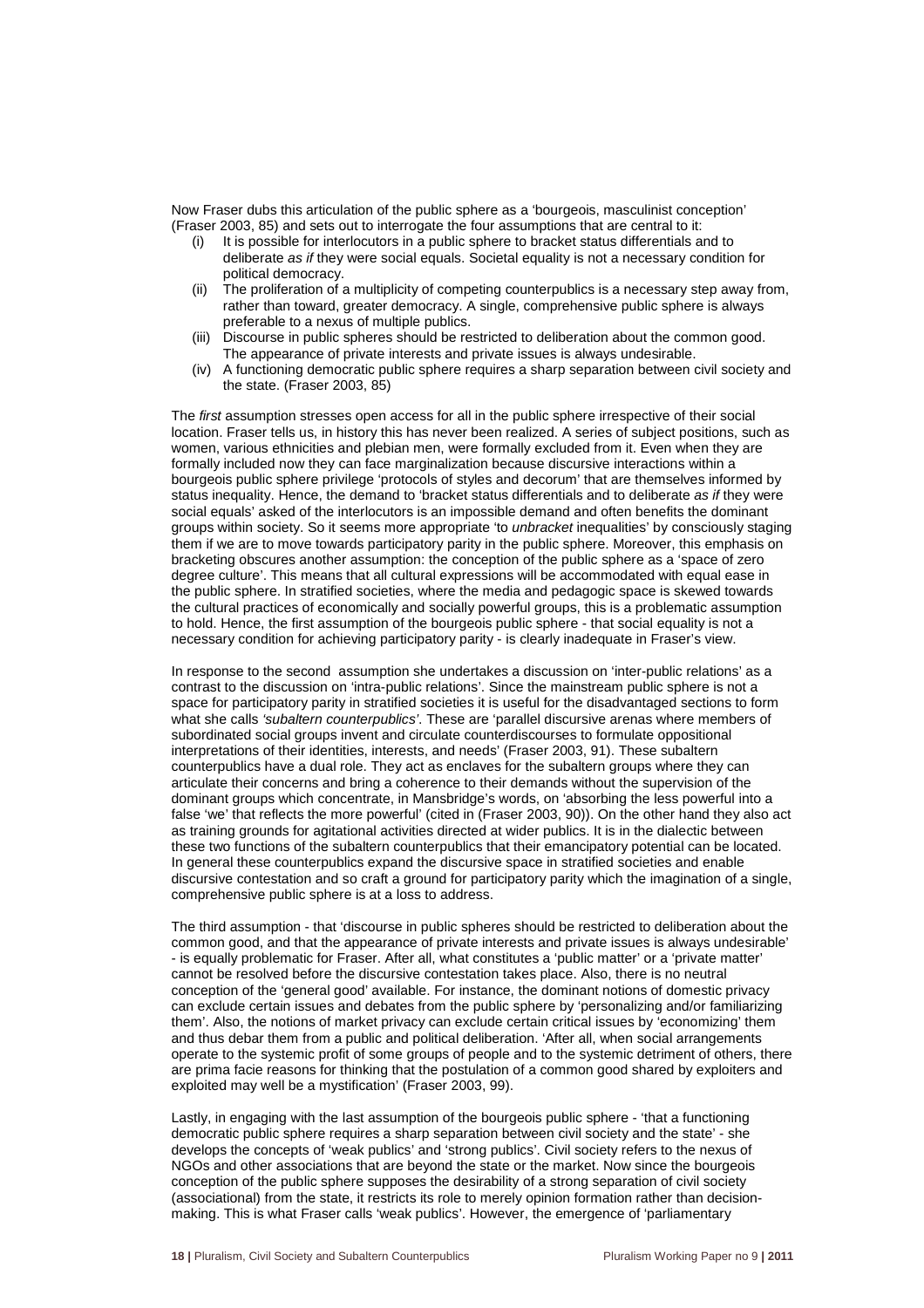sovereignty' complicates the picture since a sovereign parliament operates as a 'public sphere within the state'. Sovereign parliaments are dubbed as 'strong publics' by her because their discourse encompasses both opinion formation and decision making. 'With the achievement of parliamentary sovereignty, therefore, the line separating (associational) civil society and the state is blurred' (Fraser 2003, 103). So the essential question is not how to maintain a strong separation of civil society from the state but how to best make institutional arrangements where the accountability of the strong publics (parliament) can be ensured through interrogations from the weak publics (civil society). I think Fraser's interrogation of the mainstream conceptions of the public sphere is very germane to the debates on civil society in India and in making sense of new sites of social transformation. As in other countries civil society in India too is a contested terrain and is often criticized for its elite composition and orientation. When Purdue remarks that, "…representation within civil society has traditionally been selective in the established democracies, favoring white, upper and middle class males' (Purdue 2007, 2) it has definite resonances in the Indian scene too. Javeed Alam for instance comments, in discussing the relationship between Indian civil society and democracy, that '…the elite, the core of civil society, has developed deep reservations against the working of democratic processes in India…Civil Society may be a restricted presence in Indian society. Those possessing education and culture, capable of exercising their rights, are the core members of civil society; they carry the cross for the others insisting that others are capable of acting like them. The decline in the social importance of the assumptions of elite world view and their decline in the political process is quite pronounced. This is the reason why those who strongly subscribe to the values enshrined in the civil society have become alienated from the processes which sustain democracy' (2004, 122-24). It is in the backdrop of such strong sentiments that one has to relook at the dominant articulations of civil society in India today. Elliott comments that '[w]hereas the interest of civil society in the United States has been animated by worry about lack of civic engagement and in Eastern Europe by resistance to interventionist states, Indian discussion flows from concerns about the extension of democracy to previously subordinated groups, so-called 'democratic deepening'' (Elliott 2003, 22). In the emergent literature trying to explain these new mobilisations an analytical distinction between 'civil society' and 'political society' is made to highlight a possible tension between modernisation and democratisation. Civil society refers to self-organized associations and movement organizations such as trade unions that were set up in the heydays of colonial modernity and are usually governed by elite classes who would like to see India in the club of highly modernized nations. Political society, on the other hand, alludes to contingent and fluid political formations such as community pressure groups, or such other contestants for power, who are generally identified with their ability to represent and work for the realization of the popular demands of the subaltern groups in their struggle for survival. Thus the former can be seen as a site for modernization and the latter as the site for democratization (Chatterjee 2001).

In his essay 'Civil Society and Ideological Contestation in India' Mark Robinson (2003) points at the poverty of western notions of civil society in making sense of the complexity of the Indian situation. He suggests that the concept of the civil society can be enriched and extended by applying it creatively to the contemporary Indian situation. One, he argues that civil society must not be construed as a set of associations that espouse democratic values and shared commonality of purpose informed by some normative notion of common good. He proposes to include organizations founded on ascriptive identities like caste and religion, in the definition of civil society because of their 'forceful empirical reality'. In a parallel move he parochializes the identification of civil society with a sub-set of organizations pursuing normative claims that are supposed to have some superior validity. Such conceptual narrowness and normative exclusion, according to Robinson, 'cloud analytical depth' and offer a hindrance in comprehending empirical realities. Two, the purely associational nature of civil society must be broadened and the question of ideology must be brought in. Third, he stresses on revisiting the sharp conceptual distinction between conventional understanding of civil society and political society, by seeking to demonstrate 'how groups and organizations wedded to particularist ideological agendas consciously treat the spheres of civil and political society as complimentary and interchangeable' (Robinson 2003, 358). He proposes three principal sites of contestation in contemporary India: 1) the claim to ideological and political supremacy of the Hindu right wing movement; 2) the effects of capitalism and the development state; 3) resistance to the forms of autonomous action that seek to probe the accountability of the state and responsiveness to its citizens. He further lays down what I consider to be the central concern for all civil society actors in India today:

'[…] voluntary sector as presently constituted has only a modest role to play in the three arenas of contestation…The development and welfare concerns of the voluntary sector have generally precluded it from taking a more active role in struggles over ideological hegemony, in part because they are seen to be political issues and because the sector is generally more comfortable with a consensus-building approach. But the struggles taking place in these three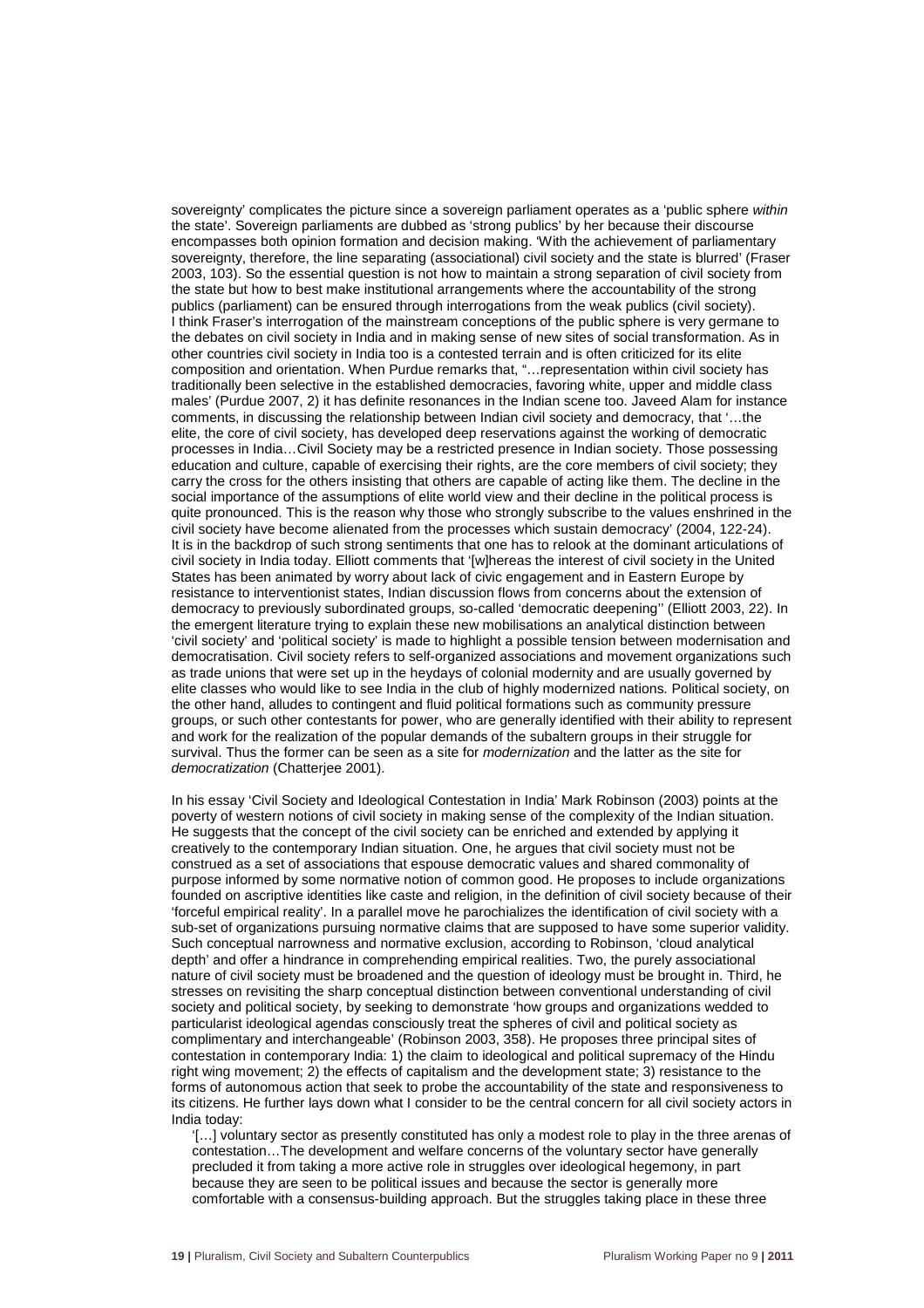realms profoundly shape the lives of the poor and marginalized communities that the voluntary sector claims to privilege.' (Robinson 2003, 375).

It is my contention that a strong response to these three struggles in India is being articulated in various subaltern counterpublics informed by diverse forms of identifications (dalit, pasmanda, muslim women etc.). For a number of reasons civil society has been hesitant to engage with them in any meaningful manner. In Part two I will first discuss the emergence of new subaltern counterpublics in India. In Part three I will map the issues in one such counterpublic, the pasmanda movement, and discuss the inferences that the civil society could potentially extract from it.

# **PART TWO**

## **The Emergence of 'New' Subaltern Counterpublics in India**

#### **A. The question of managing diversity in post-Independent India**

One of the most urgent tasks that confronted the policy makers of the Indian nation in the post-Independence period was the management of the enormous diversity of the Indian social scene<sup>3</sup>. A number of communities structured along the lines of religion, caste, language, region, tribe, nationality, gender and class staked their respective claims over the resources and symbolic space of the nascent post-colonial state. In the hegemonic discursive contest that preceded and followed the adoption of the Indian Constitution in 1948, a number of closures in the policy domain were reached that were seen as 'just' at that point of time. Despite the overall liberal modernist accent of the nationalist project it was conceded that the abstract and neutral conception of citizenship had to be somewhat complicated. It was resolved that some form of cultural protection was necessary for the religious and linguistic minorities, and also that a suitable mechanism for compensatory discrimination needed to be evolved with respect to the subordinated lower caste and tribal groups (Mahajan 2002, 42-43). The mechanism of universal citizenship could probably prove an interruption to their progress and mainstreaming by not explicitly problematizing their differences related to their socio-economic situation and cultural development. Consequently, both these concerns found a place within the Constitution, wherein the former was usually captured through the discourse of 'minority rights' and the latter through the discourse of 'social justice' in popular imagination.

Quite clearly this was a substantial innovation within the frame of normative liberal modernity which held the notion of equality of treatment of all citizens by the state, and also a stark indicator of how modernity is translated differently in various spatial and temporal registers (Kaviraj 1997). Thus, India had already moved innovatively with respect to citizenship even when the academic discussions on multiculturalism or differentiated citizenship rights were not in vogue in western academies (Kaviraj 2010, 37). Broadly, the founding fathers of the Indian nation had adopted the cultural and pedagogic goal of secular nationalism, and had envisaged a development policy where centralized socialist state planning and industrialization were to be the key elements. However, secularism was creatively defined not in terms of opposition to religion per se, but as symmetrical treatment of all religions by the state and public policy. Nonetheless, in the last few decades the received understanding and the constitutional consensus on secular nationalism, socialist development, minority rights and social

 3 Broadly, the population of India is divided, in terms of religion, into the majority Hindu community (about 80%) and the religious minorities like Muslims, Sikhs, Christians, Jains and Buddhists which constitute the remainder. In the context of minorities the Muslims, which constitute around 14% of present India's population of about 1.21 billion, are the most significant minority in terms of numerical weight. However, the Hindu community is internally fragmented into five normative status-based caste groups or varnas—the Brahmins (priests), Kshatriyas (warriors), Vaishyas (merchants), Shudras (laborers), and a group of outcastes—the dalits (formerly untouchables). These varnas are further subdivided into a few thousand sub-castes or jatis, which are endogamous occupational groups and are theoretically supposed to follow a ritualized hierarchical norm of group ranking. However, in practice jatis are probably the more functional and easily identifiable units, even when their textual hierarchy is often complicated, subverted and redefined in the daily political. Apart from these there are a number of tribal groups. In terms of numbers the lower castes (shudras) and outcastes (dalits) constitute more than 75% of Hindu population. However, despite the discounting of caste/tribe within minority religions most of them, just like their Hindu counterparts, are internally stratified on caste/tribe lines as well. The Constitution constructed the categories of Scheduled Castes (SCs), Scheduled Tribes (STs), Other Socially and Educationally Backward Classes (OBCs) and Minorities to capture this complex reality for policy making. However, while SCs referred to the dalits, STs to the aborigines or tribals, Minorities to religious and linguistic minorities, the category of OBC was left ambiguous without any clear referents. Lastly, while SCs, STs and OBCs were to be the beneficiaries of affirmative action (quota or reservations), the minorities and their culture were to be protected and encouraged through various other welfare schemes and interventions.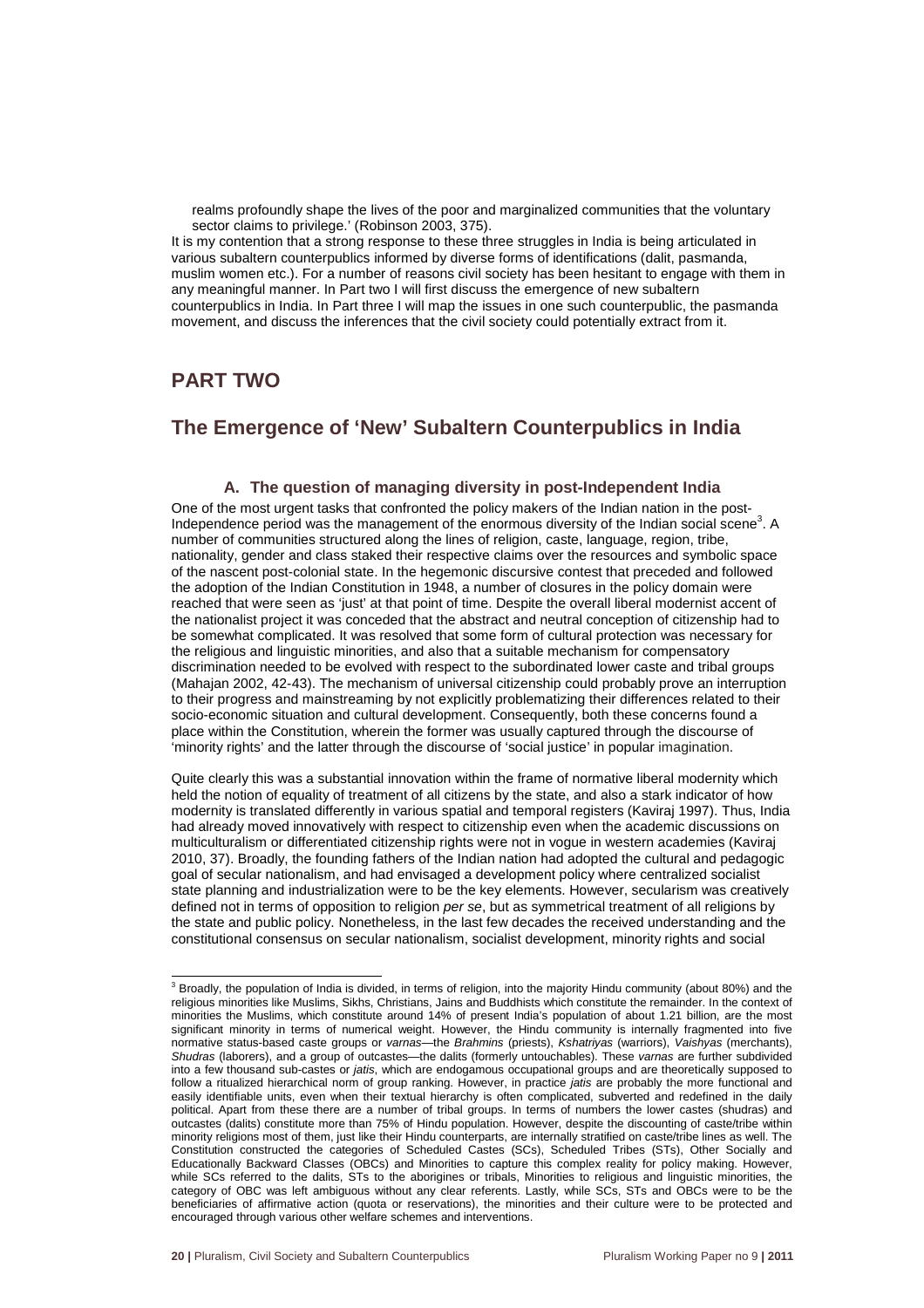justice have come under intense strain from various quarters due to significant shifts in the Indian polity.

In the decade of the 1990s, Indian political economy witnessed three key ruptures in the form of major policy decisions and mass mobilizations that have impacted both theoretical and activist endeavors in significant ways. The first event was the right-wing 'religious' mobilization around the issue of Ramjanambhumi-Babri Mosque, that aspired to demolish a  $16<sup>th</sup>$  century mosque believed to have been constructed by the Muslim ruler Babur after bringing down a Hindu temple at the supposed birth-place of the Hindu deity Ram. The mosque was demolished in 1992 through a nationwide mobilization of the Hindu 'faithful' and was followed by violent rioting between Hindus and Muslims in major urban centers in India (Jaffrelot 1996; Hanson 1999; Basu, et al. 1993). This conflict led to 'communal' (a term employed for inter-religious clashes in India) polarizations and had a significant bearing on social harmony, toleration and the question of pluralism.<sup>4</sup> The second event was the acceptance of the recommendations of the Mandal Commission Report by the central government in 1990. The report proposed recognition of the lower caste shudra sections for the purposes of affirmative action (termed as quotas or reservations in India) through a particular reading (in terms of caste) of the ambiguous constitutional term 'Socially and Educationally Backward Classes' (popularly termed as Other Backward Castes or OBCs). This event led to a large scale mobilization on the axis of 'caste'. By ensuring representation and integration of the OBCs, it seriously disrupted power equations and effected a transition in Indian democracy (Engineer 1991; Frankel 1990). This incremental transformation has been succinctly captured by the phrase 'India's silent revolution' by Jaffrelot (2003). The third event was the initiation of the New Economic Reforms in 1991, often labeled as neo-liberal reform in progressive literature (Chandrasekhar and Ghosh 2002). This major policy decision, that was captured popularly by the acronym LPG (liberalization, privatization, globalization), arrested India's long tradition of state socialism and centralized planning. It also saw the conflicting emergence of the middle classes and the growing inequalities and livelihood crisis for the working classes at the same time (Desai and Das 2004). Developments such as the increasing corporatization and domination of Indian industry by big business, the surge in consumerism, the displacement of traditional skills and the retreat of the state from the social sector, the increasing urbanization and the foregrounding of knowledge economy have led to the surfacing of new anxieties and contestations around the notion of development (Alternative Survey Group 2004; Ganguly-Scrase and Scrase 2009).

The interplay of these three major trajectories have a significant import for the debates on pluralism, development and democracy in India. They structure the crucible where a series of new social movements (organized around various identities) (Omvedt, 1993) have been inaugurated, thereby putting severe strains on the mainstream public sphere, the received articulations on social transformation and the official consensus on most state categories $^5$ 

As already mentioned the affirmative action policies were designed primarily along caste/tribe lines and were captured by the term 'social justice' in public discourse. Specifically, caste was largely perceived as a socio-economic identity, defined negatively in terms of disadvantage, which required to be ultimately annihilated. On the contrary, the religious identity of minorities, which was associated with a core set of ethics and a substantive notion of 'good-life', was seen as requiring protection and safeguards from the state through 'minority rights'. However, both these identities were seen as traditional identities which would be eventually managed or transcended, if not annihilated or assimilated, within the logic of progressive rationality of secular nationalism. However, the recalcitrance of these identities and the emergence of new identities informed by a complex interplay between these naturalized ones, even after 60 years of the existence of the post-colonial state, has seriously interrogated the tradition/modernity dichotomy assumed in modernization theory and has thrown new challenges for conceptualizations of social change in India. In fact, these putative traditional identities have demonstrated remarkable capacities of adjustment and maneuverability in dealing with a modern democratic context.

 4 In India pluralism is articulated as 'secularism' which basically refers to symmetrical treatment of all religions (Upadhyay 1992; Sen 1993).

 $5$  For instance, the category of SC which alludes to the dalits is under strain from the enactment of the 'mahadalit' (most dalit) identity in Northern India or the rivalry between maala and madiga dalit castes in Andhra Pradesh. Most minority groups are also witnessing caste or gender movements from within that are destabilizing the discourse of minority rights. Due to these pressures the received wisdom on what constitutes culture or socio-economic marginalization has become a contested question in India today.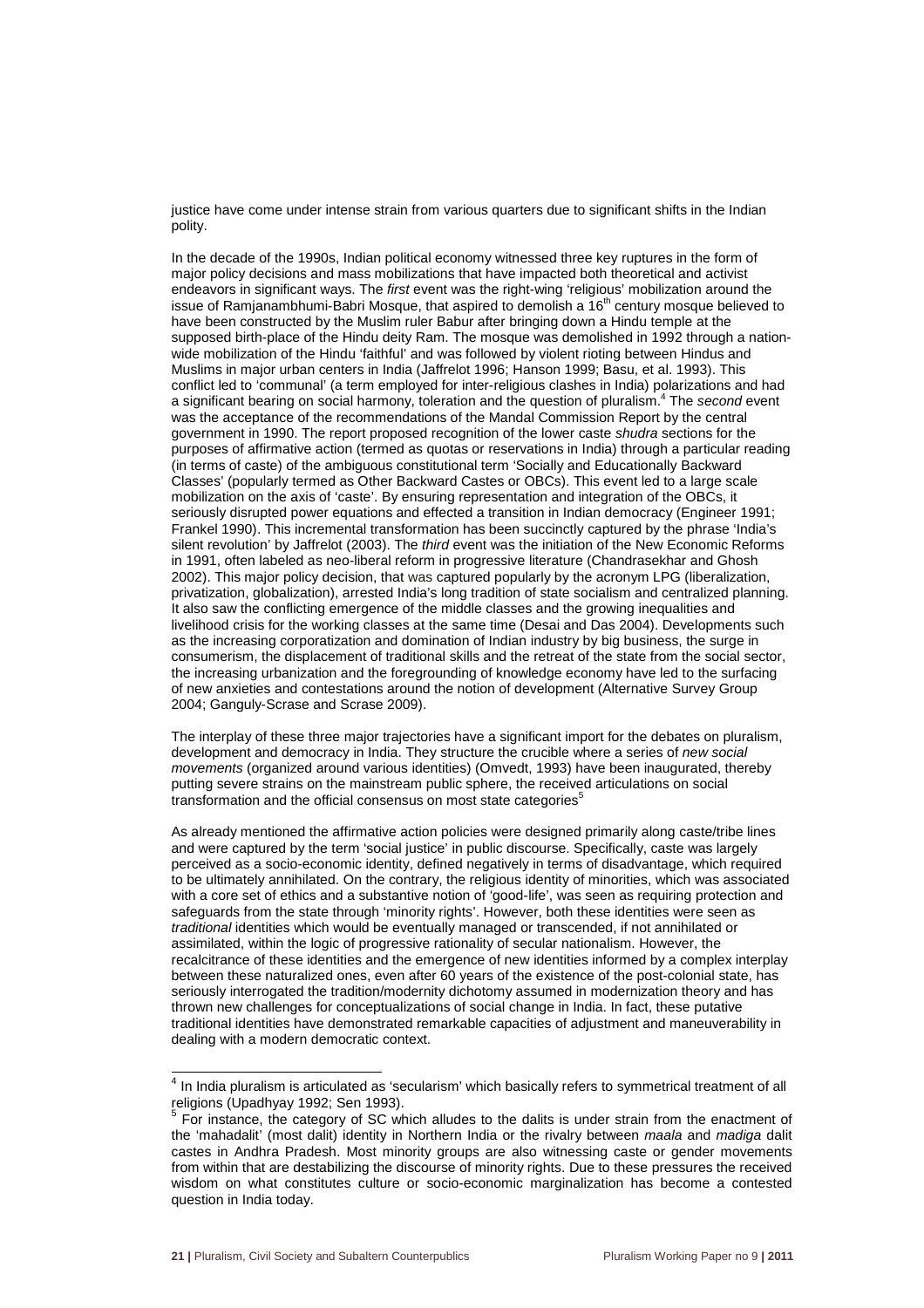#### **B. Modernity of Tradition: A Short Genealogical Account**

In important ways the terms of most contemporary debates in India were set by the colonial state and its ethnographers in collaboration with the elite native informers (Bayly 1988). Broadly, the formation of entrenched communities and various fault-lines one witnesses at present were informed by the colonial classificatory categories produced for the purposes of governmentality. Hence, the production of various identifications can be traced back to the crucible of colonial efforts to govern India and the subsequent contestations and the jostling for power by various groups inscribed unarguably by an unequal and differentiated colonial development policy. Among the most pervasive effects of colonial ethnographic efforts were the homogenization and systematization of social identities. Even in pre-colonial times allegiance to particular communities was considered valuable. But these communities were fuzzier, ambiguous and fluid. Colonial modernity and the operations of the decennial Census on the other hand introduced a 'new community' by its efforts at enumeration and classification of the subject population. 'The new 'communities' were now often territorially more diffuse than before, less tied to small locality, less parochial, on account of changes in communications, politics and society more generally. They were at the same time historically more self-conscious, and very much more aware of the differences between themselves and others, the distinctions between 'Us' and 'Them'. The new 'community', or 'enumerated community'...also became increasingly a part of a rationalist discourse—centrally concerned with numerical strength, well-defined boundaries, exclusive 'rights' and, not least, the community's ability to mount purposive actions in defense of those rights' (Pandey 1997, 305-06). Hence, colonial knowledge system craftily laid out 'ethnographic plots' which also quite often 'encouraged the census takers to transfer the authority of self-classification from their subjects to themselves' (Viswanathan 1998, 161).

Importantly, the colonial state presented itself as the embodiment of universal history and modernity and contrasted itself with the provinciality and 'traditional' culture of India. This articulation of 'difference' was necessary to legitimize its benevolent rule. It held the promise of modernity for the subjects, but equally made it an elusive dream (modernity as an ideal that Indians were not capable of achieving) thereby justifying its perpetual presence ('the white man's burden'). In this context a holistic and metaphysical notion of 'tradition' was constructed which was supposedly impervious to power and outside history. While in the European case civil society was construed as a social realm supposedly free from the primordial loyalties of the past, and considered to be autonomous and also protected by the state, in the Indian case caste and religion and their 'collective' connotations became an important metaphor for colonial civil society, and also a reminder that Indians were incapable of developing a civil society on 'individualist' European lines (Dirks 2001). The notion of community, sifted through the primordialist and essentialist lens, was valorized and an all-India 'Hindu' and 'Muslim' community was constructed.

As Mushirul Hasan suggests for instance:

'[…] the act of 1909 (Indian Councils Act) was a calculated master-stroke. Separate electorates, along with reservations and weightages, gave birth to a sense of Muslims being a religio-political entity in the colonial image—of being unified, cohesive and segregated from the Hindus. They were homogenized...In consequence, self-styled leaders, mostly drawn from Ashraf (honorable) families and without any tangible link with the Muslim masses or Ajlaf (Ignoble) were emboldened to represent an 'objectively'-defined community […]' (Hasan 1998, 15).

Thus, the contemporary common sense that holds religion to be the overarching identity of all Indians can be adequately located in these consequential colonial moves about a century back. In the same vein, '…caste was configured as an encompassing Indian social system in direct relationship to the constitution of ''Hinduism'' as a systematic, confessional, all-embracing religious identity' (Dirks 2001, 7). This refiguring of caste as a religious system show-cased Indian society as mystical, spiritual and harmonious and was contrasted with the extractive, despotic and therefore irrelevant world of native rulers and states. So in interesting ways the Indian political was held to be backward and the Indian social to be static and immutable (Dirks 2001). However, even when the ritual status of caste<sup>6</sup> and themes of functional interdependency (consensus) between various castes were underlined, caste was also modernizing itself in the encounter with colonial rule. The classificatory scheme was

 6 The caste system, as a system of social stratification, is basically premised on three essential features: (a) the principle of hierarchy in accordance with the elaborate rules of purity-pollution as registered and legitimized in the canonical religious texts; (b) endogamy (marriage within one's caste); and (c) occupational specialization. The caste system divides the entire population into various castes which are hierarchically arranged, with the Brahmins placed at the top and the dalits at the bottom. Throughout history upwardly mobile lower caste groups have sought to imitate the hierarchical Brahmanical values and to renegotiate their rank in the caste hierarchy, a process which M. N. Srinivas termed as sanskritisation (Srinivas 1966). The other route often taken by lower caste groups to subvert caste oppression was through the Bhakti (mystic) path. However, both these trajectories offered at best positional change but not structural change in the system. Overall, caste is a signifier of inequality, dividing the populace into dominant and subordinate castes, and facilitating the monopolization of knowledge, wealth and power by the higher castes.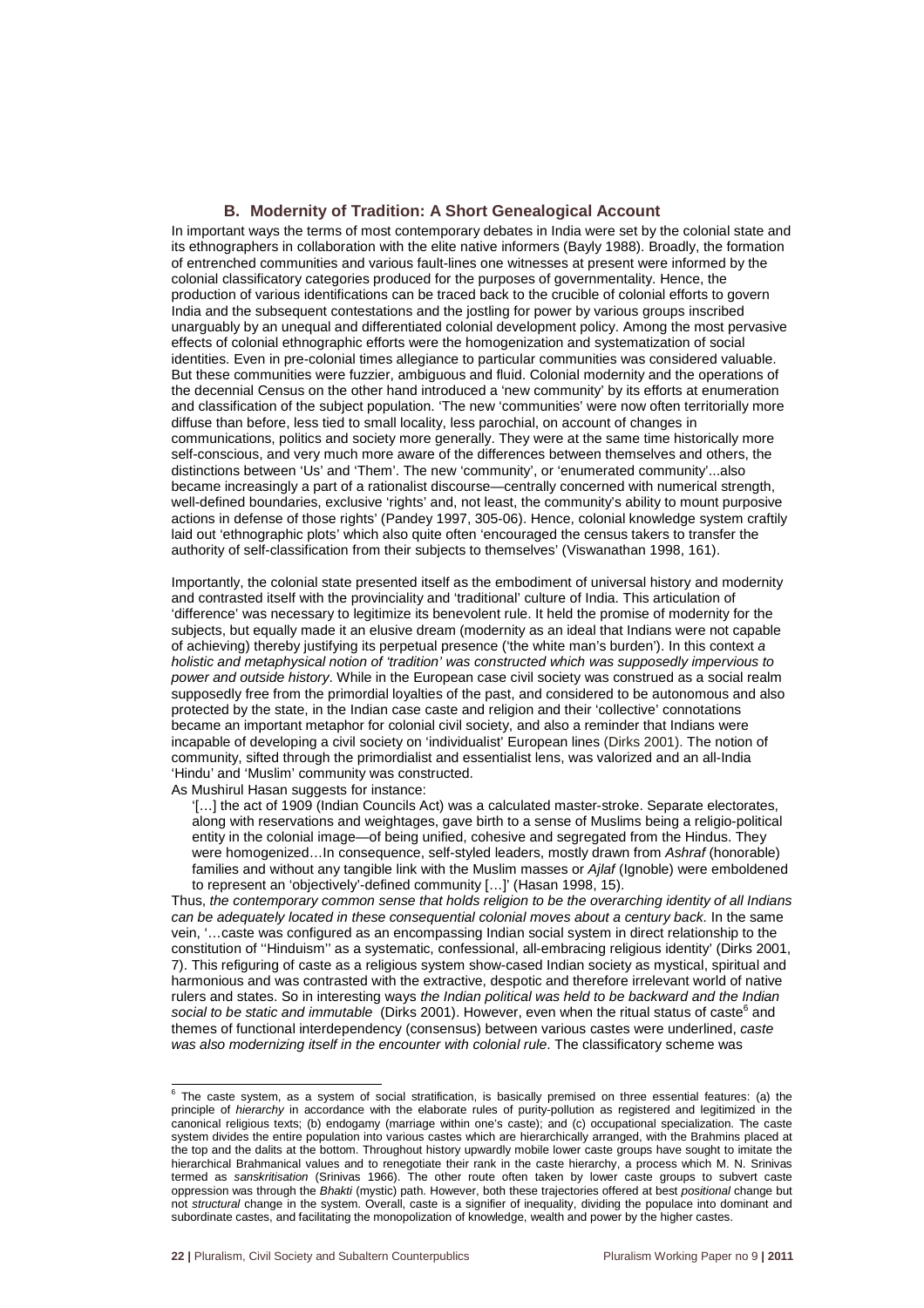producing new solidarities on caste lines and giving birth to various caste associations and federations that were putting new demands to the colonial state.

In some readings the recognition of caste by the colonial census was also meant to undermine the anti-colonial nationalist movement usually led by the higher caste religious elites<sup>7</sup>. Consequently, those lower caste groups organizing around caste identity were often branded and reviled by the nationalist religious elite as colonial loyalists. However, the approach taken by lower caste movements then can only be appreciated if we understand the dual contestation they were engaged in. In contrast to the mainstream nationalist movement that was mainly challenging external British colonialism, the lower caste movements - owing to their own social location - were quite willing to underscore and contest the *internal colonization* (Brahmanism) by the upper caste elite as well (Ilaiyah 2001, 125).

In the colonial period one of the most influential articulations in public discourse, from the dalit viewpoint, was forwarded by Dr B. R. Ambedkar<sup>8</sup>. According to him caste was the most powerful vehicle of dominance—ritual as well as political and economic (Thorat and Deshpande 2001). He conceptualized the caste system as a unique institution as no other society had such 'an official gradation laid down, fixed and permanent, with an ascending scale of reverence and a descending scale of contempt' (cited in (Jafferlot 2003, 20)). He articulated the principle of 'graded inequality' where each caste had certain caste groups simultaneously arranged above and below it so that caste system was not a mere division of labor but a division of laborers (Rodrigues 2002, 263). In his reading in most other jurisdictions the 'exploiter' and 'exploited' formed distinct and large blocs and solidarity of the exploited was, though difficult, at least possible. In the Indian case however the principle of graded inequality, which ensured that each caste was pitched against the other, political unity among the exploited lower castes was well nigh impossible. Hence, caste in the Ambedkarite reading emerges as not essentially a question of consciousness, but a question of structure, of power. In fact, this interpretative conflict has been historically inscribed in the varying responses to the caste question by the mainstream nationalist movement (as exemplified by M. K. Gandhi<sup>9</sup>) and the dalit/bahujan movements (best represented by Ambedkar). For Gandhi caste was a social evil that necessitated social and theological reform for its eradication. Ambedkar, however, was suspicious of 'social' movements as the limited success of Bhakti/Sufi movements was too apparent to him. In contradistinction to Gandhi he insisted on a political movement for annihilating it. He also viewed caste system as a system of exclusion and brought to the fore the issue of representation. No wonder his insistence on the political was seen by many to be fracturing the nationalist consensus.

However, all these contestations were unambiguously informed by colonial interventions that had radically transformed the conceptual landscape and imagery of caste. The mythology and origins of the caste system were reconfigured to suit the colonial interests. According to Jaffrelot, 'while castes have always been perceived in India as kin groups, the racial dimension that caste tended to acquire in the nineteenth century derived from European interpretations of Indian society...[C]olonial ethnography was largely responsible for merging caste and race, and more precisely for equating the 'Aryans' with the upper castes and the Dravidians with the lowest orders of the Indian society' (Jafferlot 2003, 151-52). Moreover, the British administration not only internalized this ethnographic body of knowledge but also propagated it to the Indian masses that interacted with and utilized it multifariously. Various caste associations sprouted all over India which sought to improve their rank in the colonial census. They organized themselves into interest groups and as mutual aid structures. Various 'sons of the soil' narratives began to be forged and each group strove hard to construct its own collective history, golden age and a separate identity. In these circumstances Jotiba Phule<sup>11</sup>

 7 'Besides, the British officials helped the lower castes to get organized because they feared a Brahmanical conspiracy. In Maharashtra, the Chitpawan Brahmins were the first target of the British because of their implication in secret societies which were responsible for violent actions in the late nineteenth and early twentieth century. In Madras, the Brahmins were simply perceived as the most active Congress supporters' (Jafferlot 2003, 179).

<sup>&</sup>lt;sup>8</sup>Bhimrao Ramji Ambedkar (1891-1956), also known as Babasaheb, was an Indian jurist, scholar and the most prominent leader of the Dalits. He was also the Chairman of the Drafting Committee of the Indian Constitution. Born into a poor mahar (considered an untouchable caste) family, Ambedkar spent his whole life fighting against social discrimination and the Hindu caste system. He converted to Buddhism eventually and is also credited with providing a spark for the conversion of hundreds of thousands of untouchables to Theravada Buddhism.<br>9 Mehandse Keremehand Candhi (1960, 1949), who helanged to the harie unner easte, we

Mohandas Karamchand Gandhi (1869 -1948), who belonged to the bania upper-caste, was a prominent political and ideological leader of India during the Indian independence movement. He pioneered the Satyagraha and defined it as resistance to tyranny through mass civil resistance. His philosophy was firmly founded upon ahimsa (non-violence) and he is popularly called mahatma (the great soul) in India.

<sup>&</sup>lt;sup>10</sup>Mahatma Jotiba Govindrao Phule (1827-1890) was an activist, thinker and social reformer from Maharashtra, India. He belonged to the mali agricultural caste. He is most known for his efforts to educate women and the lower castes as well as the masses. In 1873, Phule, along with his followers, formed the Satya Shodhak Samaj (Society of Seekers of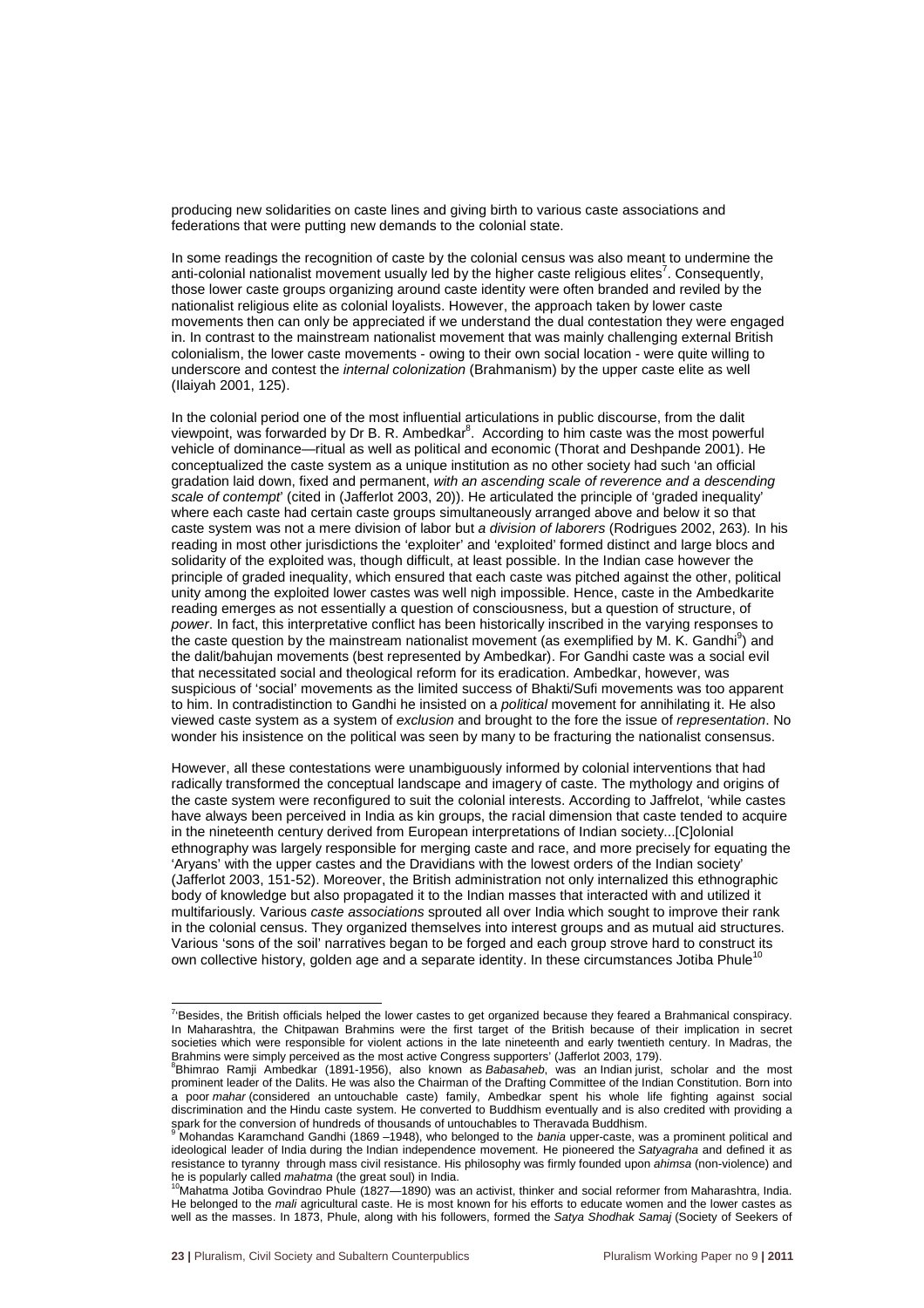formulated the idea of Bahujan (majority) and stressed on the need to manufacture shudra-atishudra (dalit-shudra) solidarity (Hanlon 1990). Thus, caste had reinvented itself in modern terms and had navigated far from the traditional underpinnings of a system based on consensus and interdependency. It was engaging with the political and competing for power through its substantialization and ethnicization.

Thus, colonial efforts reconfigured Indian society in substantive ways. The Indians were classified into various state categories that derived legitimacy from colonial ethnography. While on the one hand religion was foregrounded as the overarching identity, leading through a complex turn of events and notions of religious nationalism to the partition of India into India and Pakistan in 1947, it also foregrounded caste as a principle that interrogated this notion of religious monolith from within. In addition, it must be underscored that this politics of identity was circumscribed by the political economy of the colonial state which promised uneven development and unequal opportunities to various groups. Afterall the '…colonial state did involve…a process of differentiation which benefited some Indian groups at the expense of others' (Sarkar 2005, 55). However, this constructivist perspective must be handled with caution as 'society does not allow itself to be boxed up by the state. Social groups challenge state categories, both reacting to and exploiting the inherent complexity of overlapping identities. Thus we cannot stop at simply vilifying official categories. State classifications do not entirely determine social faultlines, and these classifications may be used to the advantage of subordinate groups' (Jenkins 2003, 111). In a way these various categories were invented to manage social tensions, but they also became in reverse to be internalized and used by the excluded to articulate their representation and integration into the system, as will be discussed in the following section. At the very least the colonial interventions and pedagogic exercises transformed the Indian imaginaire in an irreversible way.

#### **C. The Recalcitrance of Caste**

In the first census conducted in Independent India while religion was retained as an official category caste was summarily dropped. In fact, in the post-colonial phase caste was an embarrassment for the mainstream nationalist and left parties (usually dominated by the upper caste sections) which privileged 'class' and saw caste as a primordial-feudal identity which could either be transcended with the modernization efforts of the state or in the case of the latter once the proletarian revolution had been successfully carried out. Even Ambedkar, inspired by the liberal democratic tradition, saw the caste system as an aberration and called for its 'annihilation' (Ambedkar 2002). However, in contrast to the mainstream nationalist and left parties which wanted to 'privatize' caste, he suggested that annihilation of caste was to be ascertained not by restricting caste to the private sphere, but rather by bringing it to the public sphere for a discussion and including caste realities within the ambit of affirmative action. This is where a dilemma emerged for caste politics: how to transcend an identity while simultaneously employing it to securing group rights? How to deal with the passions, myths and iconography that gradually associate with identity constructions and which may not be overcome by resorting to a simple rationalist discourse? Subsequent developments in India have demonstrated the persistence of caste in the public sphere. The focus of many caste movements is now more on addressing social exclusion and altering power equations rather than abandoning of caste identity as such.

Quite unambiguously, in the post-colonial phase, it were the Ambedkarites and the Socialists, especially the factions led by Dr. Rammanohar Lohia<sup>11</sup>, which saw the relevance of caste They grasped the correlation between 'caste' and 'class' and interpreted caste as the Indian parallel of the European notion of class. While the Scheduled Castes (SC), Scheduled Tribes (ST) or Minority categories were more-or-less adequately defined and had subsequently gone through a process of sedimentation, the Other Backward Classes (OBC) remained a vague category and was relegated to the backburner for decades (except in certain states**).** Since the OBC - that had been institutionalized by the 1950 Constitution and popularized by the first Backward Classes Commission (Kaka Kalelkar Commission) - was the only category that could have been employed by the non-dalit shudra lower

l Truth) with the main objective of the organisation being to liberate the bahujans [shudras and ati-shudras (dalits)] and to prevent them from exploitation and atrocities committed by the Brahmins.

<sup>&</sup>lt;sup>11</sup> Rammanohar Lohia (1910-1967) was an Indian freedom fighter and a socialist political leader. Unlike the Marxist theories which became fashionable in the third world in the 50s and 60s, Lohia recognized that caste, more than class, was the huge stumbling block to India's progress. Aside from the procedural revolution of non-violent civil disobedience, bridging the rich-poor divide, the elimination of caste and the revolution against incursions of the big-machine, other revolutions in Lohia's list included tackling man-woman inequality, banishing inequality based on color, and that of preserving individual privacy against encroachment of the collective.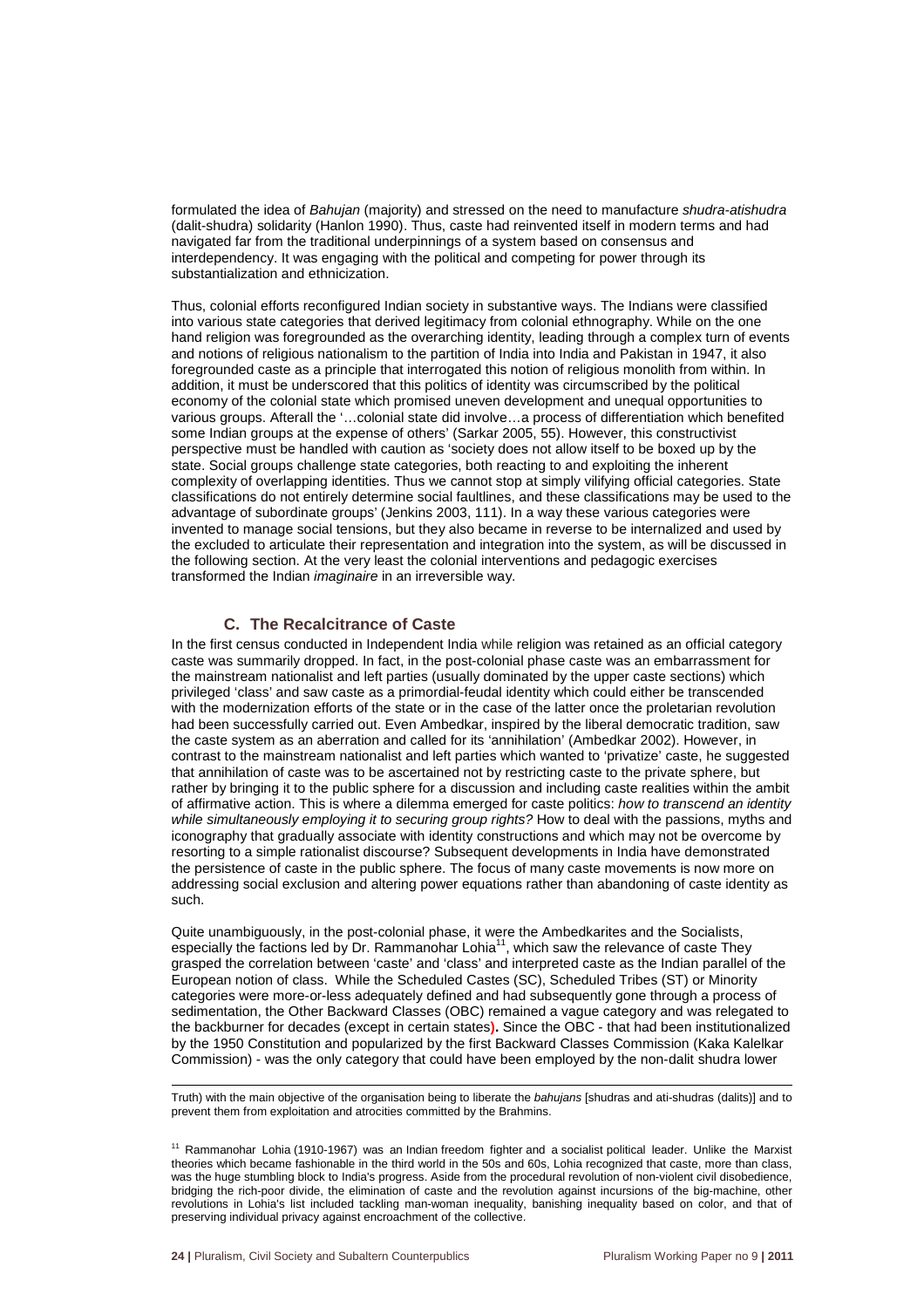castes in India, the socialists articulated their politics of 'social justice' around the notion of backward classes and sought reservations for lower caste groups in that category. Their politics mainly concentrated on recognition and representation of the lower castes in the state machinery, as is exemplified by their slogan '*pichda pawe sau mein saath*' (the backward should get sixty out of hundred jobs). Inequality in India, in the Lohiaite discourse, is read to be a product of social backwardness accruing from the functioning of the caste system (see Sheth 2002, 124-125). Ultimately, the efforts of the socialists reached its apotheosis with the partial implementation of the Mandal Commission recommendations (quotas in central government jobs for OBCs) by the National Front government in 1990. The subsequent agitations by upper caste-led groups in North India, in the wake of the acceptance recommendations of the Mandal report, exposed the repressed cleavages and contours of power of Indian society. However, the initial euphoria was brought to an uneasy halt by the subsequent Supreme Court judgment (Indira Sawhney vs. Union of India and Others.) which upheld the government's move in 1992. It also inter alia legitimized the employment of the category of 'caste' for identifying the OBC's.<sup>12</sup> Thus the lower castes could now identify themselves with the statutory category of OBC and the road was cleared after a prolonged gestation period for their consolidation as a political community.

The OBC phenomenon helped the lower castes to organize themselves as an interest group and to challenge what they perceived as the upper caste monopoly of public sector employment. It opened an aperture for new horizontal solidarities to be forged out in contradistinction to the vertical, clientelistic Congress-like patterns. It was a 'silent revolution' suggesting an incremental strategy to social change driven by 'quota politics'. It also marks the transformation of the OBC category from a statist/constitutional one to a vibrant and subjectively experienced new political community. In time the lower caste groups transformed the power relations and became dominant in the North Indian politics due to their demographic weight and successful organization. 'Paradoxically, caste—certainly the politicized version of caste—was responsible for the democratization of Indian democracy' (Jafferlot 2003, 10). In the final analysis, it reveals how constructed state categories can offer spaces for maneuver for subordinate groups and act as tools of social empowerment.

# **PART THREE**

### **The Pasmanda Movement**

#### A. The Emergence of the Pasmanda Counterpublic<sup>13</sup>

The pasmanda movement (henceforth PM) refers to the lower caste/class movement within Indian Muslim society and was propelled by the enactment of the pasmanda identity in the state of Bihar in 1998. 'Pasmanda' a Persian word meaning 'those who have been left behind' alludes to the dalit and OBC Muslims, also otherwise called ajlaf (base) and arzal (lowly). They are further subdivided into various occupational and endogamous biradaris (jatis). The PM aspires to organize these various lower castes, which form about 85% of Indian Muslim population, in order to challenge the hegemony of ashraf (honorable or upper castes) sections over the community and state institutions that operate for the benefit of Muslims<sup>1</sup> .

One significant motivation for the recent emergence of the PM has been the inclusion of about 80 Muslim groups as 'backward' castes in the Mandal Commission Report. This was evidently a carryover of Lohiaite influence as he often referred to the 'backward class among Muslims' in his writings.<sup>15</sup> This acknowledgement of the presence of caste within Muslims by the state was in

 $\overline{a}$  $12$  'Mandal judgment of the SC in 1992 upheld GOI order of 1990 with the stipulation that socially advanced persons and sections (SAP's), or the so-called 'creamy layer' of castes identified as BC should be excluded…It also upheld that caste is a class…The Mandal judgment also held that, for purposes of inclusion in lists of SEdBCs, economic backwardness/poverty is relevant only if and when it arises from social backwardness, and that economic backwardness per se is not a criterion for identification of a class as backward in accordance with the Constitution' (Krishnan 2006, 19).

 $3$ The pasmanda counterpublic is also being archived by the Pluralism Knowledge Programme, India. See: http://pluralism.in/2011/02/introducing-the-pasmanda-counterpublic-archive/

<sup>&</sup>lt;sup>4</sup> Also, ashraf also refers either to those upper caste Hindus who converted to Islam during the reign of imperial Islam in India or the Muslims of a foreign extraction. The ajlaf and arzal on the other hand refer to local converts to Islam usually from lower caste Hindu locations.

Lohia: 'The degradation of women, Adivasis, Sudras, Harijans and backward classes among Muslims and others must be traced to the caste system' [ (Sheth 2002, 124) emphasis added]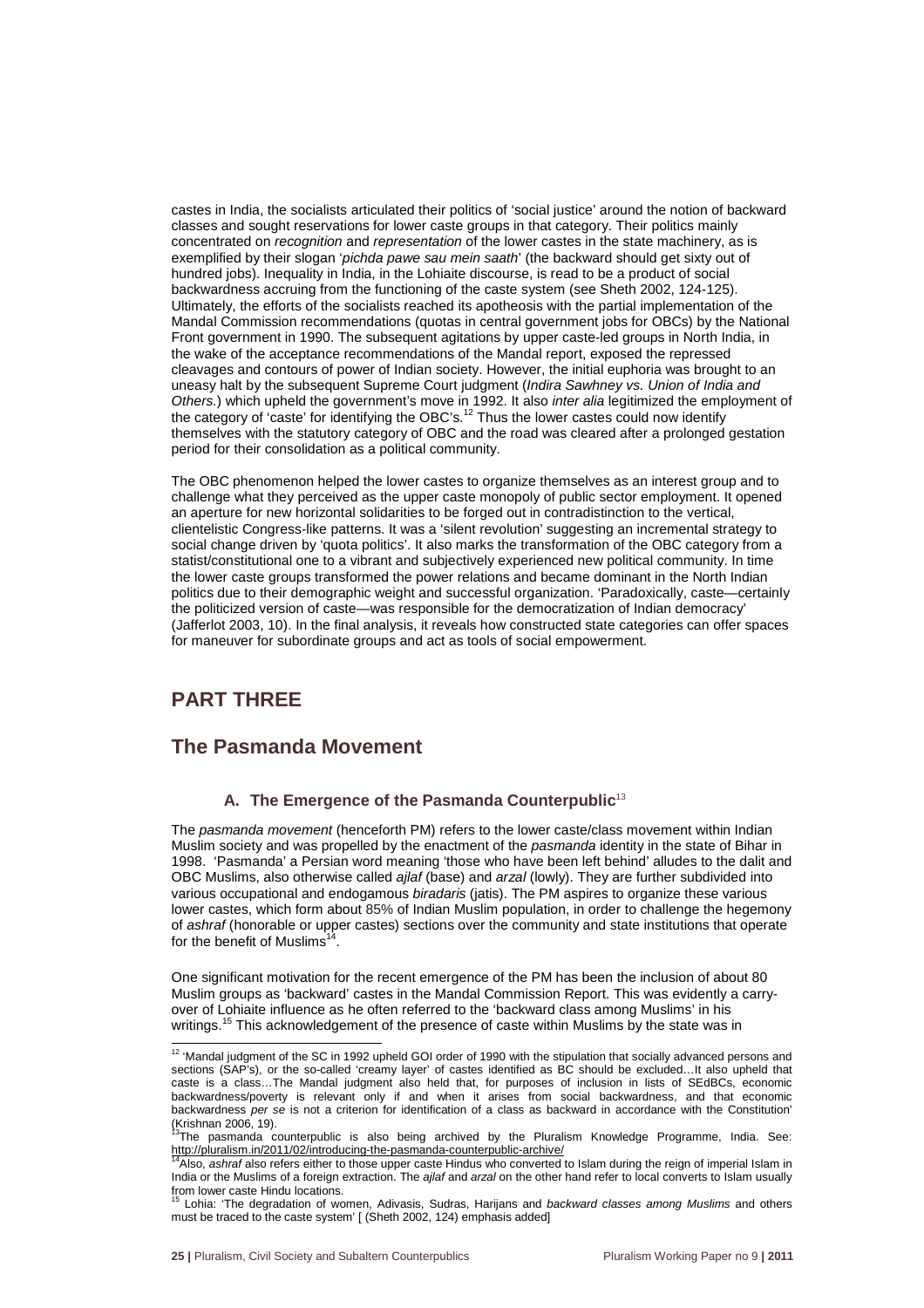opposition to most articulations that conceptualized the caste system to be a part of 'Hindu' religion. The presence of caste in Indian Islam was especially seen as an embarrassment by many elite Muslims who often elided it by citing the egalitarian thrust of classical Islam. However, these claims often privileged normative or *theological* reality over sociological reality. Obviously, there is a caste system in Muslim society which also mirrors that of Hindu society, though it differs somewhat in its cultural aspects (I. Ahmad 1978). It could not have been otherwise according to Bose (1975) who suggests that since the productive roles of agricultural society in mediaeval India were so firmly embedded in caste practises that it was almost impossible to break free of its economic logic even by groups belonging to Islam or Christianity that otherwise declared their hostility to the ideology of the caste system. In fact, caste could be conceptualised as a system of social exclusion and power, as a mode of social stratification, which applies to almost all communities and regions in India, even when it may differ in its details and incidence across various jurisdictions. Overall, the Mandal moment fractured the neat and monolithic construction of an 'all-India Muslim community' and also propelled the emergence and further consolidation of lower caste Muslim politics.

However, it will be a-historical to view the recent emergence of the caste movement within Muslim society as merely a Mandalisation of Muslim politics as some authors are prone to do (Mahajan and Jodhka, 2009). Caste was definitely present within Indian Muslim society in the medieval period (Aquil 2009; Falahi 2007) and the modern history of caste movements among Indian Muslims can be traced back at least from the second decade of the twentieth century with the formation of Falah-ul-Momineen in Calcutta in 1914. Later, the All India Momin Conference (AIMC) was formed in Rohtas (Bihar) in 1926 and it strived to consolidate the lower caste Muslims (H. N. Ansari 1989, 2-3). It contested the elite-upper caste Muslim (ashraf) hegemony and saw it as the force behind the formation of Indian Union Muslim League (IUML) and its 'communal' articulation of politics. It opposed the two-nation theory that IUML proposed and sought to support the Congress instead.

However, the tragedy of Partition could not be averted. The 1946 election involved a 'restricted electorate' and the results were heavily skewed in favor of the Muslim League dominated by aristocratic upper caste Muslims.<sup>16</sup> After Independence, there was a difference of opinion within the AIMC over to retain its independent identity or to associate closely with the Congress. Abdul Qayyum Ansari argued for the latter while Maulana Asim Bihari wanted to preserve an independent and separate identity. A. Q. Ansari's position carried the day and AIMC was co-opted by the Congress and soon the movement was fragmented and its momentum lost (Anwar 2004, 18). In hindsight it could be said that A. Q. Ansari failed to see through the caste/class composition and the latent Brahmanism of the Congress party and the discomfort it had with any form of lower caste mobilization. After this phase the lower caste Muslim politics remained subdued and largely 'silent', in part due to the general anti-Muslim sentiment prevalent at the national level produced by the partition holocaust, only to be reinvigorated in the decade of 1990's due to the Mandal development and the formation of a microscopic and articulate middle class among lower caste Muslim communities $17$ .

The state of Bihar, being the socialist laboratory, was the frontrunner in this respect. It saw the emergence of the All India Backward Muslim Morcha (AIBMM) as early as 1994, led by Dr. Ejaz Ali, a professional doctor. His key demand was the scrapping of the 1950 Presidential Order which ejected the dalit Muslims/Christians from the SC list thus making these groups ineligible for the affirmative action and other welfare policies accruing to the SC category<sup>18</sup>. However, the AIBMM split in 1998 over the issue of the inclusion of the upper-caste Muslim 'sheikh' caste under a new category 'neoshaikh' in the OBC category by the Bihar government<sup>19</sup>. While Dr. Ejaz Ali supported the move, another faction led by Ali Anwar, a journalist saw this as a dilution of reservation and decided to

l

 $16$  Sumit Sarkar mentions about the '...extremely limited franchise (about 10% of the population in the provinces, less than 1% for the Central Assembly)…Congress leaders...quietly accepted the election of the Constituent Assembly by the existing provincial legislatures based on limited voting rights…The League won its demand for Pakistan without its claim to represent the majority of Muslims being really tested, either in fully democratic elections or…in sustained mass mants in the face of official repression...' (S. Sarkar 2005, 427).<br>movements in the face of official repression...' (S. Sarkar 2005, 427).

Gyanendra Pandey has discussed the progressive role of the middle class in subaltern communities, like dalits in India and the Afro-Americans in the United States, in articulating the politics of these suppressed communities (Pandey 2009). I see a similar role of the lower caste Muslim middle class in the articulation of pasmanda politics.

The Presidential Order of 1950 had ejected out the dalits in minority religions from the SC list. However, the dalit Sikhs and Dalit Buddhists were later included in SC list in 1956 and 1990 respectively, leaving only dalit Muslims and Christians out of the list. This was articulated by the AIBMM as a case of discrimination on the grounds of religion and in violation of the principle of 'secularism' enshrined in the Constitution.<br><sup>19</sup> Since the inclusion of lower caste Muslims in OBC list in 1990, the upper caste Muslims have tried to either raise the

demand of separate reservations for all Muslims or to enter the actually existing OBC list in order to avail of the benefits of affirmative action. This has been seriously challenged by pasmanda muslims who have interrogated the suabalternity of ashraf muslims and have argued that they are not socially and educationally backward and hence ineligible for reservations.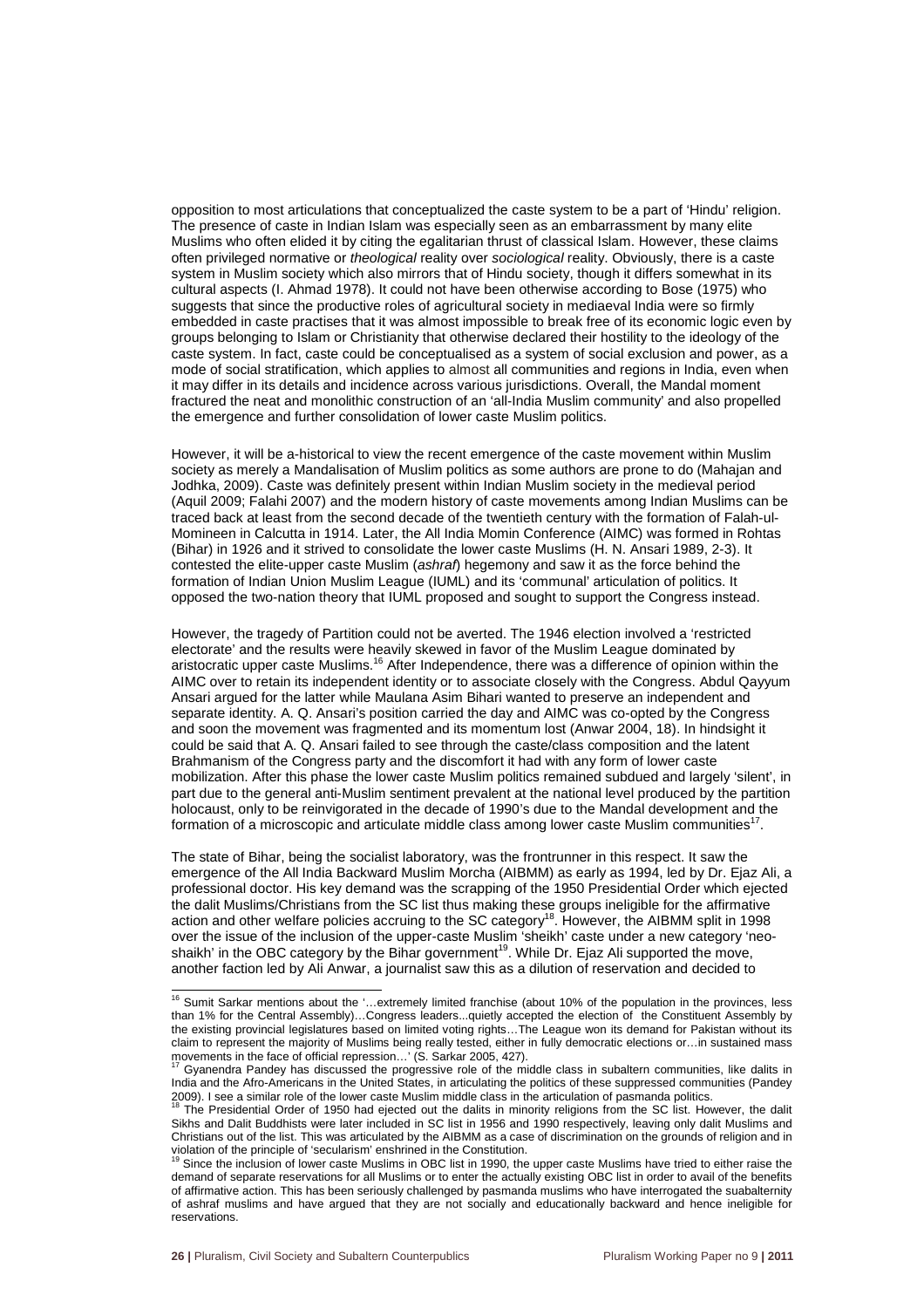move out of AIBMM. Ali Anwar, along with his supporters, then formed the All India Pasmanda Muslim Mahaz (AIPMM) in 1998.<sup>20</sup> 'Pasmanda' which is a Persian word meaning 'those who have fallen behind' soon caught the imagination of the people and the intellectuals. Ali Anwar forwarded the first major coherent articulation of 'pasmanda politics' in his book Masavaat Ki Jung (Anwar 2001).

Subsequently, the AIPMM organized a Dalit Muslim Mahapanchayat in New Delhi on 4 December 2004 where Ali Anwar clearly spelled out the agenda of the organization. The main demands were the scrapping of 1950 presidential order and reservations for Dalit Muslims under the SC category, protection for cottage industries and artisans, and share in political power (Reporter 2004, 5). He has been consistently raising the issue of negligible representation of pasmanda muslims in political parties (Anwar 2005, 9-13). Though the self-perception of the AIPMM is that of a social movement, it is keen in forming a political party for pasmanda muslims, sooner or later. However, that party, it is held, will not be an exclusivist party like the Muslim League, but one that will incorporate dalits and pasmanda sections from other religions as well (Anwar 2005, 4).

Broadly, the PM has challenged the hegemony of the upper caste ashraf Muslims (I. Ahmad 2003) and pointed out the conflation of their interests with the politics around Islam and 'minority rights' in general. It also brings a qualitatively new angle to the traditional practices of mobilization around singular primordial identities. It builds on both caste and religion and therefore complicates the processes of identification in India. In the following three sections I will further explore this point by foregrounding the discussion on religious pluralism, social reform and social justice as conducted within the Pasmanda counterpublic.

#### **B. Religious Pluralism: Engagements with Secularism and Communalism**

In most of the frames employed to make sense of communalism the plausible connection of caste to communal violence scarcely emerges as a problematic in itself<sup>21</sup>. Quite in contrast, in various dalit/bahujan writings 'caste' emerges as the central contradiction of the Indian society and religious communalism is often seen as the weapon of the privileged castes/classes to check subaltern assertion (Rajshekhar 2007; Teltumbde 2002; Ilaiah 1998). According to Dilip Menon, 'The inner violence within Hinduism explains to a considerable extent the violence directed outwards against Muslims once we concede that the former is historically prior. The question needs to be: how has the deployment of violence against an internal Other (defined primarily in terms of inherent inequality), the dalit, come to be transformed at certain conjunctures into one of aggression against an external Other (defined primarily in terms of inherent difference), the Muslim? Is communalism a deflection of the central issue of violence and inegalitarianism within Hindu society?' (2006, 2). In this reading communalism shares an intimate relation with the repressed histories of caste. This is supported by the fact that from 1850 to 1947 communal violence has always followed periods of mobility and assertion on the part of the dalits and other subordinated castes (D. M. Menon 2006, 8). One recent study validated it for the recent pogrom in Gujarat (2002) too when it traces the historical roots of this violence in the anti-reservation riots in Gujarat in the 1980s (Shani 2007).

In fact, it has been pointed out that in India the 'state' and 'civil society' are overwhelmingly dominated by the upper caste elite groups (J. Alam 2005, 354-55). This leaves the 'political society' as the privileged site for the socially excluded caste groups to operate. If we put the democratization of caste and subaltern assertion in political society under the rubric of 'politics of social justice' and if we contrast it with the antithetical movements of communal mobilizations in India (represented foremost by the champions of Hindutva), we then perhaps arrive at the central problematic, the heart of the political battle raging in India today. As one political commentator puts it:

'Hindu nationalist mobilization...has undermined democratic process...By contrast; the lower castes have broadened the parameters of democracy by demanding greater rights and opportunities. The violence associated with caste conflicts is generally instigated by the upper castes to prevent subordinated groups from acquiring greater power. Lower castes have not retaliated with comparable campaigns of hatred. Nor do they conceive their identities in an exclusionary fashion. Lower caste movements are strengthened by forming coalitions with other groups that seek to challenge underrepresentation and inequality. Indeed, over the past decade, lower caste consciousness has been one of the major antidotes to the growth of Hindu nationalism...Where caste-based reforms would foster a more equitable system; Hindu nationalism would do the opposite.' (A. Basu 1997, 395-96).

l  $^{20}$  Discussion (Recorded) in Patna with the founding members of the AIPMM, 10<sup>th</sup> August 2009.

<sup>&</sup>lt;sup>21</sup> For a brief mapping of the various frames see: (Kakar 2000)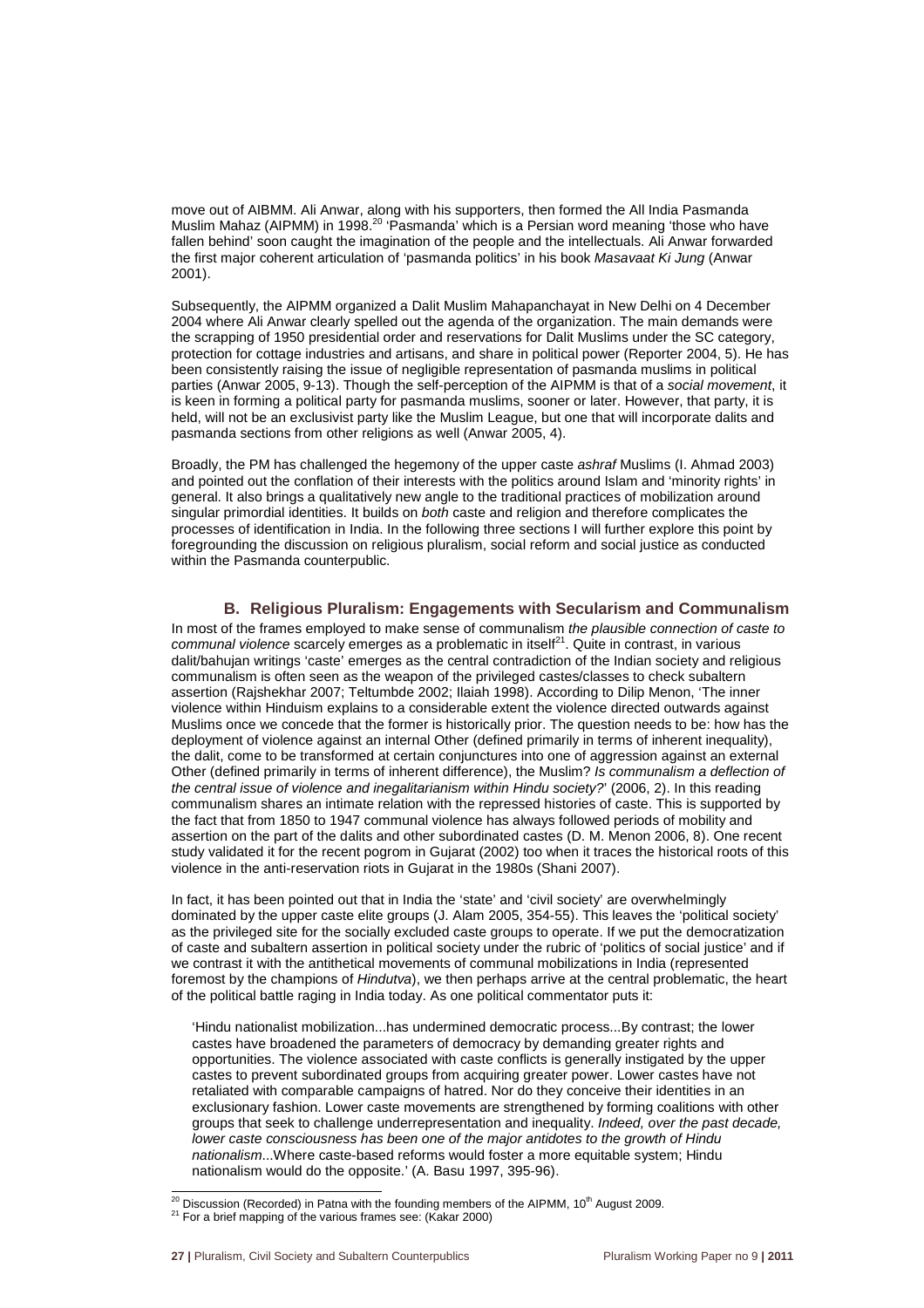Moreover, it can be argued that this battle has only got more sharpened with the onset of globalization and the initiation of economic reforms in India. Thomas Hansen sees the rise of the Hindu Right as a 'conservative revolution' against forces both from within (the growing assertiveness of Dalits and Sudra castes) and from without (the threat of liberalization and the incorporation into a global mass culture) (Hansen 1999).

One gets a sense that in most studies on communalism 'the Muslim', as an undivided cultural whole, is often projected as the *object* of inter-religious violence. However, the pasmanda discourse complicates this logic by foregrounding the complicity of the upper caste Muslim elite in sustaining and reproducing the communal discourse that is often instrumental in inciting episodes of communal violence. There is a feeling that the game of competitive communalism between 'majority' and 'minority' religious communities has been carefully engineered and crafted by their elites (mostly male and upper caste) to hoodwink the common people by insincere communal/religious slogans in order to preserve and perpetuate their own class/caste interests. 'Indeed, the constitutional provisions…for the minorities in certain areas were used by the state, nervous about its inability to control…discrimination, to silence a section of the minority elite by privileges, and symbolic sinecures' (Kaviraj 1997, 22). In fact, there is a stress on the dialectical relationship between 'majority' and 'minority' fundamentalism and the pasmanda movement proposes to contest minority fundamentalism from within in order to wage a decisive battle against majority fundamentalism at the national level (Alam 2003). Ali Anwar opines thus:

'We see that the politics of communalism, fuelled by both Hindu and Muslim elites, is aimed at dividing us, making us fight among ourselves, so that the elites continue to rule over us as they have been doing for centuries. This is why we in the Mahaz have been seeking to steer our people from emotional politics to politics centered on issues of survival and daily existence and social justice, and for this we have been working with non-Muslim Dalit and Backward Caste movements and groups to struggle jointly for our rights and to oppose the politics of communalism fuelled by Hindu and Muslim 'upper' caste elites.' (Anwar and Sikand 2005).

While 'secularism' appears to be a normative ideal, there is profound dissatisfaction with how it translates on the political turf. The inaugural issue of the AIPMM's journal Pasmanda Awaaz proclaims: '[…] secularism is not only our motto but rather it's an article of faith for us' (AIPMM 2004, 2). However, this initial enthusiasm subsides in other writings. Anwar for instance writes: 'Now to keep on reiterating secularism day in and day out won't do. One will also have to be democratic. Some people only know how to get our votes. Now they will have to learn to give us votes.' (Anwar 2005, 4).

If South Asian Islam is informed by the hierarchical values of caste system then its appeal as an option for conversion is also perhaps parochialized. As we know in the recent political violence, especially in Gujarat (2002) and Orissa (2008-09), the issue of religious conversions and consequent depletion of Hindu numbers was foregrounded by the right wing 'Hindu' groups. Historically speaking, especially since the Ambedkarite intervention, conversion has been articulated as a tool for political and social empowerment by dalit groups. Ambedkar is known to have famously said in a conference at Yeola in 1935: 'I solemnly assure you that I will not die a Hindu' (cited in (Michael 2005, 168)). The logic behind this position has been conflating the caste system with Hinduism and not realising that caste has been one of the dominant principles of social stratification in India which, as the lower caste movements in non-Hindu religions now emphasise, has been equally legitimised by their religious traditions and textual production (Jodhka 2004; Anwar 2001).

#### **C. The Question of Social Reform**

The pasmanda movement has so far interrogated both the *textual* production of Indian Islam and its lived reality, from the vantage point of both normative Islam and the requirements of modern notions of democracy and social justice. This has initiated discussions within the Muslim community that offer an aperture for the process of internal community reform to set in (K. A. Ansari 2011). Masood Falahi's work in particular has attempted to historicize Indian Islam and offered an early interrogation of the supposed egalitarianism of textual Islam in India (Falahi 2007). It is a rich compendium of fatwas (religious opinions) and positions of the *ulema* (religious scholars) of various schools of Islam existing in India today and reveals the caste bias in their interpretative efforts.

These kinds of critiques reveal the Islamic interpretative domain to be a contested one as opposed to the 'literalist' or 'fundamentalist' frame of Islam as being essentially immutable and static. They also offer a hope that the fundamentalist articulations of Islam could be replaced by more location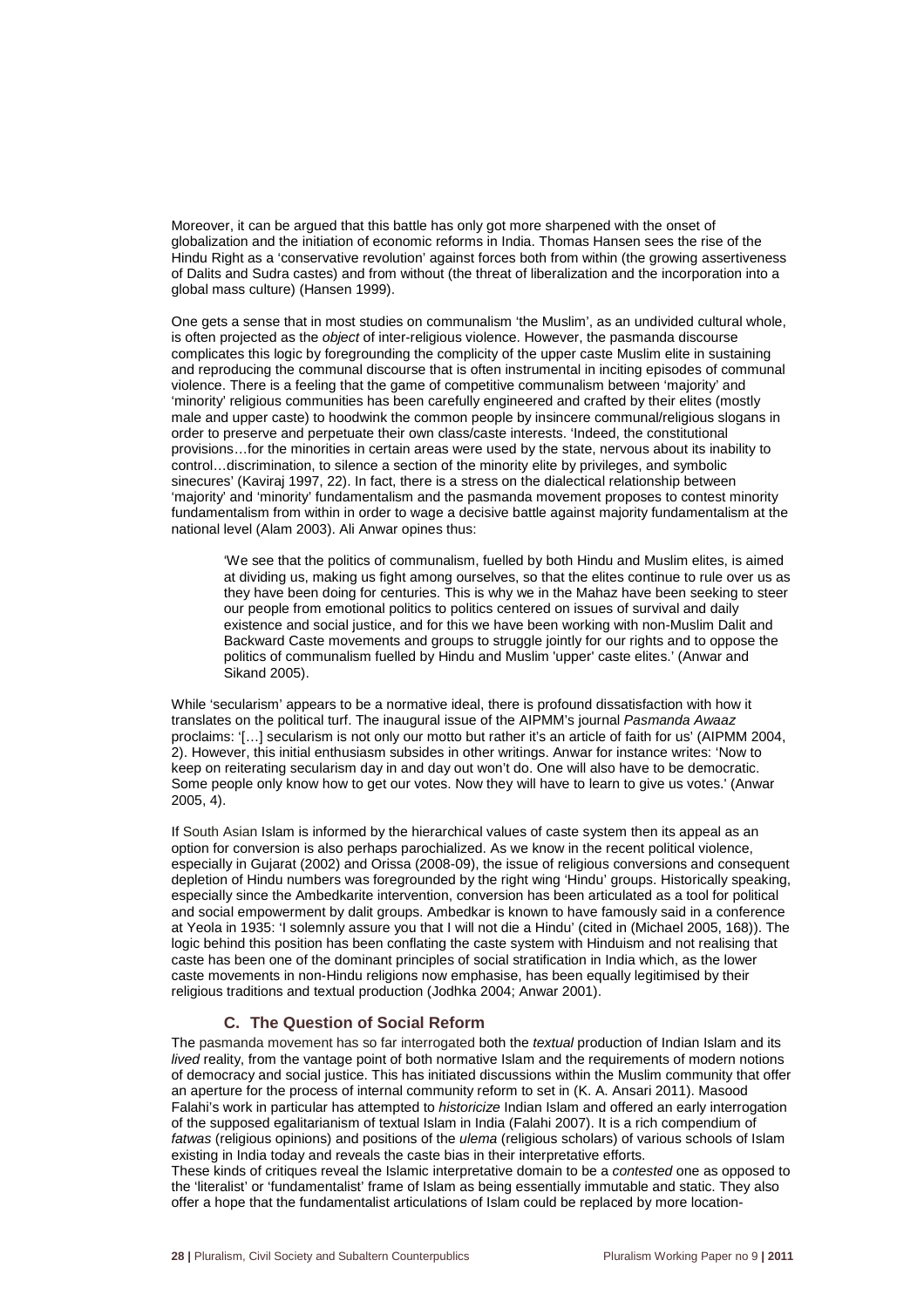informed and contextualized renderings of Islam.

The pasmanda discursive space is peppered with stories and narratives about discrimination and oppression meted out to the lower caste Muslims at the hands of upper caste counterparts. Most of the pasmanda communities are subjected to a complex culture of humiliation through circulation of several stories and jokes by the upper castes where even the titles of their castes are used in derogatory terms and often as an abuse.<sup>2</sup>

There is also anxiety over sectarian clashes within Indian Islam (Shia-Sunni, Deobandi-Barelvi etc.) and these clashes are often seen to be fomented by the elite Muslims to jeopardize the efforts of lower caste Muslims to organize and improve their situation.

Another recurrent theme in these narratives is the existence of separate graveyards for Muslims of various castes (especially higher) and the clashes that have followed the attempts at burial for low caste Muslims in the same (Anwar 2003). Also, there is a condemnation of the practice, still continuing in various jurisdictions, of lower caste Muslims not being allowed to occupy the front rows in the mosques during prayers (Anwar 2001, 64-68). In one of his pieces Ali Anwar raises a number of questions for the Muslim leadership. Most of the questions are related to dowry, women's condition in India and the paradox of the theory and practice of Muslim representative bodies such as the All India Muslim Personal Law Board (AIMPLB) (Anwar 2003). Some have even argued in favor of the formation of a separate Pasmanda Personal Law Board.

At first sight the discussions in the various pasmanda forums seem divergent from the usual emotive issues raised by mainstream Muslim discourse. This does offer promise of a social and hermeneutical reform from within rather than one imposed by the state from without. It is expected that the problematizing of these concerns by the pasmanda counterpublic in the public sphere will persuade the ashraf sections to introspect and to bring about an attitudinal change by enabling them to be more aware of their own discursivity. Afterall, it could be argued that a negotiated social reform between various players in the community is far more sustainable than the ones imposed from above, however progressive they may sound to be.

#### **D. Social Justice, Globalization and Development**

As indicated earlier, the PM has preferred to work within a framework of 'social justice' rather than that of 'minority rights'. In their pursuit of democratization they have concentrated on intra-group inequality which often gets elided in minority rights frame. There is an acute sense that the Muslim political and religious leadership, dominated by the ashraf sections, has failed to articulate the concerns of pasmanda muslims in any substantive manner. In the pasmanda narrative ashraf is the other and there is visible discomfort with the 'Muslim' or 'minority' identity as it is felt that they rather easily conflate with ashrafiya concerns and interests. As Ali Anwar says:

Now the time is ripe for pasmanda muslims to craft their own identity. The identity of pasmanda muslims was hitherto obscured in the name of minority. Now we fear the word minority and feel that it is a fake word. In the name of minority either someone terrorizes us or someone snatches away our rights. In real terms we are the majority (bahujan) in this country…There is a bond of pain between pasmanda-dalit muslims and the pasmanda–dalit sections of other religions. This bond of pain is the supreme bond. We face the same issues. That is why we have to shake hands with the dalit and pasmanda sections of other religions (AIPMM 2005, 9).

However, even though *ashrafiya* is pitched as the dominant 'other' there is sympathy for the less well-to-do among those sections (H. Ahmad 2010). There are also stories of benevolence and kindness of some persons from upper caste location registered in the movement's journal (Correspondent 2008, 19). Ali Anwar has also tried to parochialize the process of 'othering' by articulating a more affirmative self-definition at times. For instance:

'We are not setting the Dalit/Backward Caste Muslims against the so-called ashraf Muslims. Our movement is not directed against them. Rather, we seek to strengthen and empower our own people, to enable them to speak for themselves and to secure their rights and justice from the state. We welcome well-meaning people of so-called ashraf background as well as non-Muslims who are concerned about the plight of our people to join us in our struggle.' (Anwar and Sikand 2005).

l

 $22$  For a very rich sociological account of this phenomenon see (Anwar 2001, 37-70).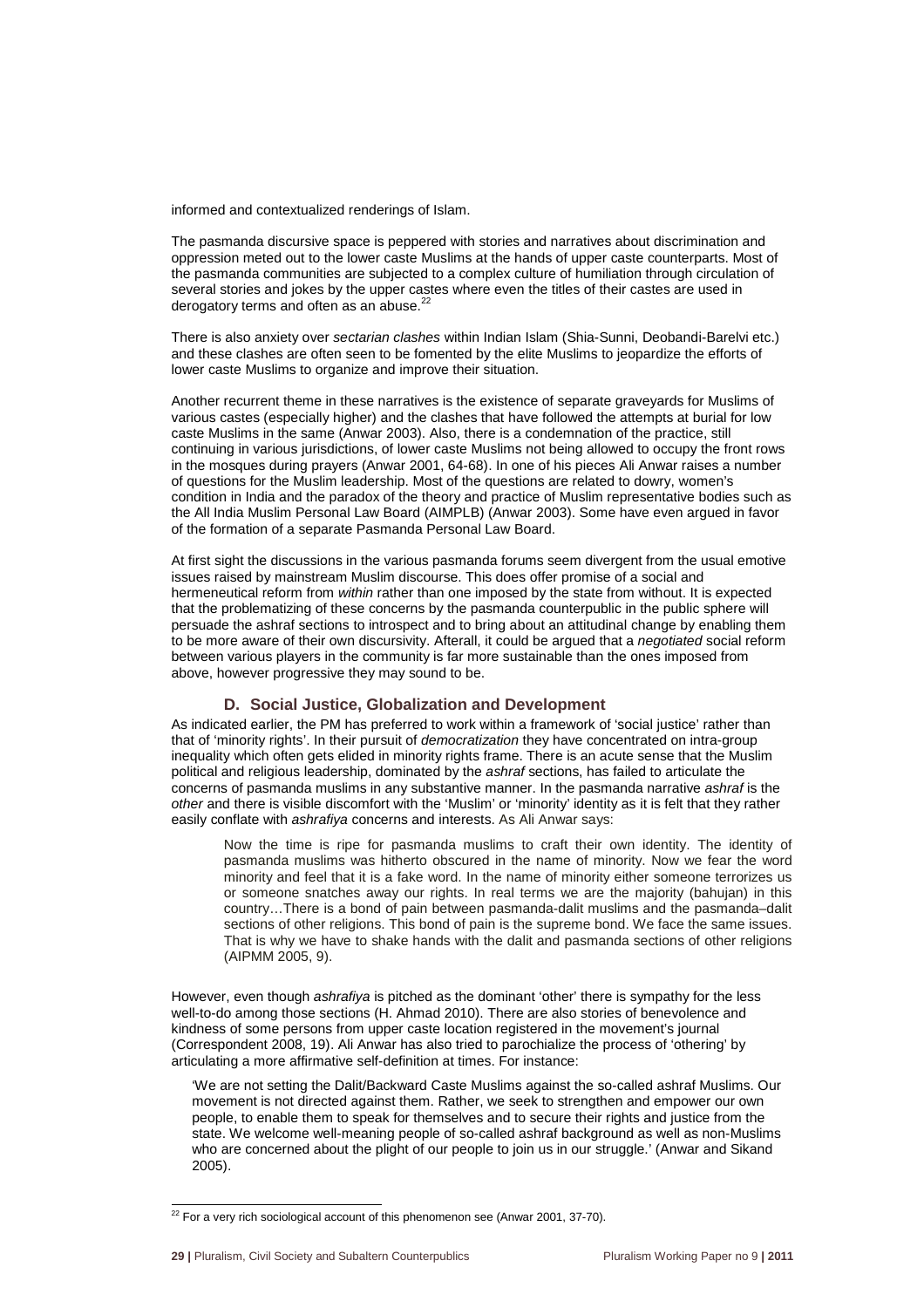Quite unarguably the driving force of the movement remains the politics of 'social justice' or 'quota politics'. Historically, Muslims benefited from group policies during the colonial period in the form of reserved legislative seats (1909), as well as separate electorates and a quota of 25% of civil service positions (introduced in 1926) (Jenkins 2003). However, Muslim reservations were a casualty of partition which witnessed intense religious-communal violence. Moreover, the founding fathers of the Indian nation were committed to a 'secular' republic and the vision of secularism was incongruent with reservations on the basis of religion. Thus, in the post-independence phase reservations for Muslims were abandoned in favor of welfare schemes for them owing to their 'minority' status.

However, the Mandal Commission Report by listing 82 Muslim lower caste groups as 'backward' unleashed the long suppressed debate whether reservations should be articulated on the lines of religion or caste among Indian Muslims. Those arguing the former, mostly upper caste Muslims, underlined the egalitarian ethic of Islam and dubbed caste-based reservations to be divisive and disruptive of the unity of Muslims as a 'community'. They argued for reservations for Muslims as a whole, or 'total Muslim reservations' as it came to be called in pasmanda political discourse. Those arguing the latter, mostly lower caste Muslims, highlighted that the social reality of Indian Muslims was caste-informed and reservations should legitimately be on the basis of caste. They argued that 'total Muslim reservations' was a ploy of the advanced ashraf sections to corner the benefits of reservations. They moreover called it a 'communal quota' and highlighted the dangers of religious polarization that it may result in (Anwar 2004, 3). This battle between these two positions is writ large in the subsequent debates that ensued over various government reports following the Mandal Moment: Sacchar Committee Report, P.S. Krishnan Report to the Andhra Pradesh Government and the Ranganath Mishra Commission Report (See (K. A. Ansari 2010a) for a detailed discussion on Muslim reservations).

Moreover, a greater part of the population that could be clubbed under the rubric 'pasmanda' usually works in the 'unorganized sector' of the Indian economy as skilled or manual labor and shares an ambivalent, or rather at most times hostile, relation with the process of globalization. The globalization and privatization of Indian economy, accepted as a major policy since the economic reforms of 1991, has witnessed massive erosion of traditional employment and disruption in cottage industries without actually creating commensurable new opportunities or avenues for retraining of skilled labor in modern (or postmodern) sectors of the 'new economy'. This exclusion is reflected in the pasmanda discourse, at least at the rhetorical level, even when the articulation is not consistent in nature.

'Our politics is related to economics. Our artisans are dying of hunger. Many are committing suicide. Tailors, dyers, vegetable vendors, butchers, cotton workers…If the mattress is made of foam and so is the quilt how will the cotton worker earn? If vegetables and fruits are imported how will vendors make a living? In Seelampur, we were told even embroidery is being handled by computers…The sari industry in Benares and Mau is in crisis. Threads are coming from China…We don't get electricity. Entire villages in Bihar have been depopulated. In Delhi there is a Sitamarhi colony and a Nalanda colony. We migrate because our livelihoods are vanishing.' (Anwar 2005).

The social base of pasmanda leadership and the disproportionate presence of lower castes in the unorganized sector coerce them to negotiate and address the material conditions of life. Though a concern with the increasing exclusion of the pasmanda from the functioning of an altered economy is reflected in the discourse, there seems to be no attempt yet made to offer a robust critique of the political economy of the contemporary era. But perhaps it is too much to ask from the movement at such a nascent stage.

# **Concluding summary**

The broad objective of this paper was to flag the value of various discourses circulating in the subaltern counterpublics in relation to the discussions on pluralism and democratic social transformation. The idea was to enrich the debates within civil society, through a particular case study of the pasmanda counterpublic, and to open possibilities for the engagement of civil society with these new sites of social transformation much more seriously than it has done so far. This seems more relevant when one considers the empirical force and the appeal these sites hold for their respective constituencies. In this pursuit Part One dealt with the conceptual matrix that I found useful and relevant in making sense of the 'pasmanda counterpublic' that I subsequently explored in Part Two and Part Three respectively.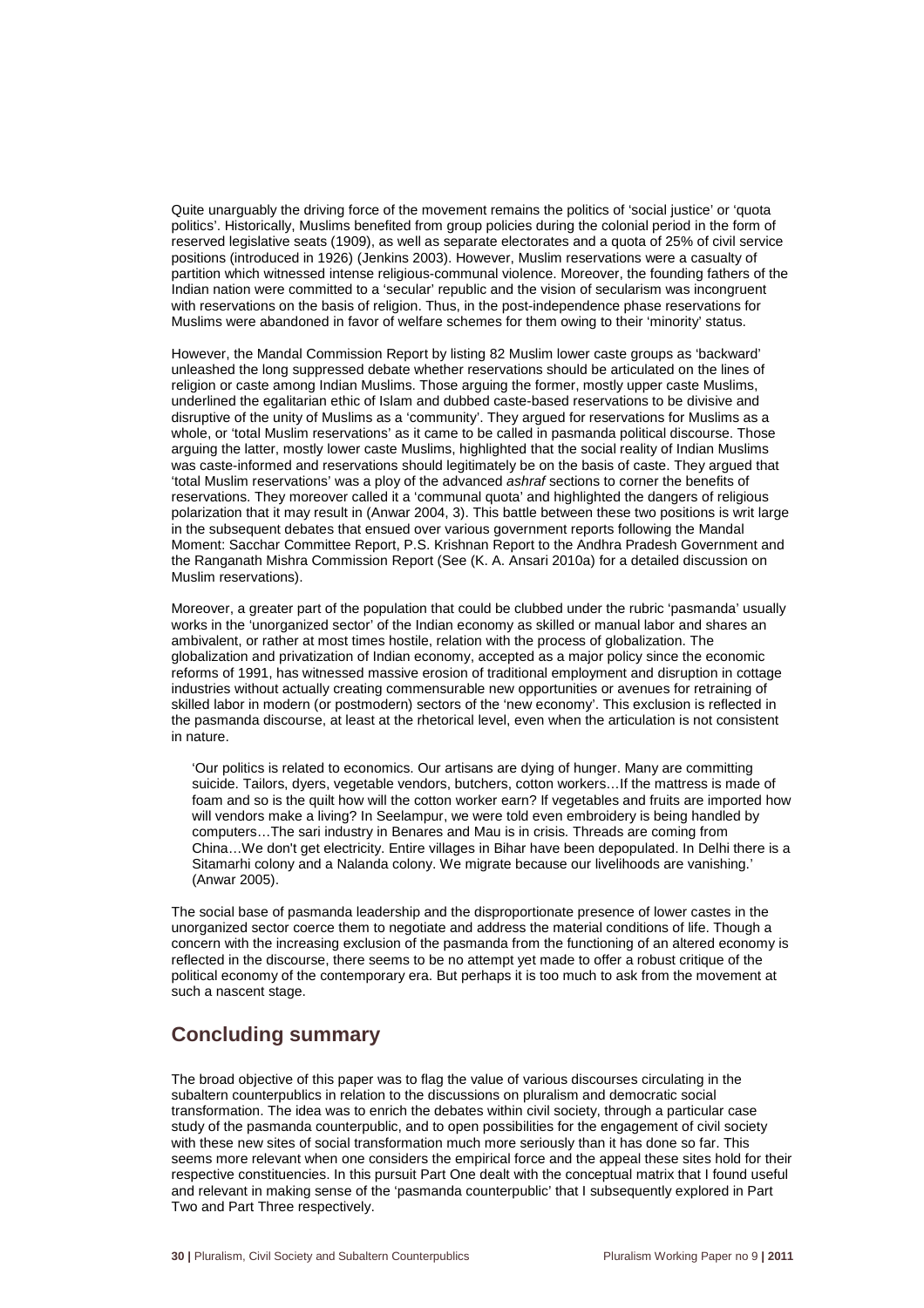This paper began with outlining the insights of Ernesto Laclau and Chantal Mouffe, who have offered an anti-essentialist and relational view of identification and have stressed on the constitutive role of power in identity formation. They have also put their finger on the immanent limits of any discussion of pluralism outside 'the political' envisaged as a field necessarily marked with social antagonism and discursive contestations. In their account power is an empty place temporarily stabilized and occupied as an outcome of the process of hegemony. In this respect they have taken issues with the views of the 'rationalists' and 'communitarians' and have argued that both the frames have been unable to address the question of value pluralism and passion adequately. While the rationalists, with a robust sense of normative rationality, tried to solve the problem by relegating the question of comprehensive views to the private sphere, the communitarians on the other hand have foregrounded a substantive notion of good life and community which is arguably not compatible with the modern democratic language game (liberty and equality). In a way both have been unable to counter the forces of fundamentalism and the ascendance of right wing populism in various locations. In contrast Laclau and Mouffe have proposed a constructivist notion of political community (citizenship) which is circumscribed by a denormativized process of democratization where the content of the signifiers 'liberty' and 'equality' is not inhabited beforehand but is precariously fixed through hegemonic struggles. Such a frame obviously offers more space in engaging with many instances of 'unruly' political behavior or the various 'awkward' translations of modernity that we find in jurisdictions outside the western world. Hence, the question of pluralism cannot be settled or comprehended in an objective sense but it can only act as a theoretical horizon within which one can conduct politics in a field marked by social antagonism. Pluralism is therefore as much an empty signifier whose content cannot be fixed beforehand but which will be contingently produced by the hegemonic struggle itself. Apart from the arguments forwarded by Laclau and Mouffe, the notions of governmentality and relationality of the state (Michel Foucault), the relation between public sphere and subaltern counterpublics (Nancy Fraser), and the distinction between 'civil society' and 'political society' (Partha Chatterjee) were laid down as a conceptual context for launching a discussion on the pasmanda counterpublic.

It is remarkable how the state classificatory exercises for governance and unprecedented external events have been instrumental in creating discursive ruptures that have enabled the enactment of the pasmanda identity, and how it has been innovatively employed by the pasmanda muslims to address a range of concerns and problems. Indeed, the pasmanda activists and ideologues are increasingly manufacturing a public for its discourse through its networks. It is hoped that once these networks are sedimented they will press the hegemonic groups to listen more carefully to what they are saying. Overall, I believe the articulations of the movement, that I have outlined in Part Three, must be taken seriously as they are informing the debates on pluralism, democracy and development in India in remarkable ways. These are also concerns that animate the debates within Indian civil society as well.

In the context of pluralism the question of communal violence has posed a persistent threat in India. The limits of the twin strategy resorted so far in containing and challenging religious fundamentalism and violence, namely the 'secularist' (inspired by Nehru) and the 'reformist' (inspired by Gandhi) (Omvedt 1995, 4), have been brought to sharp focus in the episodic violence of the last two decades. With their distinct points of emphases both the strategies however fall short of contaminating the neat articulation of religious communities. Both strategies in curious ways escort the naturalization of religious identity as a political community. This is not to suggest that religion should be seen as an unwelcome gatecrasher in the public sphere. Religion has always been political and perhaps shall ever remain so. But the insistent foregrounding of religious identity in the modern public sphere, or its ethnicization or substantialization, obscures at least two features in the Indian context. One, in the Nandian distinction of religion as faith and religion as *ideology*, the former is often relegated to the background<sup>23</sup>. This would be seen as a tragic loss by many who value this aspect of religion dearly. Secondly, it obscures the differentiation and diversity within religious groupings and brushes aside the critiques of suppressed caste and gender groups who might perceive the politics arranged around religion to be disproportionally benefiting the upper caste/class (usually male) sections at their expense.

In this respect the PM, by posing an internal challenge to the *ashraf* hegemony, subverts any notion of a Muslim monolith and presents the community as a contested terrain. Secondly, by forging horizontal alliances with similarly placed caste groups in 'majority' and other 'minority' religious

l  $^{23}$ Ashis Nandy: 'By faith I mean religion as a way of life, a tradition which is definitionally non-monolithic and operationally plural.' 'By ideology I mean religion as a sub-national, national or cross-national identifier of populations contesting for or protecting non-religious, usually political or socio-economic, interests' (Nandy 2002, 62-63).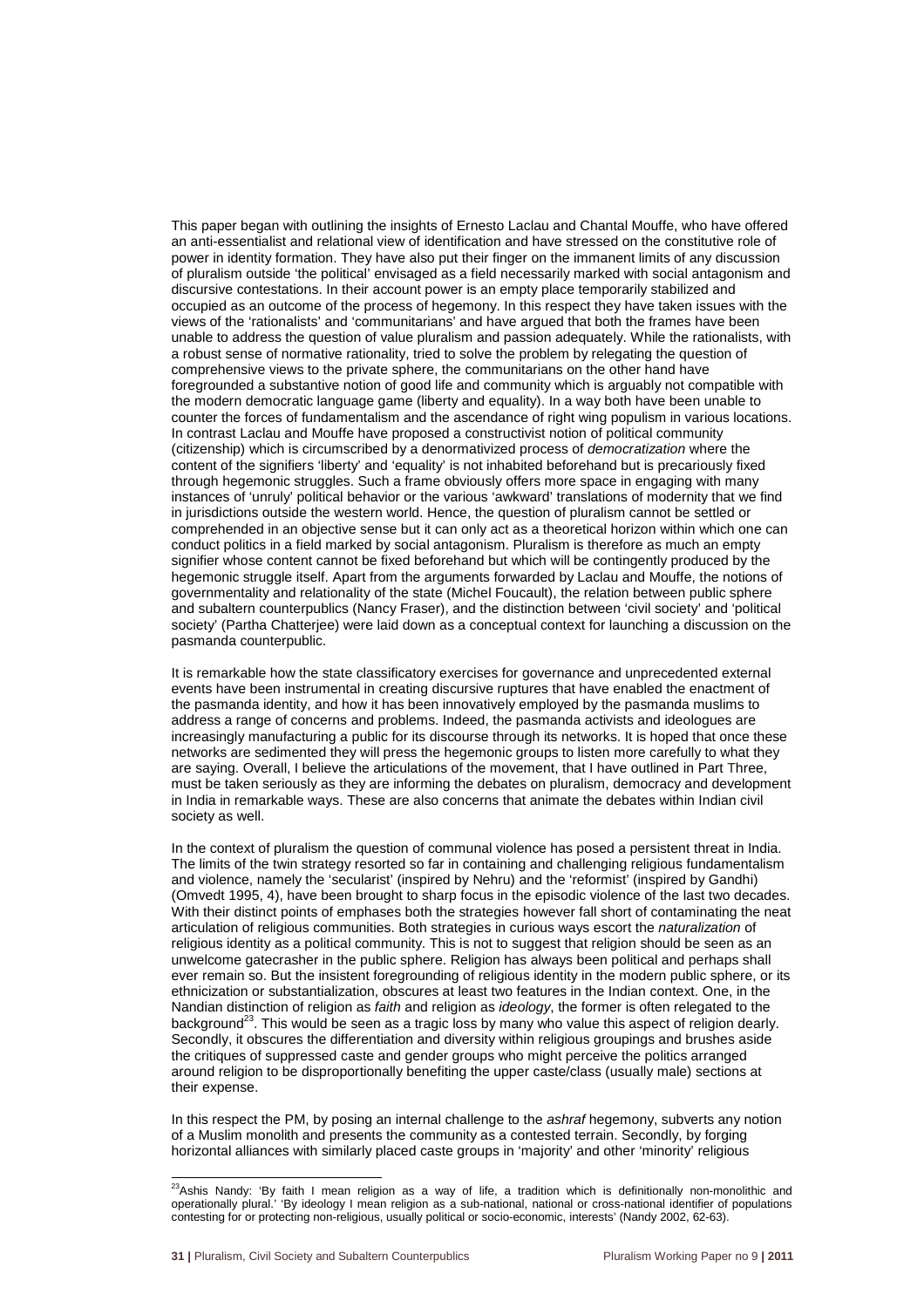groups it seriously disrupts vertical solidarities on religious lines and therefore holds the promise of parochializing the forces of religious communalism that take cue from such solidarities. Thirdly, by raising the question of subjectivity and location in the interpretation of religious texts it undercuts all fundamentalist and literal articulations that offer non-negotiable versions of Islam, and may enable counter-hermeneutics of 'religious truth' in future. In a way the various tensions introduced by the PM in Indian Muslim society may also in the long run loosen up naturalized understandings of community and frozen versions of Islam. I think these are openings that must be seized and worked upon as they may have significant bearing on both the practices as well as theorizations of toleration and pluralism in India.

Moreover, by contaminating religion with caste, the PM is complicating and disrupting the official notions of 'social justice' and affirmative action (organized around caste) and 'minority rights' (articulated primarily around religion). Where to box the lower caste Muslims: in caste or in religion, in social justice policies or in policies designed for minorities? This complication has serious repercussions on the politics of representation, recognition and integration and thereby opens up new debates on standard categories like 'citizenship', 'minority rights' or 'affirmative action' which are associated with the democratic imagination. Overall, these debates within the Muslim community over the validity of caste or religion for reservation purposes 'shatter dichotomized conflicts in the realm of ideas by constantly drawing into question the boundaries of castes and religions and their relationship to each other. In this sense, inter-group tensions do not disappear but become certainly more complex and arguably less tense than conflicts between clear cut and unambiguous groups…Contemporary Muslim…protest groups are shaped by the structure of the state reservation categories but also demonstrate agency by challenging static classification' (Jenkins 2003, 125).

Also, the pressures that the PM has put on the Constitutional consensus on minority rights must be seen as productive for democracy and be adequately problematized. One obvious problem with 'minority rights' is that it is biased towards recognition of institutionalized cultures under the pretext of inter-cultural inequality. Consequently, intra-cultural inequality often takes a back seat. Moreover, the production of 'minority' assumes a parallel construction of a 'majority' within the confines of the nation-state. One may ask if it is the appropriate moment for a re-evaluation of this stress on the robust distinction between 'majority' and 'minority' in an increasingly fragmented world. As Connolly suggests, '...it is clear that the speed and scope of capitalism helps to foment a veritable minoritization of the world, as numerous constituencies of multiple types cross old borders and enter into relations with a "majority" culture that often makes up an actual minority of the populace' (Chambers and Carver 2008, 323; emphasis mine). I think that caste movements, by introducing the question of diversity and inequality within all religious units, have dispersed the sense of 'thick' community and this is an important development in the context of pluralism.

Lastly, since most of the pasmanda muslims come from artisan and other occupational castes or form the large army of landless labor, they can mostly be located in the 'unorganized sector' of the Indian economy. Very often they are tied to small producer units and collectives who are battling for survival in the privatized and liberalized economic environment. The politicization and mobilization of the pasmanda muslims could therefore also have an impact on the preferred trajectory of development that Indian policy makers have opted for.

We have seen briefly how the pasmanda counterpublic informs the key debates on pluralism and democratic social transformation in India today. Other subaltern counterpublics may approach the same concerns from a different angle. But what is striking is that these are also themes that the civil society organizations have been engaging with for quite some time now with mixed success. However, if the business of CSOs is with 'people'—especially those who are marginalized, exploited and subordinated—then it is rather curious that a vast majority of them inhabits the counterpublics that are operating in the political society. The very empirical force of this fact must persuade civil society to be critically self-reflexive and engage with these new sites of social transformation in order to make their frames and strategies more sustainable, effective and inclusive.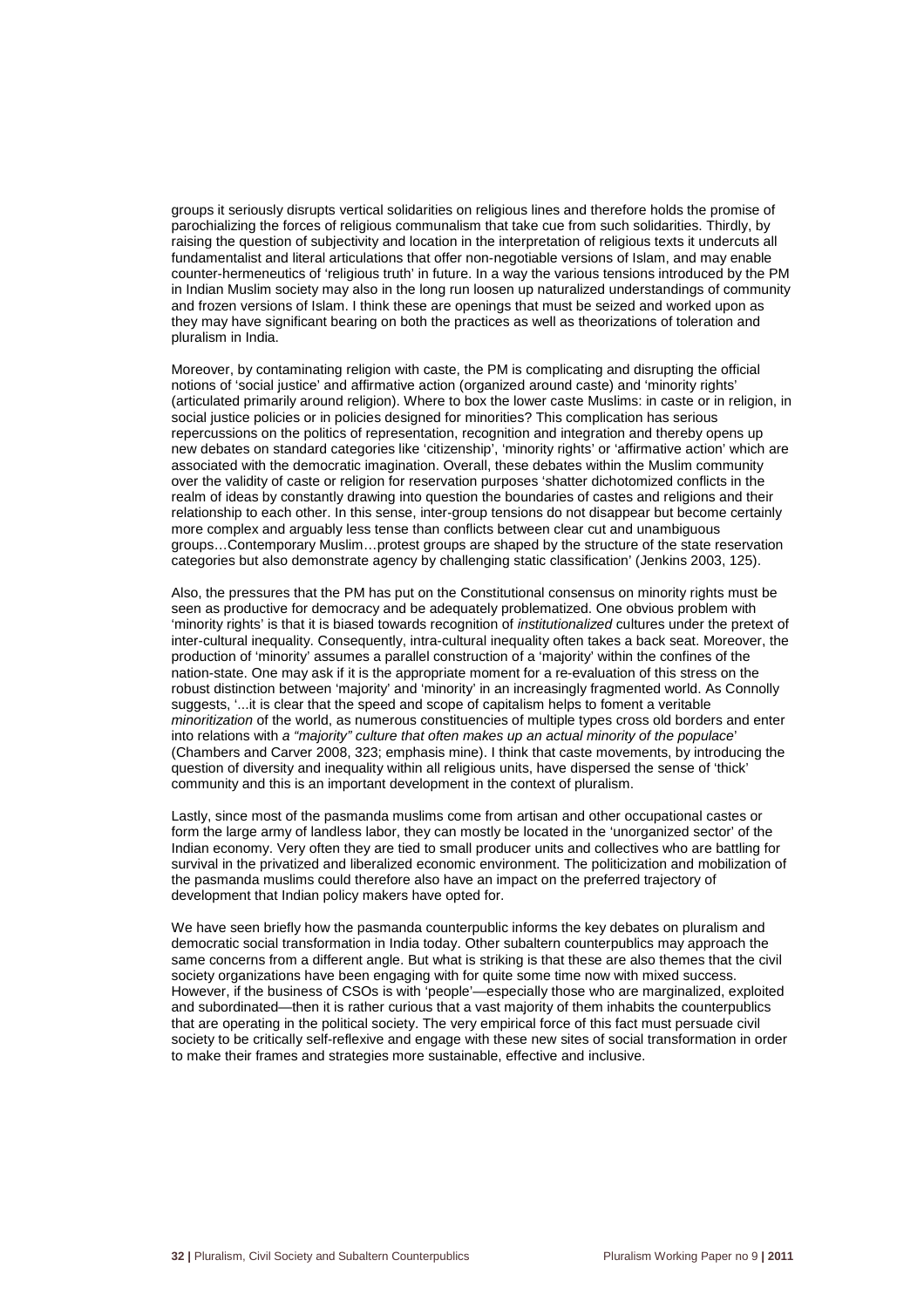### **Works Cited**

"'Buddhism is Indian, but not Islam, Christianity'." March 23, 2009.

http://www.dnaindia.com/mumbai/report\_buddhism-is-indian-but-not-islam-christianity\_1241639 (accessed May 15, 2011).

Ahmad, Hilal. "Ali Anwar: Pasmanda Shreni Hai, Jati Nahin." Prabhat Khabar, January 3, 2010. Ahmad, Imtiyaz. "Introduction." In Caste and Social Stratification among Muslims in India, edited by Imtiaz Ahmad, xvii-xxxii. New Delhi: Manohar, 1978.

Ahmad, Irfan. "A Different Jihad: Dalit Muslims' Challenge to Ashraf Hegemony." Economic and Political Weekly, no. November 15 (2003).

AIPMM. "Pasmanda Awaaz Kyon?" Pasmanda Awaaz, no. Inaugural Issue (December 2004). —. "Pasmanda Tabkon ke Satta mein Bhagidari ke liye Rajnitik Agenda ." Pasmanda Awaaz, February 2005.

Alam, Anwar. "Democratisation of Indian Muslims: Some Reflections." Economic and Political Weekly, no. 15th November (2003).

Alam, Arshad. "Hypocrisy In The Name Of Secularism." April 27, 2004.

http://www.outlookindia.com/article.aspx?223743 (accessed May 7, 2011).

Alam, Javeed. "A Look at Theory: Civil Society, Democracy and Public Sphere in India." In Civil Society, Public Sphere and Citizenship: Dialogues and Perspectives, edited by Rajeev Bhargava and Helmit Reifeld. New Delhi: Sage Publication, 2005.

—. Who Wants Democracy? Delhi: Orient Longman, 2004.

Alternative Survey Group. Magnifying Mal-Development: Alternative Economic Survey, India. Survey, Alternative Survey Group, New Delhi: Zed Books and Rainbow Publishers, 2004.

Ambedkar, Dr. B. R. "Annihilation of Caste." In The Essential Writings of B. R. Ambedkar, 263-305. New Delhi: Oxford University Press, 2002.

Ansari, Hasan Nishat. The Momin-Congress Relation: A Socio-Historical Analysis. Patna: Bihar Momin Intellectuals' Forum, 1989.

Ansari, Khalid Anis. "Debating Muslim Reservations." Mainstream, April 2010a.

—. "Ghettoes of the Mind." kafila.org. March 21, 2011. http://kafila.org/2011/03/21/ghettoes-of-themind-khalid-anis-ansari-on-minority-status-for-jamia-milia-islamia-university/ (accessed May 16, 2011).

Ansari, Khalid Anis. "Rethinking the Pasmanda Movement." Economic and Political Weekly, March 2009.

Anwar, Ali. "Mahapanchayat ke Baad ab Chunawi Jung." Pasmanda Awaaz, January 2005.

—. Masawaat ki Jung (The Battle for Equality) (in Devanagari). New Delhi: Vani Prakashan, 2001.

—. "Maulana Asim Bihari: 1892-1953 (in Devnagari)." Pasmanda Awaaz, December 2004.

—. "Muslim Arakshan Ghate ka Sauda." Pasmanda Awaaz, December 2004.

—. "Nakkarkhane mein Tooti ki Awaaz." Pasmanda Awaaz, February 2005.

—. "Samaji Santulan ki Siyasi Chatpatahat." Pasmanda Awaaz, January 2005.

-. "Kabristaan Mein bhi Zaat-Paat (Casteism even in the Graveyards)." Prabhat Khabar, March 3, 2003.

—. "Qaum ke Netaon se Chand Sawaal (A few Questions for the Leaders of the Community)." Prabhat Khabar, October 17, 2003.

—. "The Dalit Mussalman wants to be Named." The Mail Archive. January 13, 2005. http://www.mailarchive.com/zestcaste@yahoogroups.com/msg00016.html (accessed May 15, 2011).

Anwar, Ali, and Yoginder Sikand. "Ali Anwar's Struggle." October 5, 2005.

http://www.countercurrents.org/dalit-anwar051005.htm (accessed May 15, 2011). Aquil, Raziuddin. In the Name of Allah: Understanding Islam and Indian History. New Delhi: Penguin/Viking, 2009.

Azad, Noor Hasan, and Khalid Anis Ansari. "Backward Muslims Are Not Creating Any New Caste Divisions." countercurrents.org. January 3, 2011. http://www.countercurrents.org/ansari030111.htm (accessed May 16, 2011).

Bano, Jameela. "Talaaq par Siyasi Tikram: Tab Pasmanda Muslim Personal Law Board bhi Banega." Pasmanda Awaaz, March 2005.

Basu, Amrita. "Reflections on Community Conflicts and the State in India." The Journal of Asian Studies 56, no. 2 (May 1997).

Basu, Tapan, Sumit Sarkar, Tanika Sarkar, Pradeep Datta, and Sambuddha Sen. Khaki Shorts and Saffron Flags: A Critique of the Hindu Right. New Delhi: Orient Longman, 1993.

Bayly, C. A. Indian Society and the Making of the British Empire. Cambridge: Cambridge University Press, 1988.

Benhabib, Seyla. "The Liberal Imagination and the Four Dogmas of Multiculturalism." The Yale Journal of Criticism 12.2 (1999): 401-413.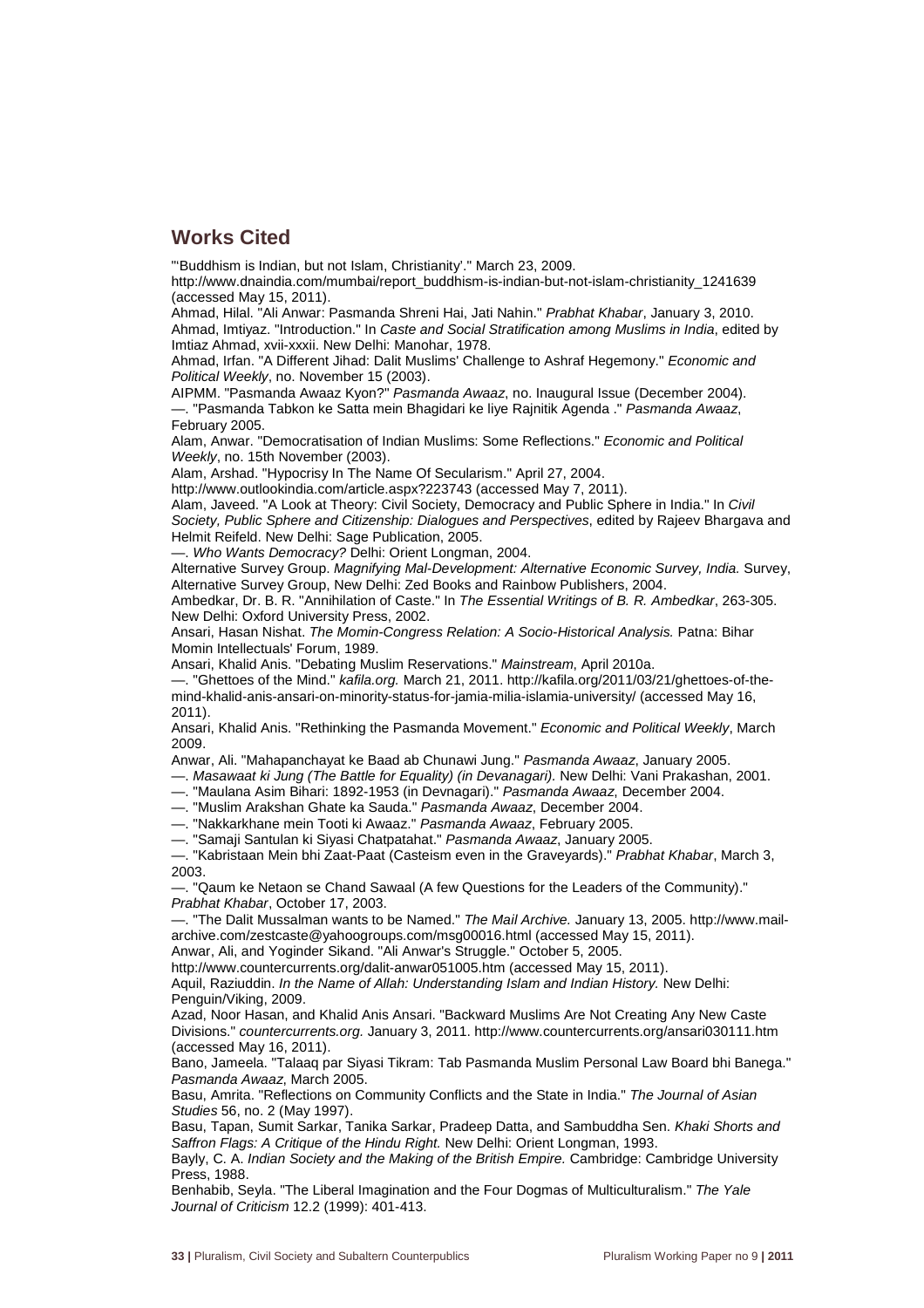Bose, N. K. The Structure of Hindu Society. Translated by Andre Beteille. Sangam Books, 1975. Chambers, A. Samuel, and Terrell Carver, . William E. Connolly: Democracy, Pluralism and Political Theory. London: Routledge, 2008.

Chandrasekhar, C P, and Jayati Ghosh. The Market that Failed : A Decade of Neoliberal Economic Reforms in India. New Delhi: Leftword, 2002.

Chatterjee, Partha. "On Civil and Political Society in Post-Colonial Democracies." In Civil Society: History and Possibilities, edited by Sudipta Kaviraj and Sunil Khilnani, 165-178. New Delhi: Cambridge University Press, 2001.

Correspondent. "Fazlurrehman se Sabaq le Ashrafiya Tabqa." Pasmanda Awaaz, January-February 2008.

Correspondent, Staff. "Pasmanda Dharmnirpekshta ke Jhaanse mein Nahin Ayein." pluralism.in. 2004. http://pluralism.in/wp-content/user\_uploaded\_content/2011/02/Pasmanda-Dharmnirpekshtake-Jhaanse-mein-na-aayein.pdf (accessed May 15, 2011).

Day, Richard J. F. Gramsci is Dead: Anarchist Currents in the Newest Social Movements. 2008. Hyderabad: Orient Longman Private Limited, 2005.

Desai, Sonalde, and Maitreyi Das. "Is Employment Driving India's Growth Surge? A Reality Check." Economic and Political Weekly, July 2004.

Dirks, Nicholas B. Castes of Mind: Colonialism and the Making of Modern India. 2006. Delhi: Permanent Black, 2001.

Eaton, Richard M. "Approaches to the Study of Conversions to Islam in India."

http://jan.ucc.nau.edu/~sj6/eatonapproachconversion.pdf (accessed May 15, 2011). Elliott, Carolyn M. "Civil Society and Democracy: A Comparative Review Essay." In Civil Society and

Democracy: A Reader, edited by Carolyn M. Elliott, 1-39. New Delhi: Oxford University Press, 2003. Engineer, Asghar Ali, ed. Mandal Commission Controversy. Delhi: Ajanta Publications, 1991. Falahi, Masood Alam. Hindustan Mein Zaat Paat aur Musalman (Caste and Muslims in India; in

Urdu) . Delhi: Al Qazi Publishers, 2007.

Foucault, Michel. "Governmentality." In The Essential Works of Foucault, 1954–1984, vol. 3: Power, by MIchel Foucault, edited by James D. Faubion, 201-222. New York: New Press, 2000.

Frankel, Francine R. "India's Democracy in Transition." World Policy Journal 7, no. 3 (Summer 1990): 521-555.

Fraser, Nancy. "Recognition without Ethics?" Theory, Culture & Society (Sage) 18 (2-3) (2001): 21- 42.

Fraser, Nancy. "Rethinking the Public Sphere: A Contribution to the Critique of Actually Existing Democracy." In Civil Society and Democracy: A Reader, edited by Carolyn M. Elliott, 83-105. New Delhi: Oxford University Press, 2003.

Ganguly-Scrase, Ruchira, and Timothy J Scrase. Globalisation and the Middle Classes in India: The Social and Cultural Impact of Neoliberal Reforms. New York: Routledge, 2009.

Ghosh, Papiya. "Pasmanda Politics in Bihar." Khuda Baksh Library Journal, no. 49 (July-September 2007).

Habermas, J. Between Facts and Norms: Contributions to a Discourse Theory of Law and Democracy. Cambridge: MIT Press, 1996.

—. The Theory of Communicative Action: vols I-II. Cambridge : Polity Press, 1984-87.

Habermas, Jurgen. The Structural Transformation of the Public Sphere: An Enquiry into a Category of Bourgeois Society. Translated by Thomas Burger with Frederick Lawrence. Cambridge: MIT Press, 1989.

Halalkhor, Mohd. Usman. "Makhmal par Taat ki Paiband." Pasmanda Awaaz, December 2004. Hanlon, Rosalind O'. Caste, Conflict and Ideology: Jyotirao Phule and Low-Caste Protest in Western India. Cambridge: Cambridge University Press, 1990.

Hansen, Thomas Blom. Saffron Wave: Democracy and Hindu Nationalism in Modern India. Princeton, NJ: Princeton University Press, 1999.

Hanson, T. B. The Saffron Wave: Democracy and Hindu Nationalism in Modern India. Princeton: Princeton University Press, 1999.

Hardtmann, Eva-Maria. The Dalit Movement in India: Local Practises, Global Connections. New Delhi: Oxford University Press, 2009.

Hasan, Mushirul. "Introduction." In Islam, Communities and the Nation: Muslim Identities in South Asia & Beyond, edited by Mushirul Hasan. Delhi: Manohar, 1998.

Honneth, Axel. "Integrity and Disrespect: Principles of a Conception of Morality Based on the Theory of Recognition." Political Theory 20 (2) (1992).

Ilaiah, Kancha. "Towards the Dalitisation of the Nation." In Wages of Freedom: Fifty Years of the Indian Nation State, edited by Partha Chatterjee. Delhi and Calcutta: Oxford University Press, 1998. Ilaiyah, Kancha. "Dalitism vs Brahmanism: The Epistemological Conflict in History." In Dalit Identity and Politics, edited by Ghanshyam Shah, 108-128. New Delhi: Sage Publications, 2001.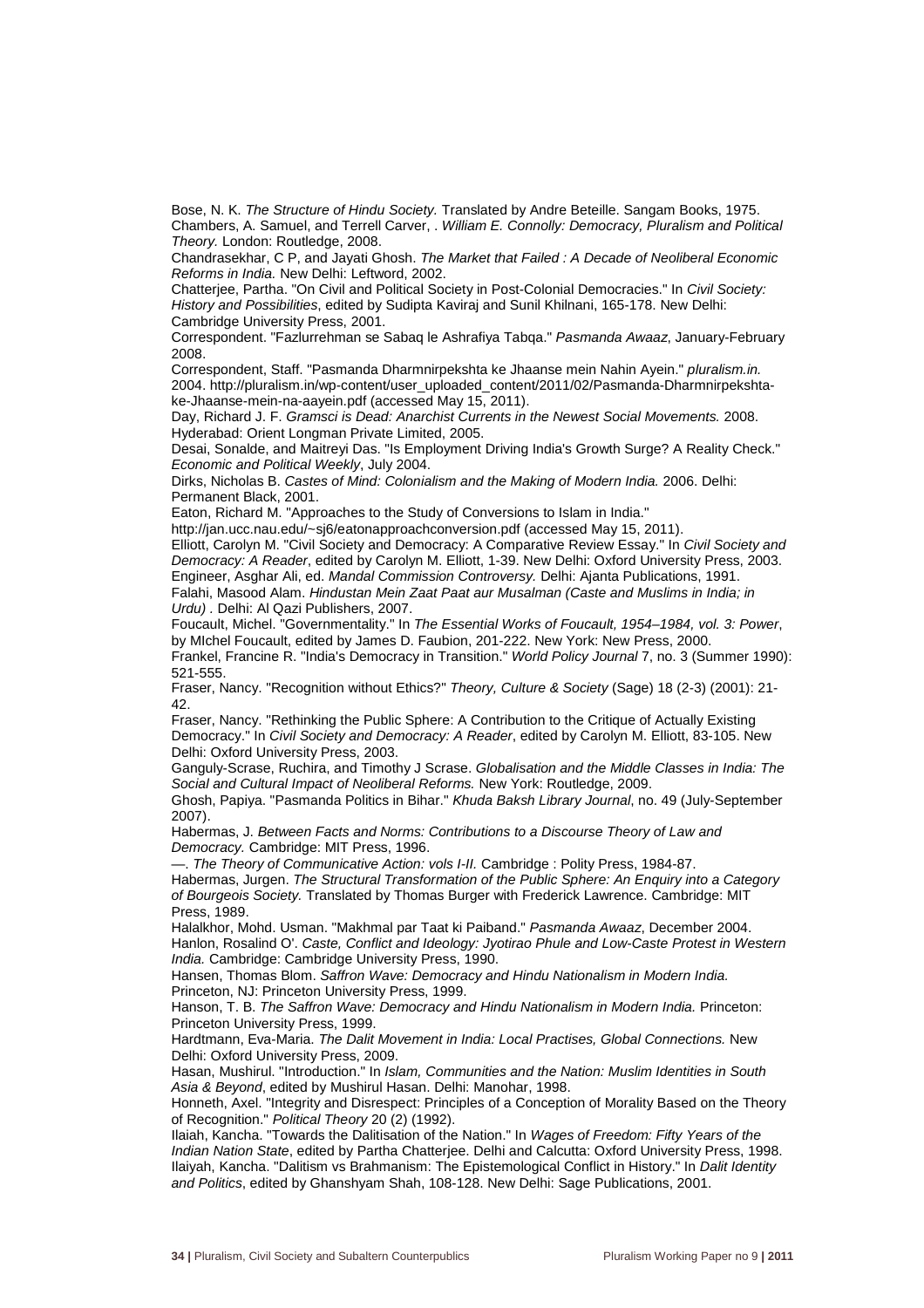Inda, Jonathan Xavier. "Analytics of the Modern: An Introduction." In Anthropologies of Modernity: Foucault, Governmentality, and Life Politics, edited by Jonathan Xavier Inda, 1-22. Oxford: Blackwell Publishing Ltd., 2005.

Jafferlot, Christophe. India's Silent Revolution: The Rise of Low Castes in North Indian Politics. Delhi: Permanent Black, 2003.

Jaffrelot, Christophe. The Hindu Nationalist Movement in India. New York: Columbia University Press, 1996.

Jenkins, Laura Dudley. Identity and Identification in India: Defining the Disadvantaged. London: Routledge, 2003.

Jodhka, Surinder S. "Sikhism and the Caste Question: Dalits and their Politics in Contemporary Punjab." In Caste in Question: Identity or Hierarchy?, edited by Dipankar Gupta. New Delhi: Sage Publications, 2004.

Kakar, Sudhir. "The Time of Kali: Violence between Religious Groups in India." Social Research, no. Fall (2000): 1-12.

Kakarala, Sitharamam. Human Rights, Pluralism and Civil Society: Reflecting on Contemporary Challenges in India. Edited by Dr. Caroline Suransky. Promoting Pluralism Knowledge Programme. December 2010. http://www.hivos.net/Hivos-Knowledge-Programme/Themes/Promoting-Pluralism/Publications/Human-Rights-Pluralism-and-Civil-Society.

Kaur, Naunidhi. "Of Ayodhya and the Congress." December 8-21, 2001.

http://www.hinduonnet.com/fline/fl1825/18251180.htm (accessed May 15, 2011).

Kaviraj, Sudipta. Politics in India. Edited by Sudipta Kaviraj. New Delhi: Oxford University Press, 1997.

—. The Trajectories of the Indian State: Politics and Ideas. Ranikhet: Permanent Black, 2010. Kothari, Rajni. "Caste and Modern Politics." In Politics in India, edited by Sudipta Kaviraj. New Delhi: Oxford University Press, 1997.

Krishnan, P. S. "Logical Step." Frontline, May 5, 2006.

Kumar, Amit. "Pasmanda Mahaz mein Siyasi Ubaal." Samkaleen Taapmaan, January 2009. Laclau, E. "Subject of Politics, Politics of the Subject." Differences: A Journal of Feminist Cultural Studies 7.1 (1995).

Laclau, Ernesto. "Populism: What's in a Name?" In Populism and the Mirror of Democracy, edited by Fransisco Penizza, 32-49. London / New York: Verso, 2005.

Lefort, Claude. Democracy and Political Theory. Translated by David Macey. Oxford: Polity Press in association with Basil Blackwell, 1988.

Macintyre, Alasdair. After Virtue: A Study in Moral Theory. London: Duckworth, 1981.

Mahajan, Gurpreet. The Multicultural Path: Issues of Diversity and Discrimination in Democracy. New Delhi: Sage Publications, 2002.

Mahajan, Gurpreet, and Surendra S Jodhka. "Religions, Democracy and Governance: Spaces for the Marginalised in Contemporary India." pluralism.in. 2009. http://pluralism.in/wp-

content/user\_uploaded\_content/2011/02/Mahajan-Religions-Democracy-and-Governance.pdf (accessed May 16, 2011).

Menon, Dilip M. The Blindness of Insight: Essays on Caste in Modern India. Chennai: Navayana, 2006.

Menon, Nivedita, and Aditya Nigam. Power and Contestation: India since 1989. Halifax and London: Fernwood Publishing and Zed Books, 2007.

Michael, S. M. "Conversion, Empowerment and Social Transformation." In Understanding Indian Society: The Non-Brahmanic Perspective, edited by S. M. Dahiwale. New Delhi: Rawat Publications, 2005.

Mouffe, Chantal. "Citizenship and Political Identity." October (MIT Press) 61, no. The Identity in Question (Summer 1992): 28-32.

—. "Deliberative Democracy or Agonistic Pluralism ." Political Science Series. Vienna: Institute for Advanced Studies, December 2000.

—. On the Political. London and New York: Routledge, 2005.

—. The Democratic Paradox. London and New York: Verso, 2000.

Mouffe, Chantal. "The 'End of Politics' and the Challenge of Right-wing Populism." In Populism and the Mirror of Democracy, edited by Fransisco Panizza, 50-71. London / New York: Verso, 2005. Mouffe, Chantal. "The Importance of Engaging the State." In What is Radical Politics Today?, edited by Jonathan Pugh, 230-37. London: Palgrave Macmillan, 2009.

Nandy, Ashis. Time Warps: The Insistent Politics of Silent and Evasive Pasts. New Delhi: Permanent Black, 2002.

Narayan, Badri. "Ambedkar and Kanshiram: Similar, Yet Different." http://www.livemint.com. October 14, 2009. http://www.livemint.com/2009/10/14221422/Ambedkar-and-Kanshi-Ram... (accessed November 13, 2010).

Nigam, Aditya. The Insurrection of Little Selves: The Crisis of Secular-Nationalism in India. New Delhi: Oxford University Press, 2006.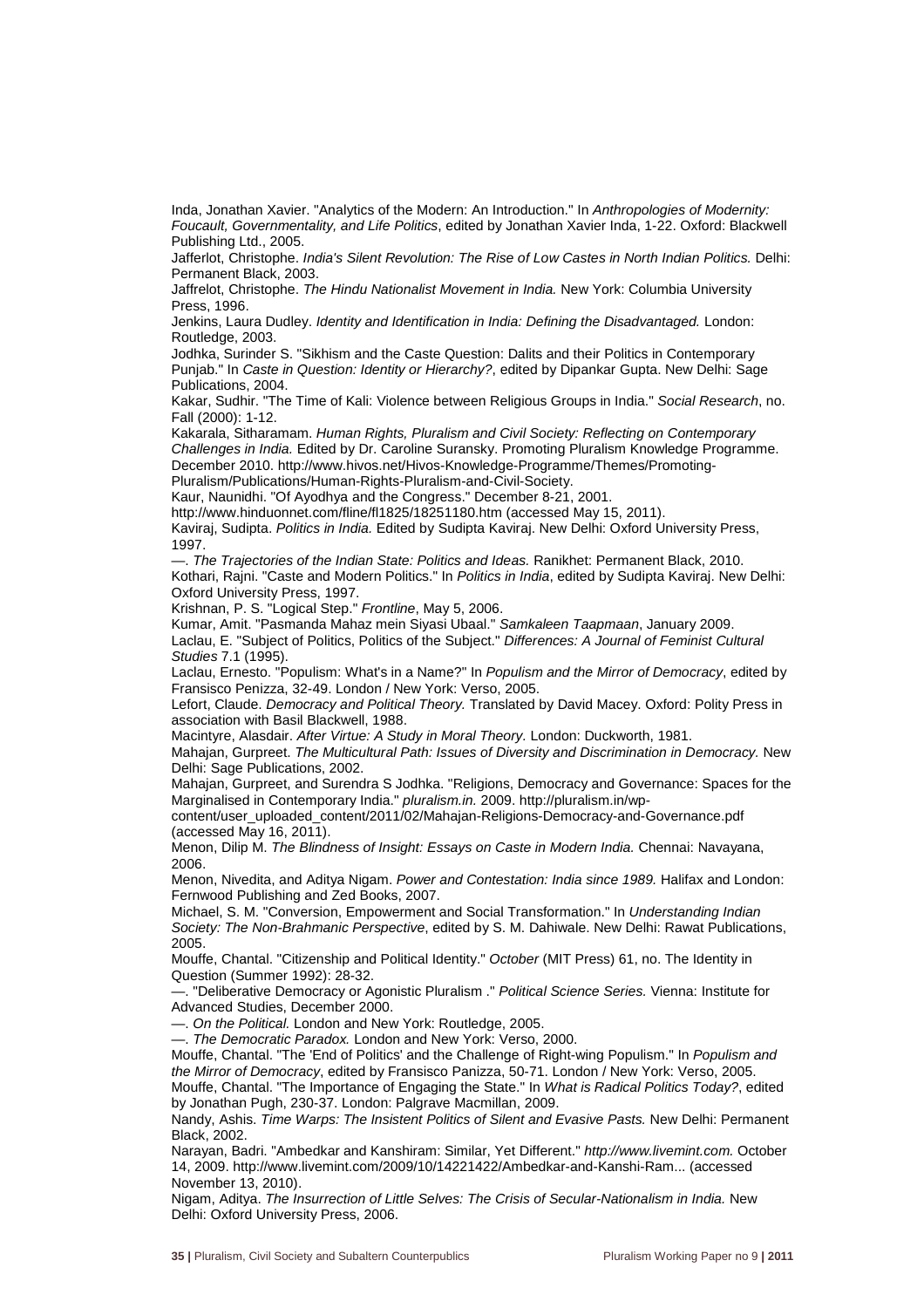Omvedt, Gail. Dalit Visions: The Anti-Caste Movement and the Construction of an Indian Identity. 2008. New Delhi: Orient Longman Private Limited, 1995.

—. Reinventing Revolution: New Social Movements and the Socialist Tradition in India. New York: M. E. Sharpe, 1993.

Pandey, Gyanendra. "Can There Be a Subaltern Middle Class? Notes on African American and Dalit History." Public Culture 21:2 (2009).

Pandey, Gyanendra. "Communalism as Construction." In Politics in India, edited by Sudipta Kavirai. New Delhi: Oxford University Press, 1997.

Purdue, Derrick. "Introduction: dimensions of civil society." In Civil Societies and Social Movements: Potentials and Problems, edited by Derrick Purdue, 1-16. London & New York: Routledge, 2007. Rajshekhar, V. T. Caste: A Nation within the Nation. Bangalore: Books for Change, 2007.

Rawls, John. A Theory of Justice. Cambridge, MA: The Belknap Press of Harvard University, 1971. Reporter, Staff. "Dalit Muslim Mahapanchayat aur Jan Samman Rally." Pasmanda Awaaz, December 2004.

Robinson, Mark. "Civil Society and Ideological Contestation in India." In Civil Society and Democracy: A Reader, edited by Carolyn M. Elliott, 356-376. New Delhi: Oxford University Press, 2003.

Rodrigues, Valerian, ed. The Essential Writings of B. R. Ambedkar. 2007. New Delhi: Oxford University Press, 2002.

Sandel, M. Liberalism and the Limits of Justice. Cambridge: Cambridge University Press, 1998. Sarkar, Mahua. "Review of Ghosh, Papiya, Community and Nation: Essays on Identity and Poltics in Eastern India." H-Asia, H-Net Reviews. March 2010. http://www.h-

net.org/reviews/showrev.php?id=25235 (accessed May 16, 2011).

Sarkar, Sumit. Modern India: 1885-1947. New Delhi: Macmillan, 2005.

—. Writing Social History. Delhi: Oxford University Press, 1997.

Sen, Amartya. "Threats to Indian Secularism." New York Review of Books, April 1993.

Shah, Ghanshyam. "Introduction: Caste and Democratic Politics." In Caste and Democratic Politics in India, edited by Ghanshyam Shah, 1-31. New Delhi: Permanent Black, 2002.

Shah, Ghanshyam. "Social Backwardness and the Politics of Reservations." In Caste and

Democratic Politics in India, edited by Ghanshyam Shah. New Delhi: Permanent Black, 2002. Shani, Ornit. Communalism, Caste and Hindu Nationalism: The Violence in Gujarat. Cambridge: Cambridge University Press, 2007.

Sheth, D. L. "Ram Manohar Lohia on Caste in Indian Politics." In Caste and Democratic Politics in India, edited by Ghanshyam Shah, 108-133. Delhi: Permanent Black, 2002.

Sikand, Yoginder. "Caste and Social Hierarchy Among Indian Muslims: M.A.Falahi (Interview)." http://www.pasmandamuslims.com/. http://www.pasmandamuslims.com/2008/08/caste-and-socialhierarchy-among-indian.html (accessed May 15, 2011).

Srinivas, M. N. Social Change in Modern India. 2009. New Delhi: Orient BlackSwan, 1966. Sultana, Shaheen. Pasmanda Awaaz, February 2005.

Taylor, Charles. "The Politics of Recognition." In Multiculturalism and the Politics of Recognition, edited by A. Gutman. Pinceton: Princeton University Press, 1992.

Teltumbde, Anand. "Damning the Dalits for the Bania-Brahmin Crimes in Gujarat." ambedkar.org. August 8, 2002. http://www.ambedkar.org/vivek/DamningtheDalits.pdf (accessed May 15, 2011). Thorat, S. K., and S. R. Deshpande. "Caste System and Economic Inequality: Economic Theory and Evidence." In Dalit Identity and Politics, edited by Ghanshyam Shah. New Delhi: Sage Publications, 2001.

Torfing, Jacob. New Theories of Discourse: Laclau, Mouffe and Zizek. Oxford: Blackwell, 1999. Upadhyay, P. C. "The Politics of Indian Secularism." Modern Asian Studies 26 (4) (1992).

Viswanathan, Gauri. Outside the Fold: Conversion, Modernity and Belief. 2001. New Delhi: Oxford University Press, 1998.

Vora, Rajendra. "Multiple Identities of Backward-Caste Muslims in India." In Claiming Power from Below: Dalits and the Subaltern Question in India, edited by Manu Bhagwan and Anne Feldhouse. Delhi: Oxford University Press, 2008.

Waheed, Suhail. "Musalmanon mein Oonch-Neech." Pasmanda Awaaz, February 2005. Zwart, Frank de. "The Logic of Affirmative Action: Caste, Class and Quotas in India." Acta Sociologica 43, no. 235 (2000).